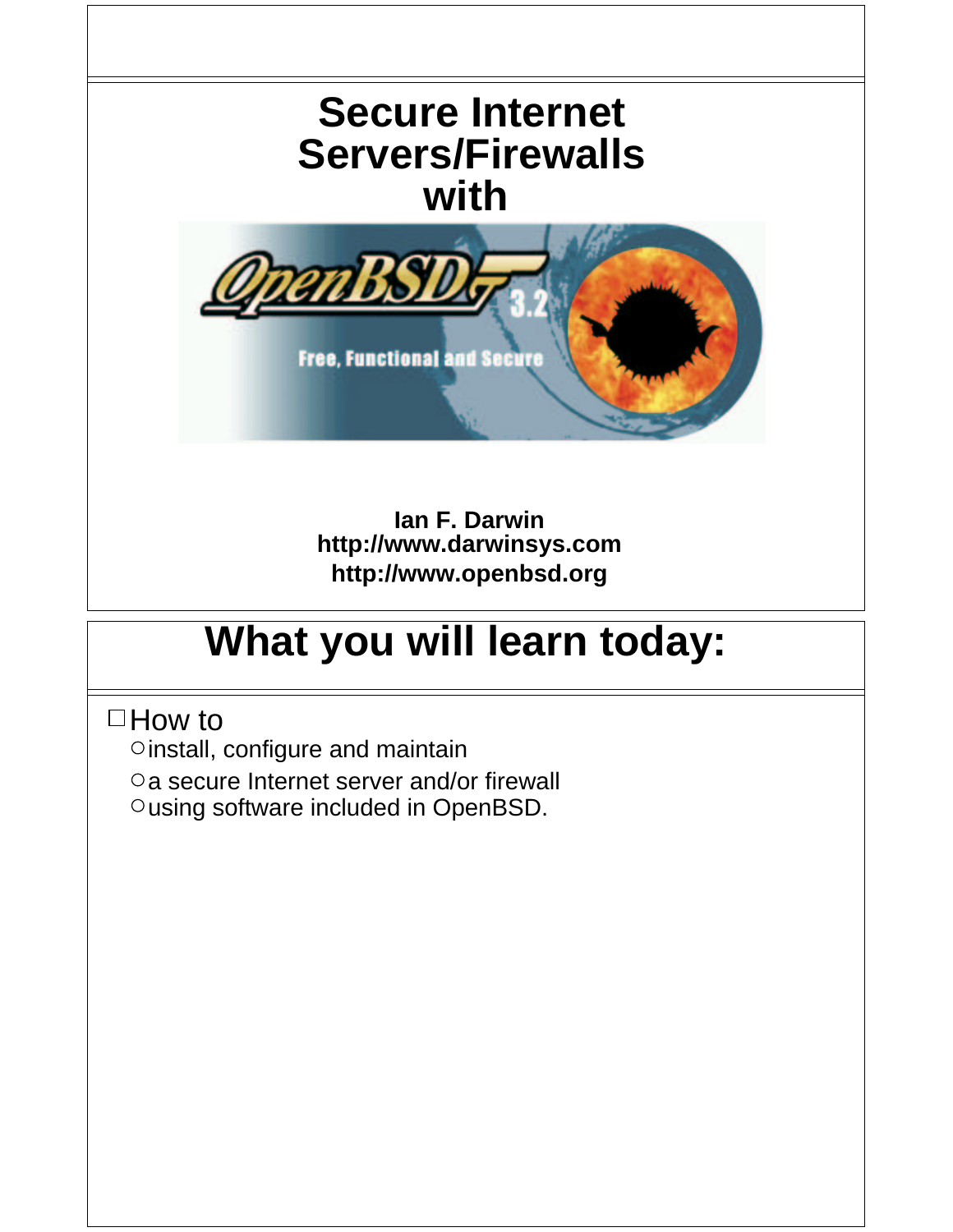#### **Who should be here today:**

- $\Box$  Security Consultants who want to configure **OpenBSD**
- $\Box$  System and Network Administrators with some working knowledge of UNIX network configuration.

## **What you will not learn today**

 $\square$  Every last detail (only a few hours)

 $\Box$  UNIX history, basic commands, editing

 $\Box$ Internet history, usage

□ Configuring X11 (hint: SuperProbe, XF86Setup / xf86cfg)

□ All about UNIX administration OSee man, FAQ, books...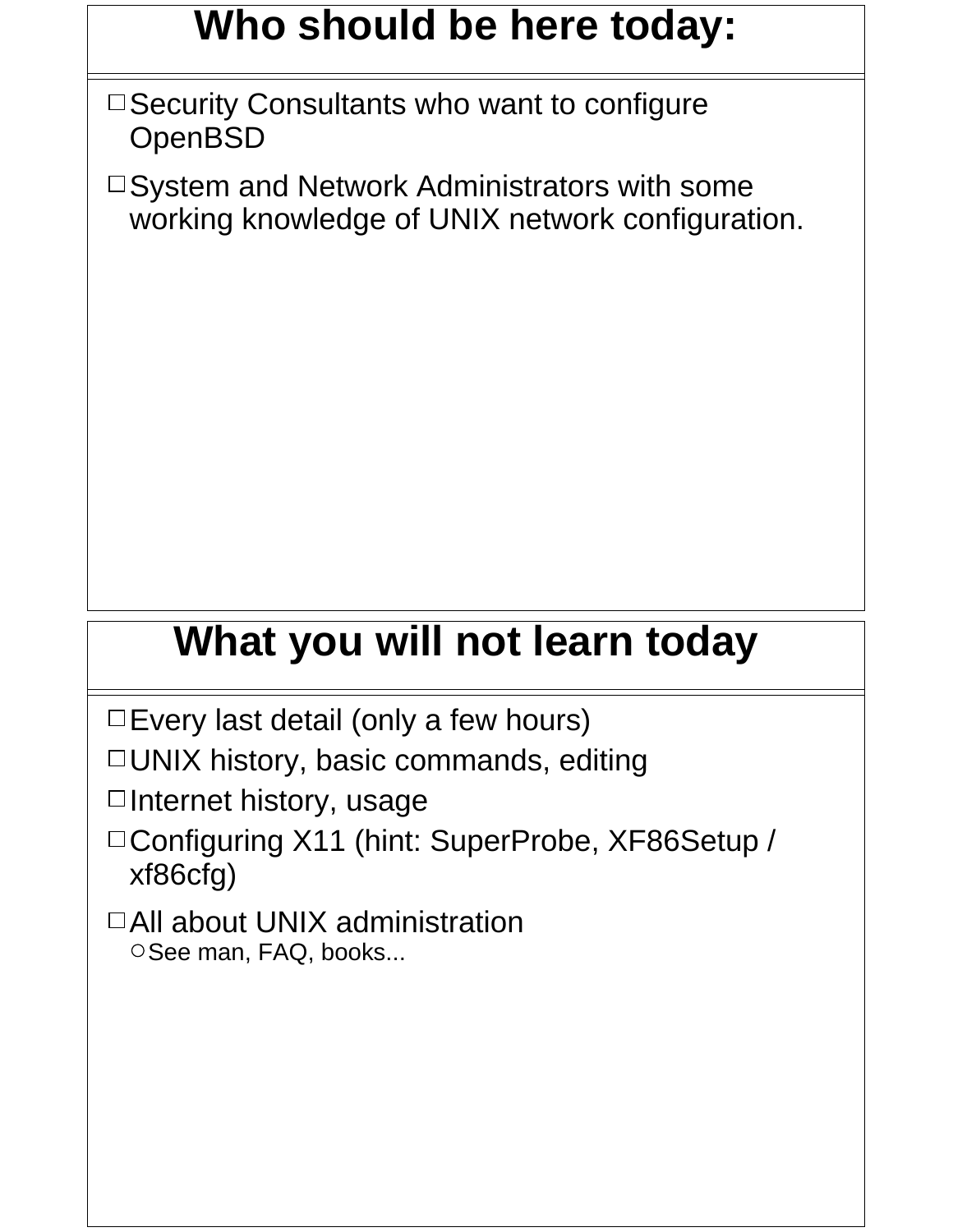### **Plan for the day:**

- □1 About OpenBSD & Security
- □2 OpenBSD System Installation
- □3 Network Services
- □4 Mail Services
- $\square$ 5 LAN services
- $\Box$ 6 Security services
- □7 Logging Features
- □8 Virtual Private Networks
- $\Box$ 9 Keeping it secure

Break mid-afternoon as per schedule

## **1 -- About OpenBSD & Security**

OpenBSD Is

- $\Box$ Mainstream standards-conforming UNIX-like system
- $\Box$  Based on 4.4BSD (25+ years of continuous UNIX evolution)
- $\Box$  Project dedicated to code correctness & system/network security

Versatile

- Cryptography, VPN, networking in base
- **OFirewall**
- **O**Server
- ODesktop?

#### □OpenBSD is NOT

- OA Linux clone
- ○A SunOS/Solaris clone (but commands close to 4.1)
- SMP (not a goal at present)
- $\blacksquare$  User-friendly  $\blacksquare$  in  $\blacksquare$  install, install, install, install, install, install, install, install, install, install, install, install, install, install, install, install, install, install, install, install, ins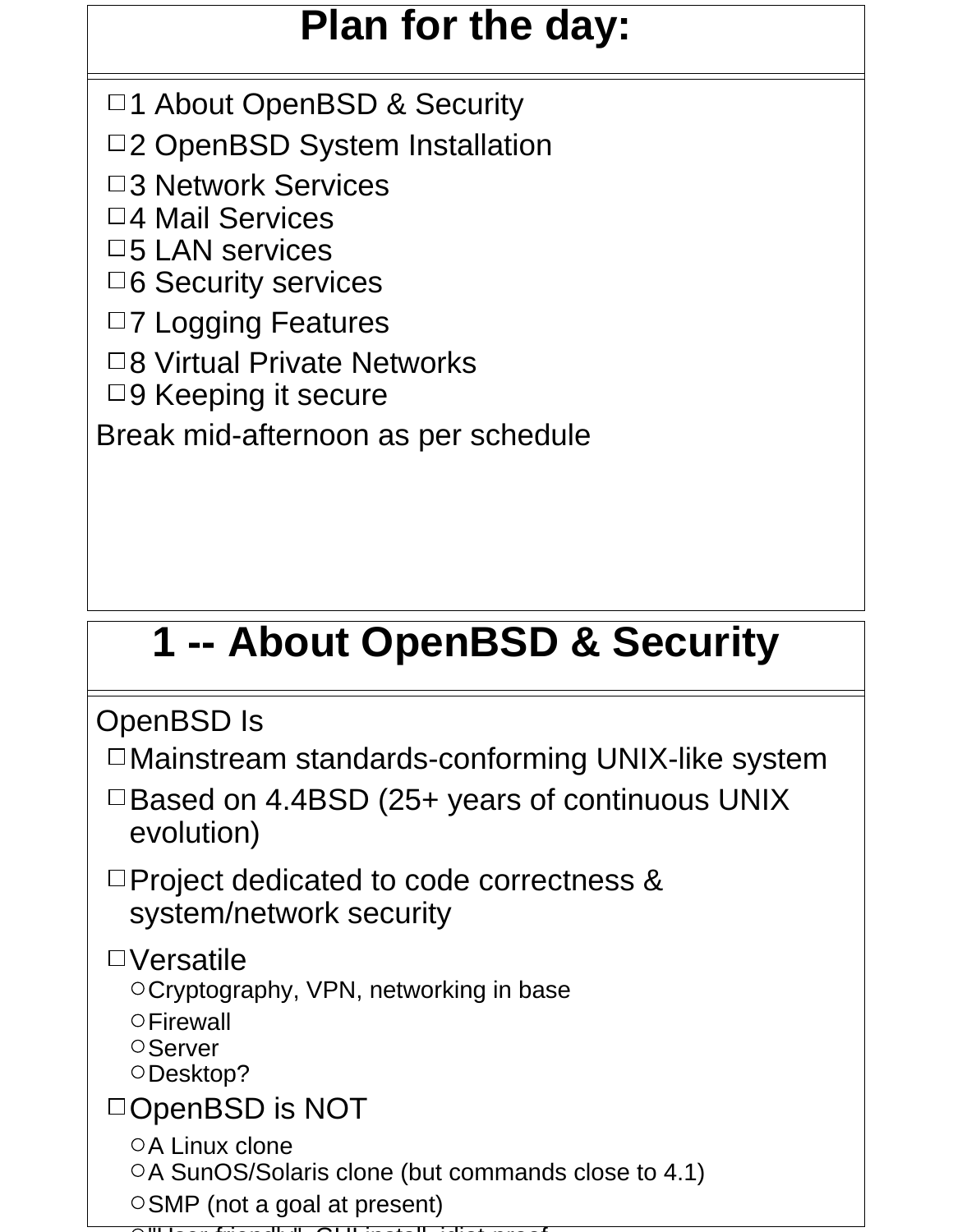## **OpenBSD - Secure by Default**

 $\Box$  Goal: Provide safe configuration out of the box

OImplies: minimal services enabled by default

Only network services enabled by default: ssh, daytime/time services, ident

O Sendmail and comsat (only on localhost)

□Total Code Audit: Multi-year, multi-national, ongoing

 $\Box$ Integrated cryptography (kernel and userland)

Random number sources used throughout (net, pid, ...)

 $\Box$ Thorough documentation: man, FAQ

FAQ is at http://www.openbsd.org/faq/, and on the CD Please learn to RTFM :-)

#### **OpenBSD is Free Software**

 $\Box$  Goal: Must be usable by anybody for anything Even commercial software

 $\Box$  Preferred licensing is standard BSD license

GPL acceptable for optional components

Unacceptable: "redistribute without modifications" clauses

 $\Box$ BSD versions of standard commands used where possible

 $\square$  See web site, goals.html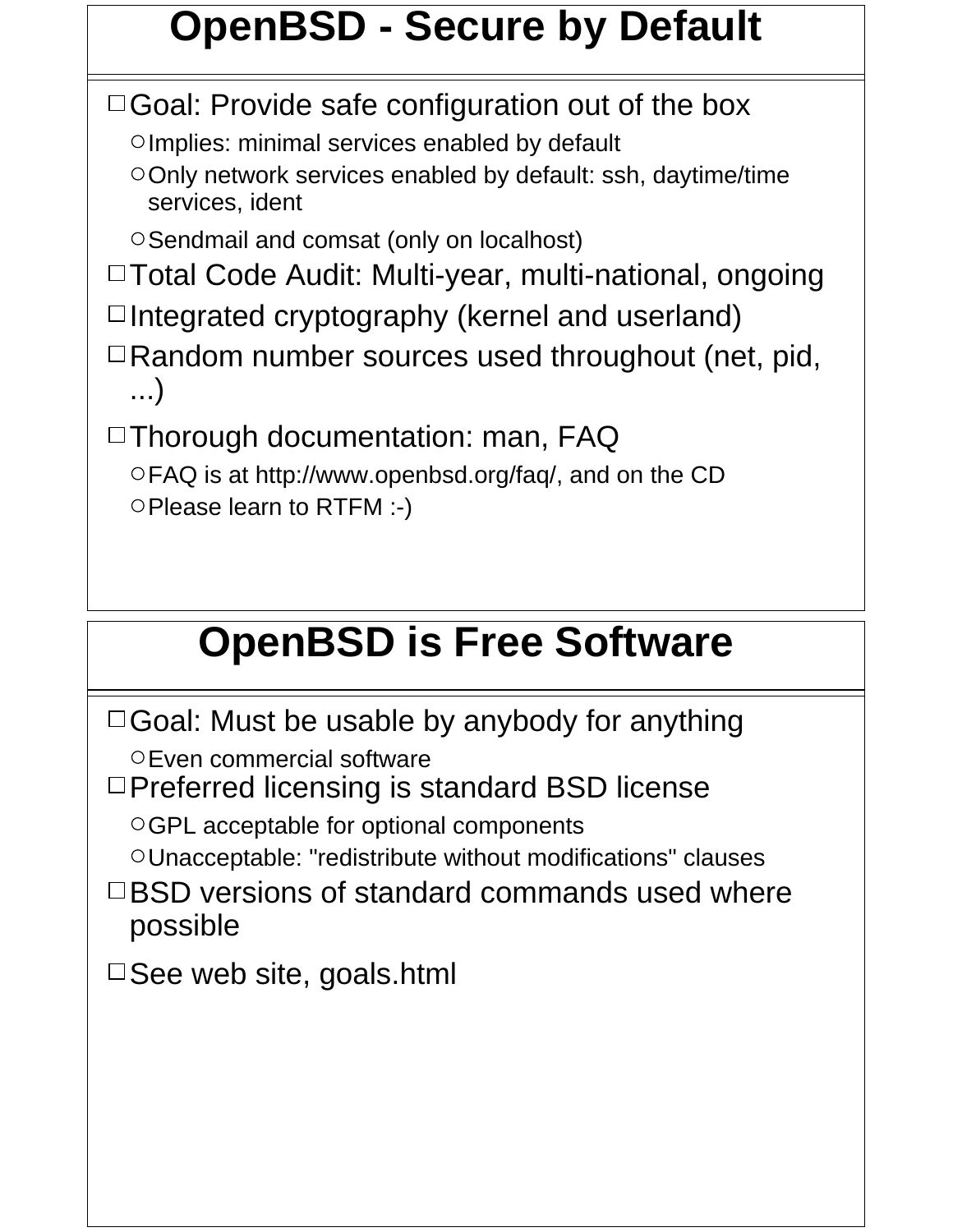### **Code Auditing**

#### $\Box$ Three levels

 $\circ$ Kernel

User code that ships installed ("base")

User code in ports/packages

#### □Process

 $\circ$ Initial

Ongoing - every change looked at

 $\triangleright$  all code viewable on the Internet via CVS

Process: Look for bad code, and security bugs fall out in the process

 $\triangleright$  See Theo de Raadt's paper (on the web site) for more on auditing.

## **Security Basics**

#### $\Box$  What to protect, from whom

External "system crackers"

Script kiddies, real hackers, "doorknob rattling"

OInternal: cracker wannabes, frustrated non-sysadmins, disgruntled employees, paid spies, ...

□Attacks: local, remote...

□Buffer Overflows, ...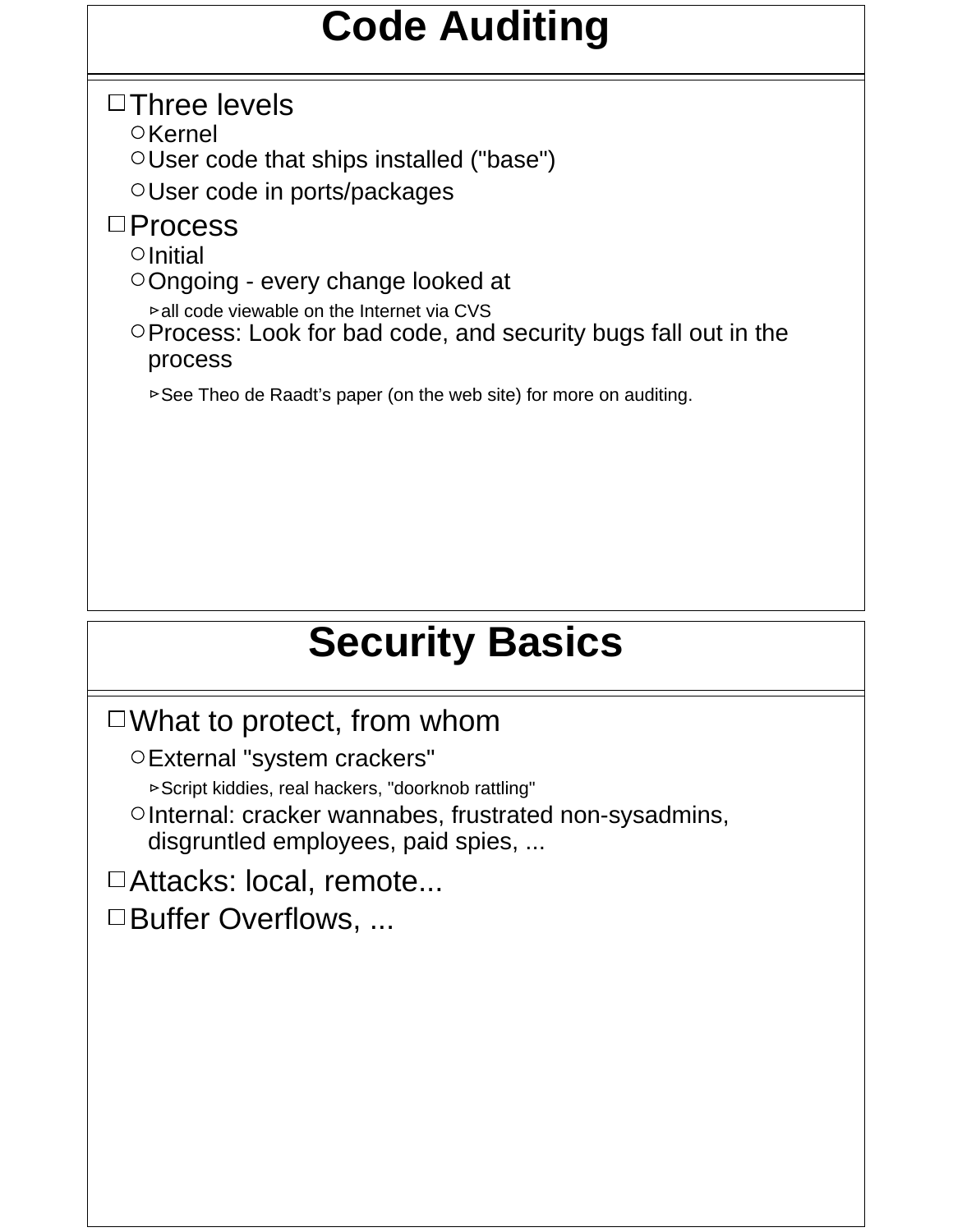#### **Local Attacks**

□Requires an account

□Escalate to system or root

Odue to vulnerability in system software

or careless administrator

## **Remote Attacks**

May/may not need account

□IP Stack attacks

□Eavesdropping

□Daemon attacks

□RPC

□TCP Session Hijacking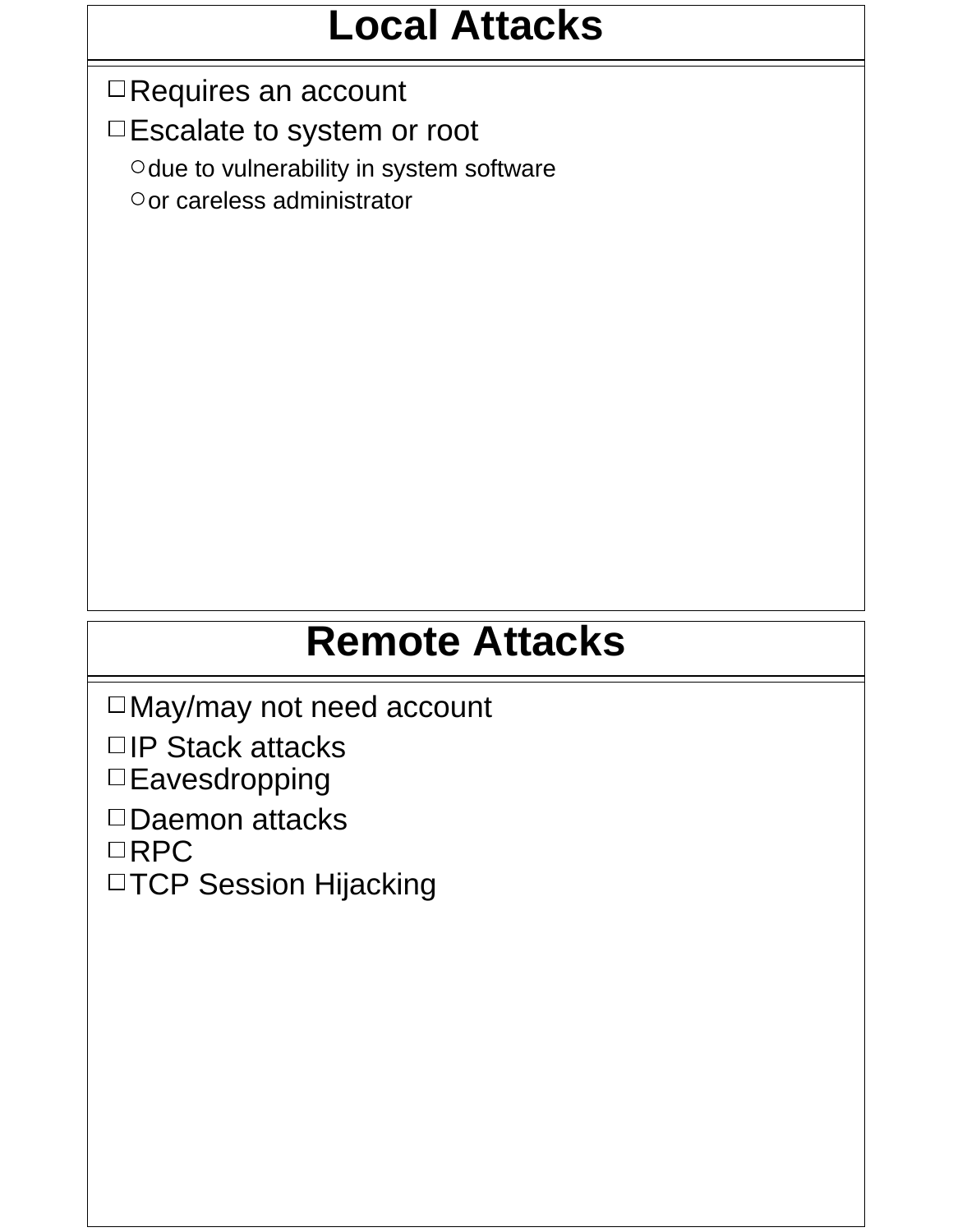### **Denial of Service (DOS) Attack**

#### $\Box$  Use up some resource to prevent legit users

Fill filesystem

 $\circ$  fork() loop - fill process table

O Remotely if possible

Local DOS almost below our radar: do not give out accounts on firewall

□DDOS: 12 million Monkeys pinging your firewall...

Ofrom Windows 95 boxes on cable modems.

### **Buffer Overflows**

 $\Box$  Cracker deliberately overflows a fixed-length buffer, overwriting data or code beyond it with information that changes the behavior of the server

Extremely common form of problem - multiple recent IIS attacks

- Any code allocating and reading into a fixed-size buffer is suspect
- $\circ$  Particularly if it uses C library gets() or makes other assumptions about line length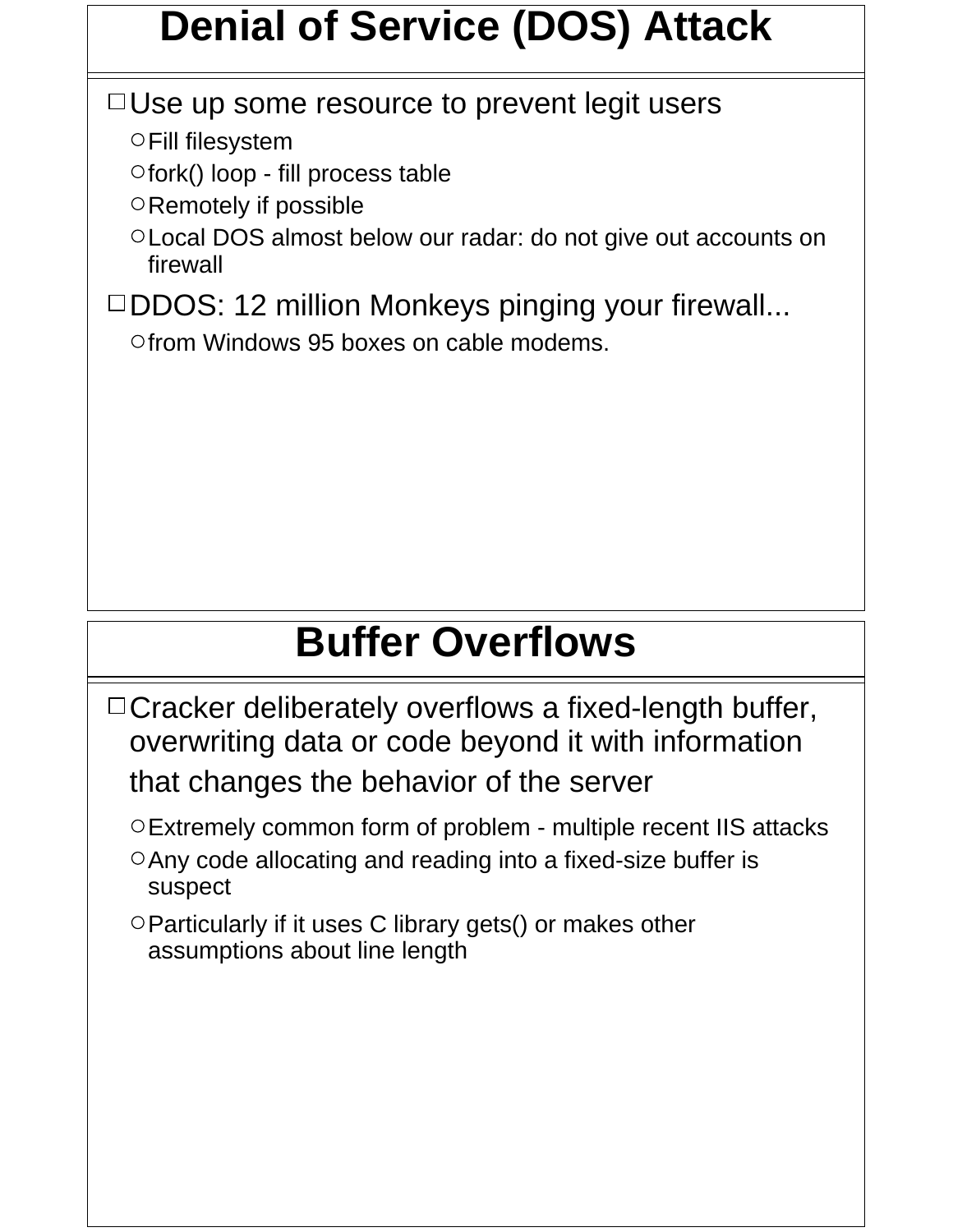## **Paranoia is Good**

 $\Box$  Password file stealing

Old hat - BSD pwdb avoids it,

hides passwd encryption from /etc/passwd

 $\circ$  (master.passwd & pwdb only readable by root)

#### $\square$  Password guessing

hide user names (mail rewriting)

OpenBSD logs failed logins (by tty/pty)

#### $\Box$  Firewall & server machines are not desktops

 $\circ$  very few services

ONot X11

□ Swap File Encryption

Oenable in /etc/sysctl.conf

 $\Box$  Buy switches, not hubs

Oswitch only sends packets to correct line via MAC address snooping

Ohub makes it easier for sysadmin (and cracker) to monitor traffic

## **Security Policy**

 $\Box$ Must state what is/is not allowed Controls Firewall decisions  $\circ$ Tells employees what is/is not OK

 $\square$  No policy = = > Anything goes

 $\Box$  Need top management backing

--> Office Politics

 $\Box$  Based in part on

What you are trying to protect

Data & Systems Integrity & availability

□Reference: Zwicky, Chapter 25

O Sonnenreich, p 34

OCheswick & Bellovin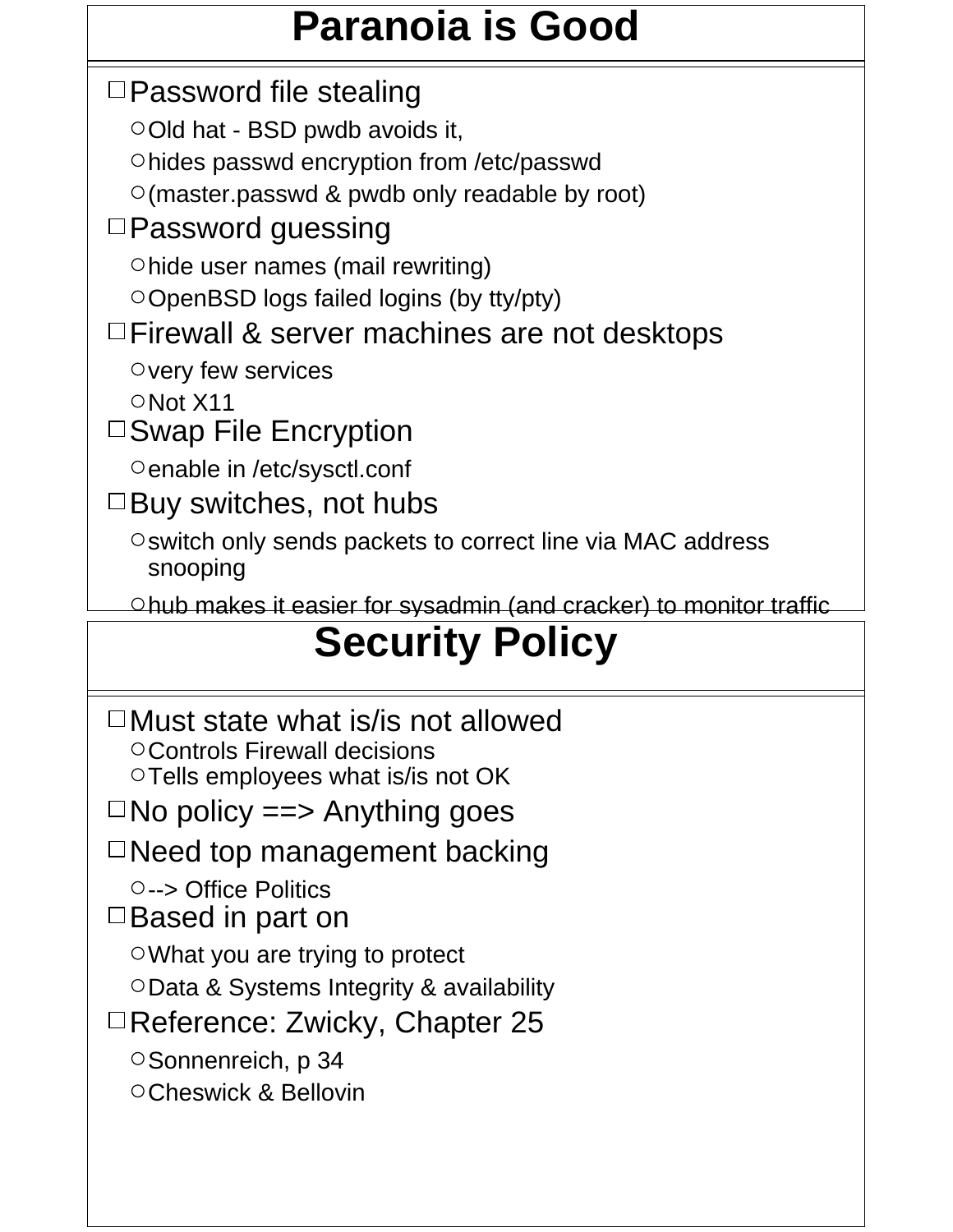### **Security Policy on the Firewall**

 $\Box$  Firewall policy can be:

 $\circ$  block everything, then pass exceptions

More suitable for high-security (firewall)

 $\circ$  pass everything, then block exceptions

More suitable for high ease-of-use (notebook, home/development computer)

#### $\Box$ Firewall may

forward permitted packets

common, efficient, needs sysctl setting

#### $\circ$  forward no packets, use application-level gateways

- more overhead, can be more secure if gateways carefully written
- $\triangleright$  no direct path for rogue packets
- Less common!

## **Building a Firewall**

#### $\Box$ Types of firewalls

DOpenBSD supports:

packet filter and NAT/redirect

 $\triangleright$  pf (since-2.9; ipf before that) ppp/pppd

bridge

covered later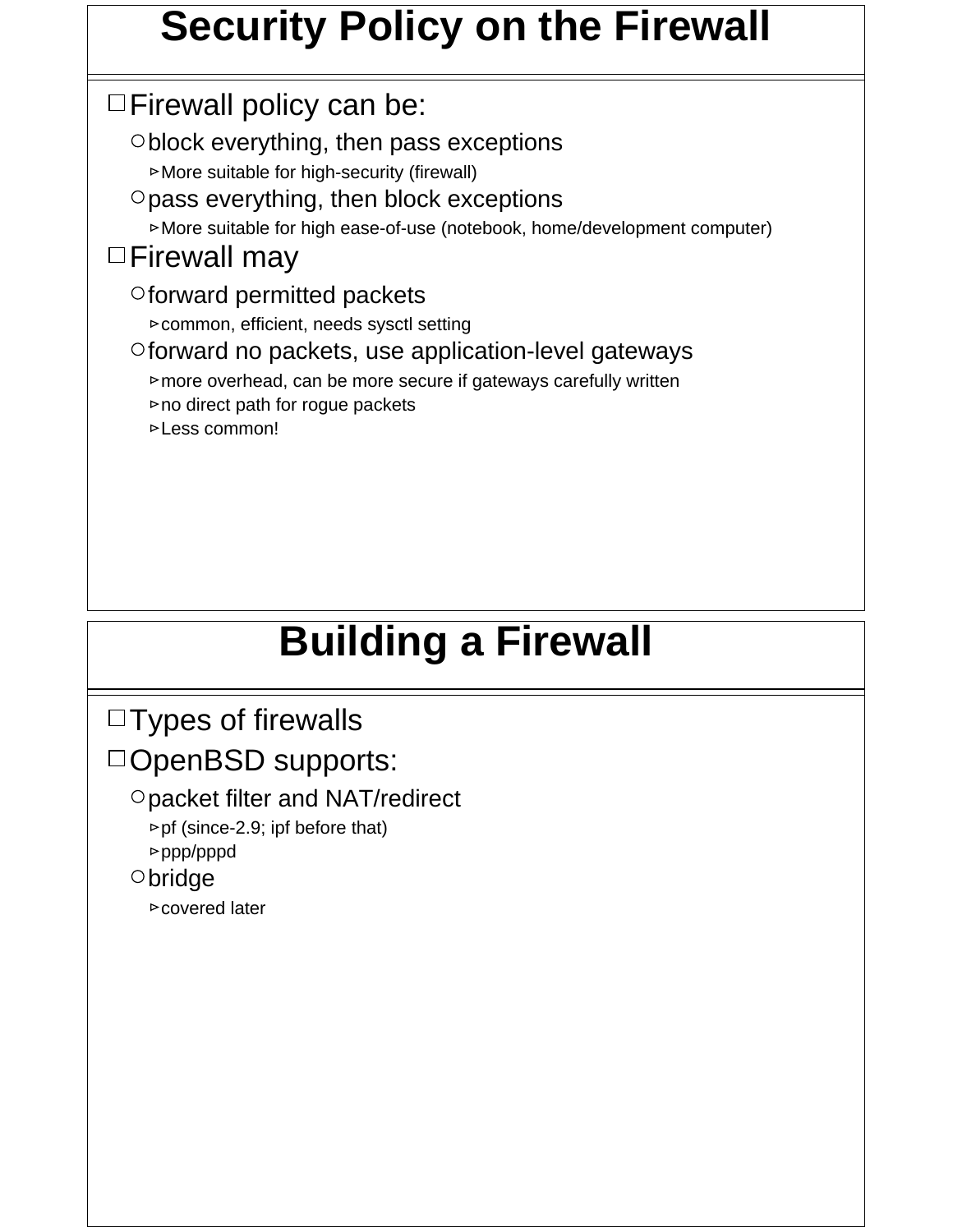#### **Firewall Terminology**

#### Bridge

Machine has 2 interfaces but not IP addresses Originally hardware: OpenBSD has bridge driver

#### Router

 $\circ$  machine has 2 interfaces with IP addresses, makes routing & policy decisions

Omay be unix host with IP forwarding, or dedicated hardware

#### □Packet Filter

OPrevent unwanted packets from passing

Allow selectively

May redirect to inside

## **Firewall Terminology II**

| $\Box$ Proxy (aka application gateway)                                                                |
|-------------------------------------------------------------------------------------------------------|
| $\circ$ Can forward around filter<br>⊵Listens on one interface                                        |
| $\circ$ Needed if<br>⊵forwarding off                                                                  |
| ⊳NAT/masquerading for multi-connection protocols (ftp, icq, H323)<br>$\Box$ Bastion host              |
| $\circ$ Inside filter                                                                                 |
|                                                                                                       |
| aka "choke"                                                                                           |
| $\Box$ Reference: Zwicky Chapters 6 & 11, Sonnenreich,<br>Chap 9                                      |
|                                                                                                       |
|                                                                                                       |
| ○ May store & forward STMP, proxy some services<br>□Outside Router aka "access router": Inside router |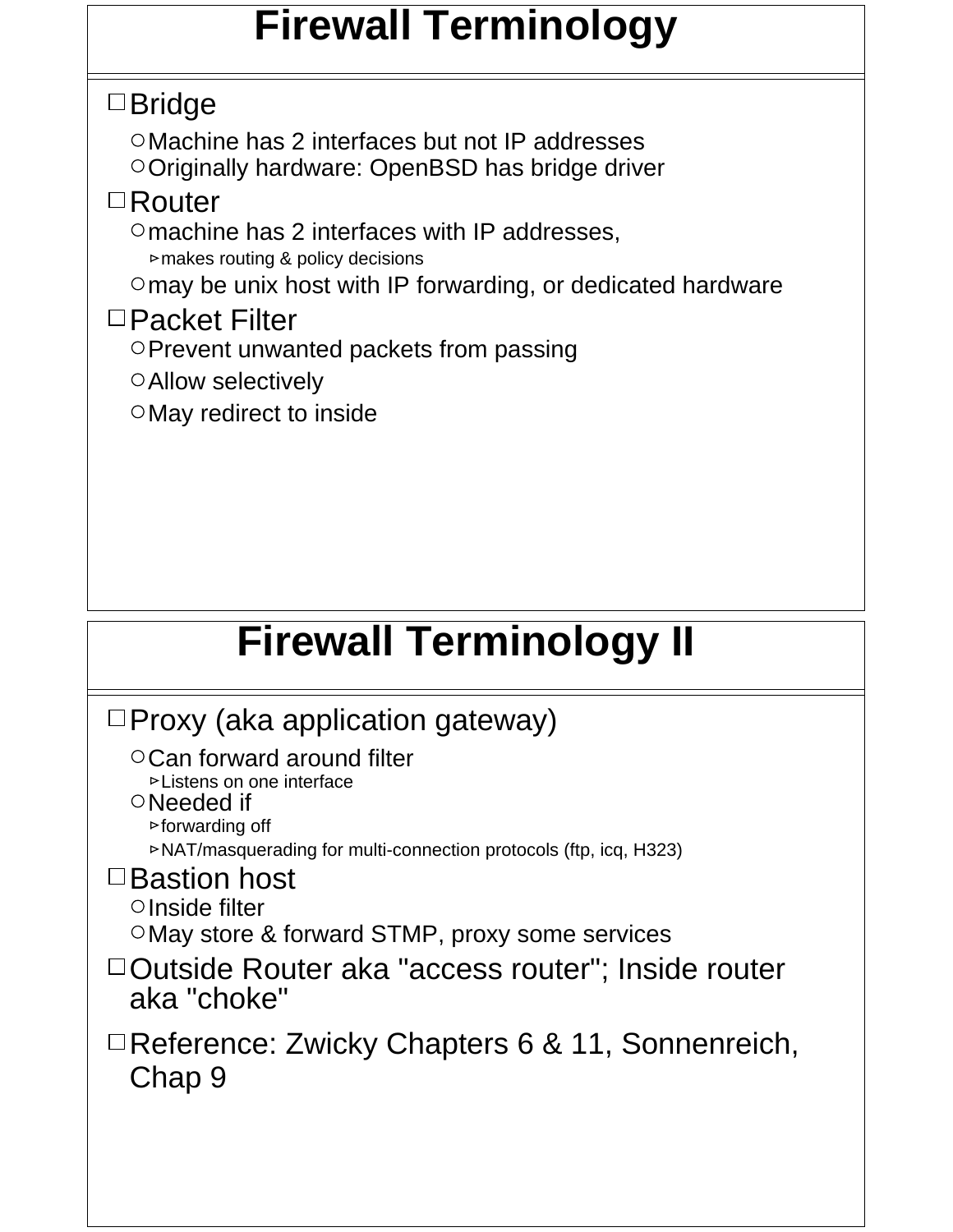### **Inside Router**

 $\Box$  Last line of defense

 $\Box$  Between main firewall and inside net

□Dedicated router or OpenBSD box

ONo remote logins

ONo "pc anywhere" access

O Console access only

 $\Box$  If firewall compromised, this is the only protection against the firewall accessing all inside traffic

## **Firewall Config - Simplest**

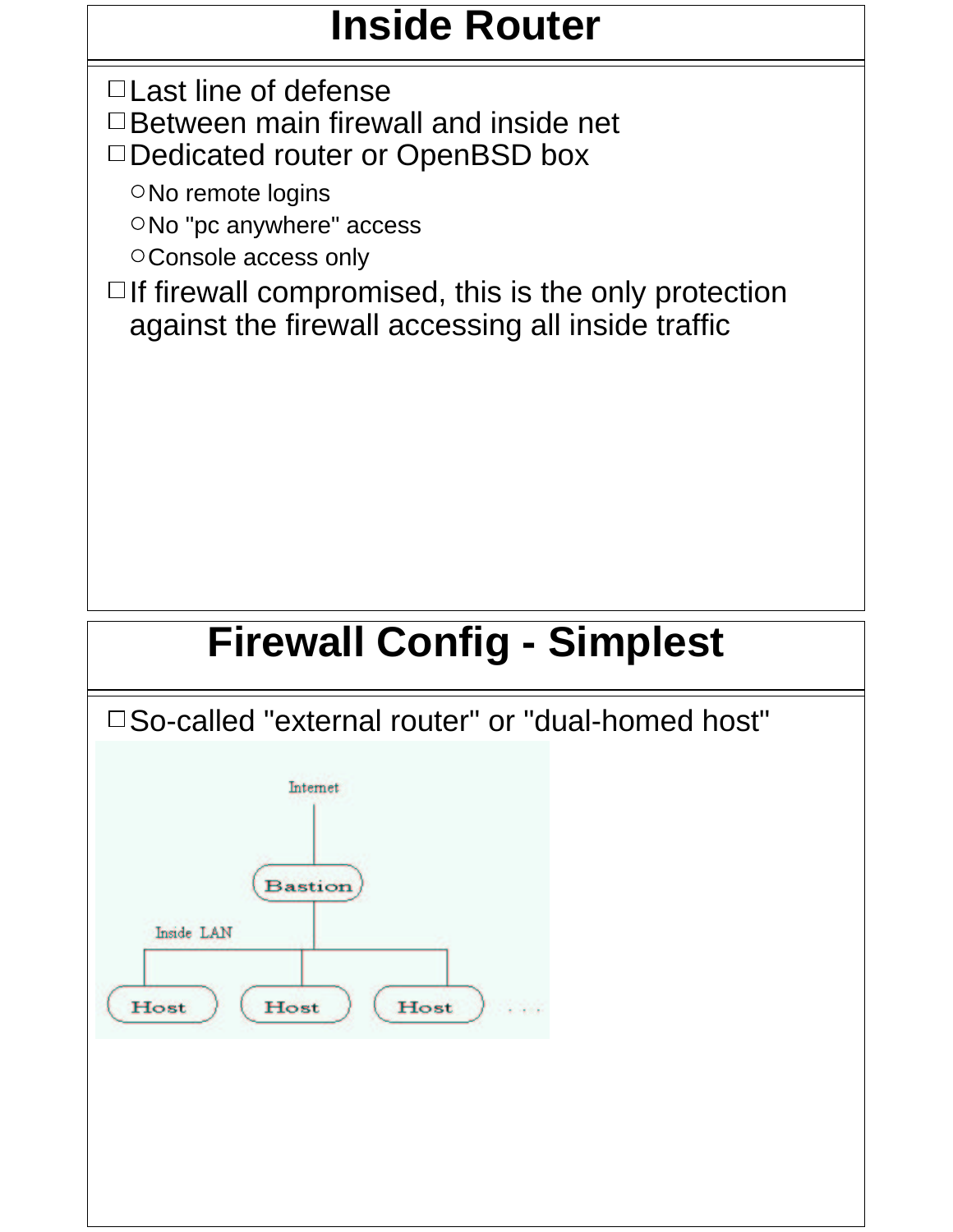



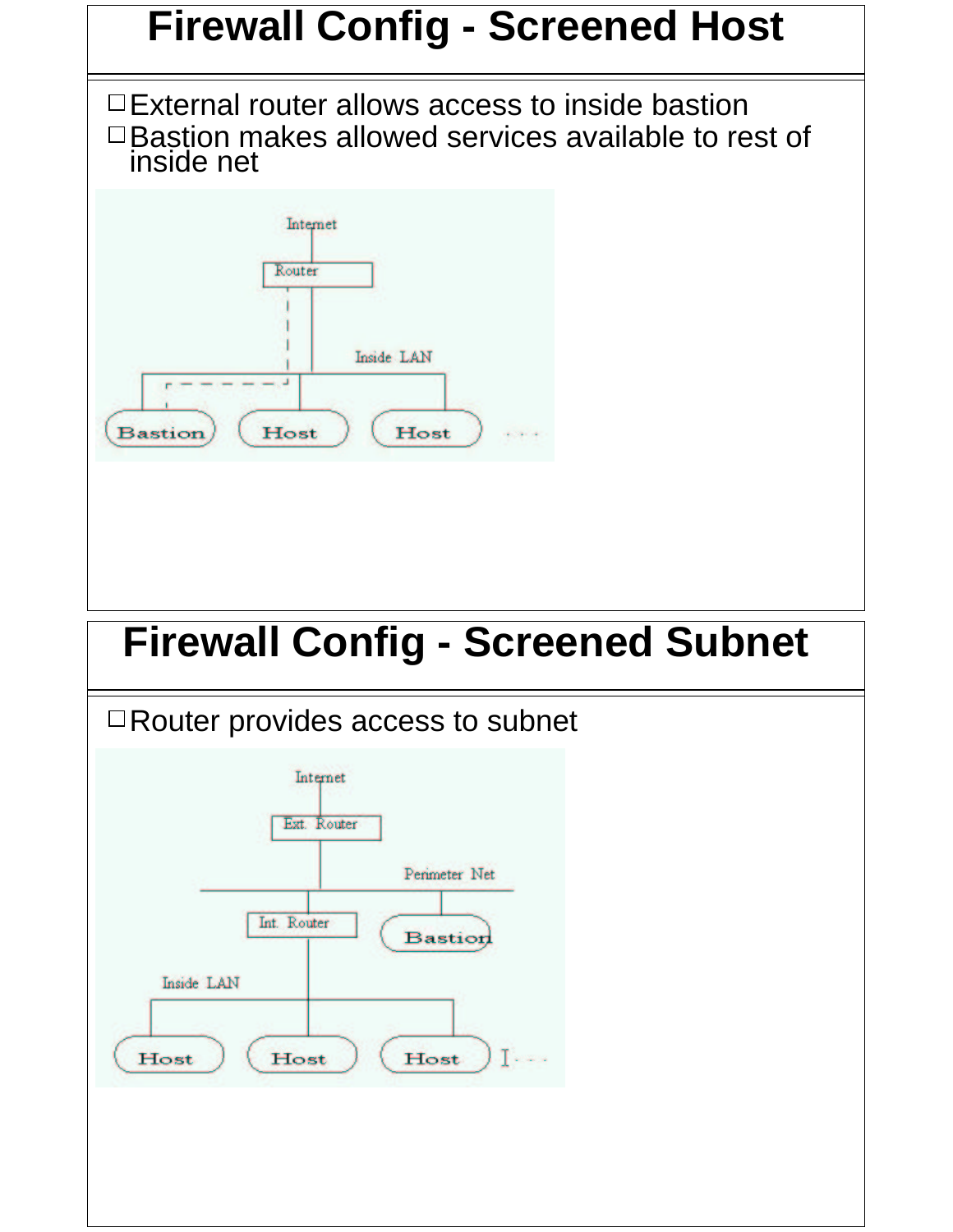

## **Bridge Configuration**

Allows dedicated hardware address-based routing  $\Box$  Originally to join network segments.

 $\Box$  Can be used in conjunction with pf to hide inside hosts

□Usage: brconfig

O Specify MAC addresses, other behavior

O Also allows filtering (similar rules to pf)

Obrconfig brname rule block/pass etc.

□ Example: brconfig bridge0 add rl0 add xl0 up  $\Box$ man brconfig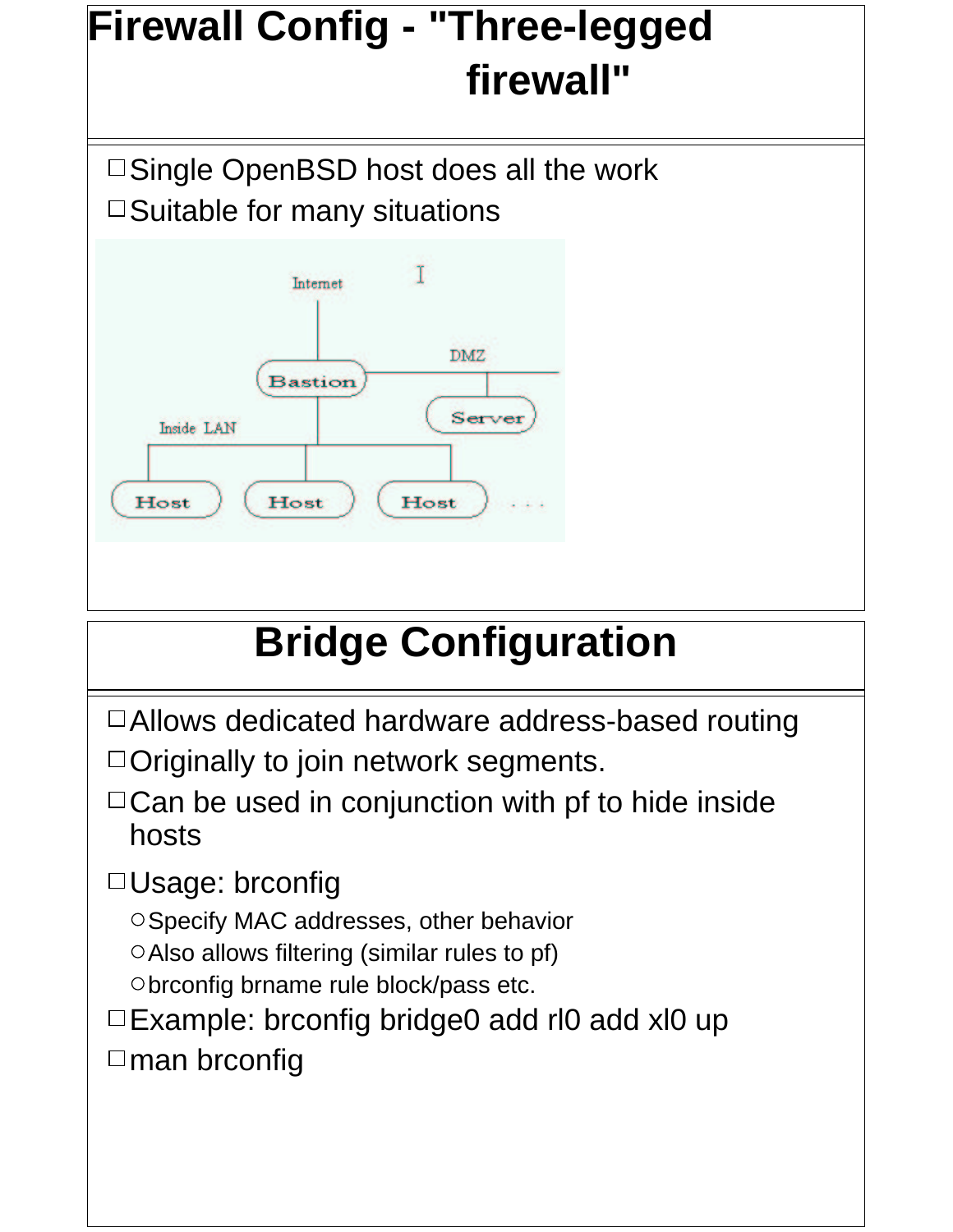#### **2 -- OpenBSD System Installation**

□ Semi-friendly install, non-GUI

□ Partitioning

□ Selecting software

PostInstall configs

Adding software

### **Partitioning**

 $\square$ Divide hard disk  $\Box$ fdisk vs disklabel □ Partitions vs DOS attacks  $\square$  Sharing with other OSes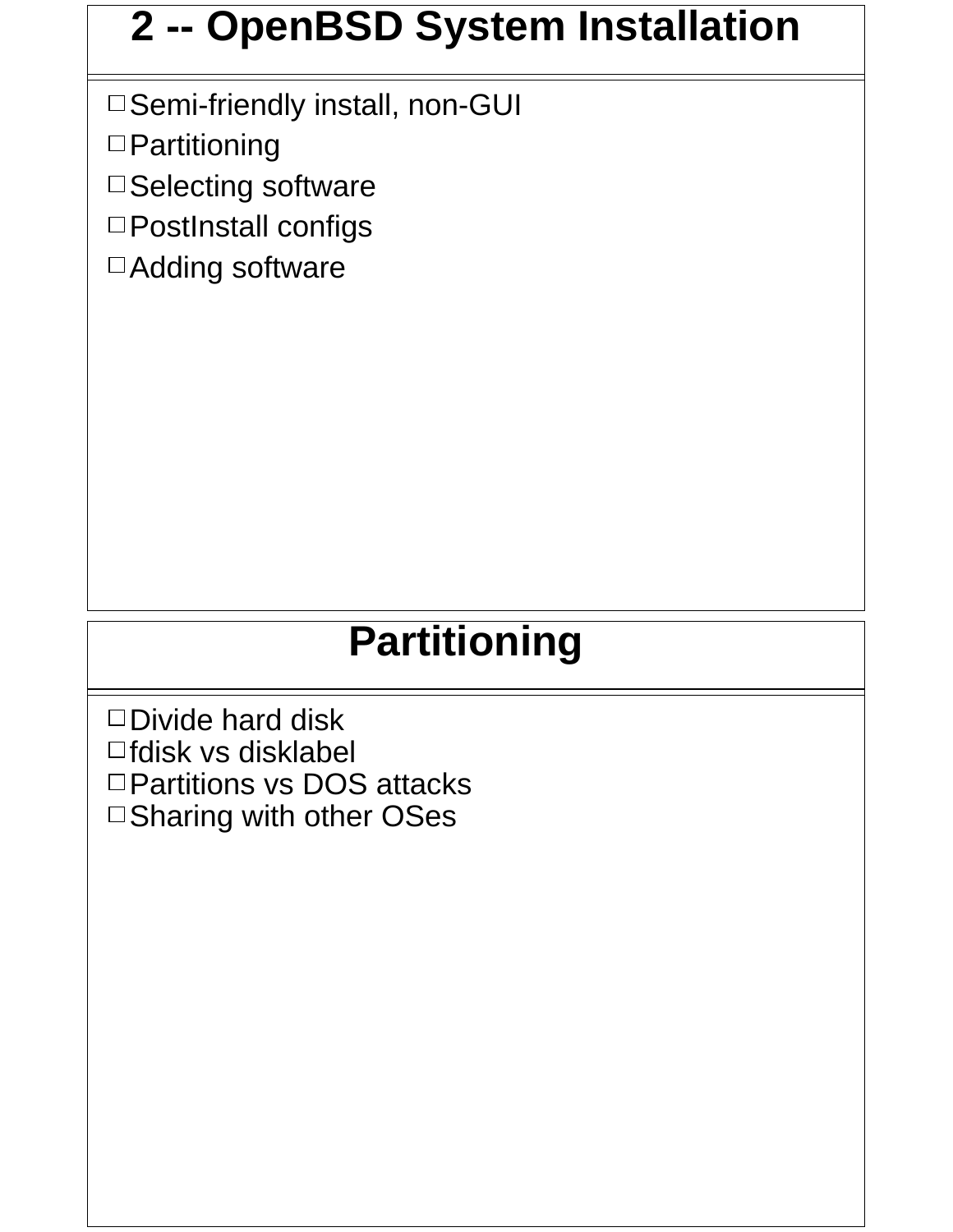### **Selecting software**

 $\Box$  OS load in n main pieces boot floppy Obase, etc, misc, man, comp,  $x^*$  $\Box$  Avoid X on firewall □ Comp package: C/C++, headers, ...

#### **PostInstall configs**

□Read root mail

□Read man afterboot, web site /errata.html

- /etc/rc.conf /etc/sysctl.conf
- /etc/inetd.conf /etc/rc.securelevel /etc/rc.local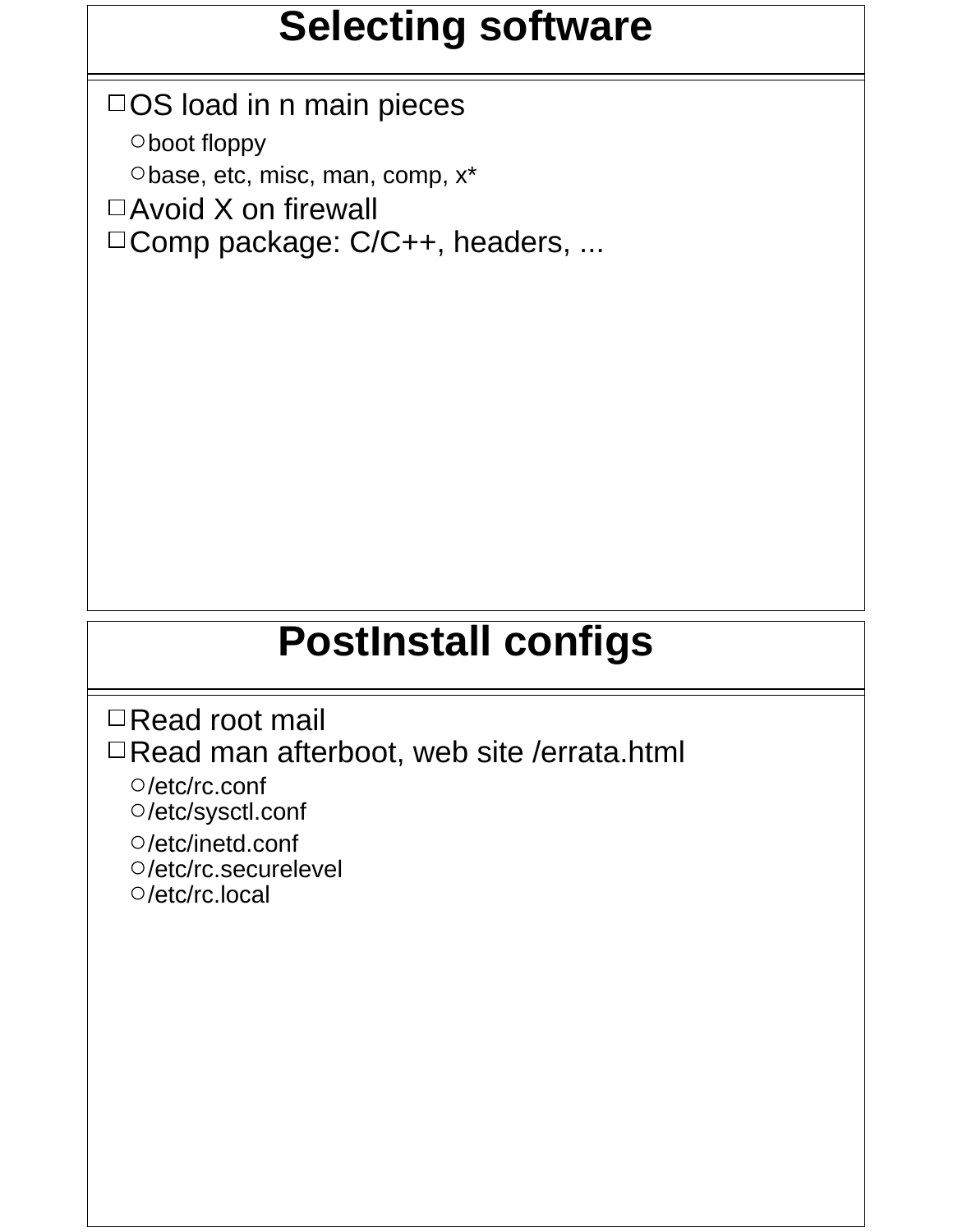### **/etc/rc.conf**

 $\Box$ This file is the main enable/disable file for userland services

 $\Box$ On/Off lines like:

Onamed\_flags=NO # for normal use: ""

Osshd\_flags="" # for normal use: ""

 $\Box$  Settings flags (only if given server enabled) like  $O$ nfsd\_flags="-tun 4" # Crank the 4 for a busy NFS fileserver

□To keep upgrades simple, can edit /etc/rc.conf.local (read after main file)

## **/etc/sysctl.conf**

 $\Box$  This file enables/disables kernel features, e.g.,

 $\Box$ #net.inet.ip.forwarding=1 # 1=Permit forwarding (routing) of packets

 $\Box$ #net.inet6.ip6.forwarding=1 # 1=Permit forwarding (routing) of packets

 $\Box$  All lines are commented out to begin with.

 $\Box$  Details in sysctl(3) and sysctl(8)

 $\Box$  Try this: sysctl -a | more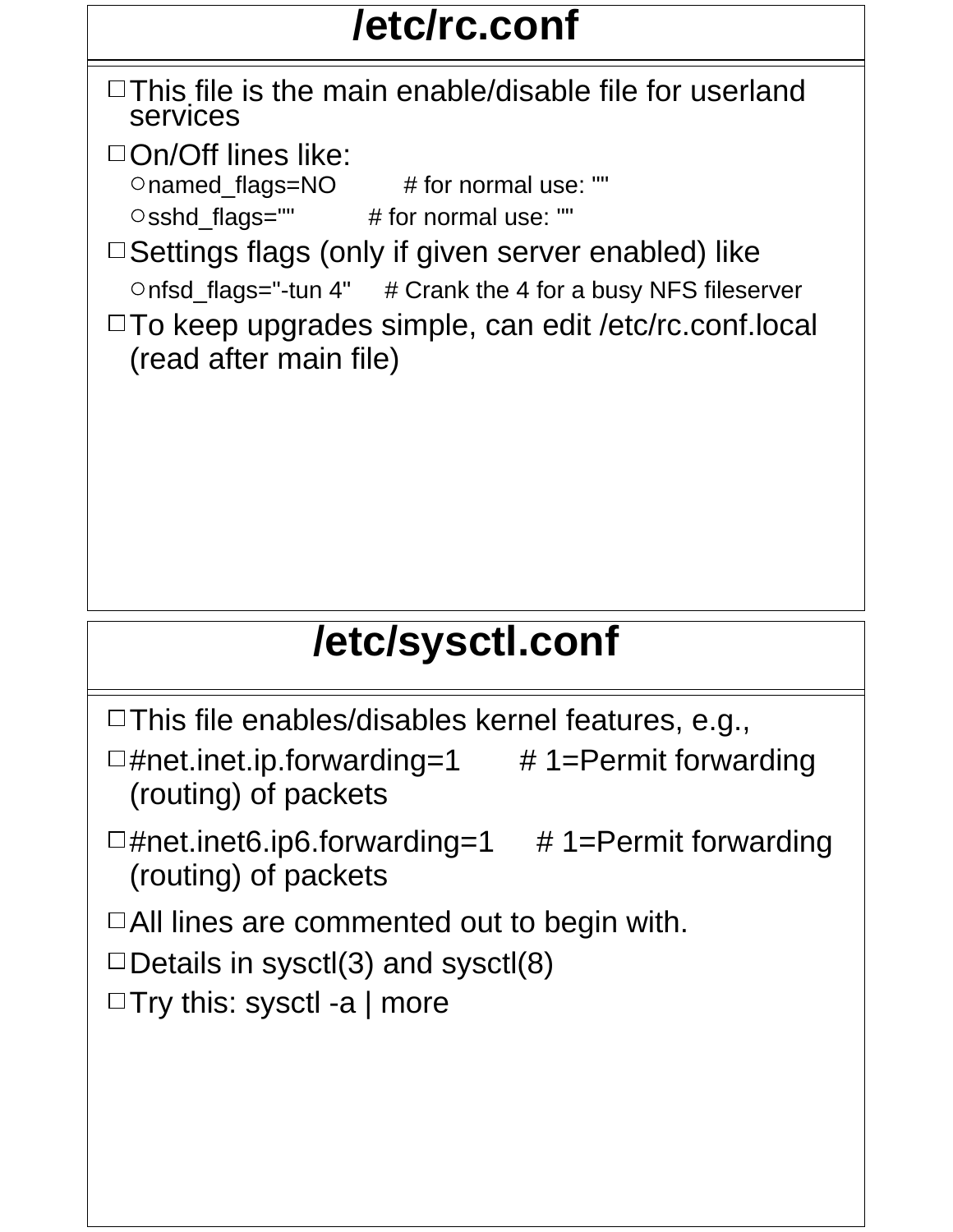### **Other files**

#### /etc/securelevel

OBSD kernel has "secure levels"; normal secure level does not allow:

- $\triangleright$  time changes
- loading modules
- changing immutable files

These must be done in this sh script

#### /etc/rc.local

 $\circ$ A sh script run near the end of boot

Can start local daemons etc here.

Remind yourself to boot up your spouse's computer :-)

## **Ian's Favorite PostInstalls**

 $\Box$ Change root shell (use vipw)

 $\Box$ Customize dot files in ~root (/root)

□ Configure sudo

 $\Box$  Remove unused accounts (uucp)

 $\Box$ "Insecure" console and ttyC\* in /etc/ttys

 $\circ$  ==> Requires root passwd to go single user

□ Add "portmap=NO" in /etc/rc.conf.local; comment out rusers and rstatd from /etc/inetd.conf

 $\circ$  ==> This is fixed in 3.2  $\Box$  Enable minimal PF Even on inside machine - see examples later  $\Box$ Add packages...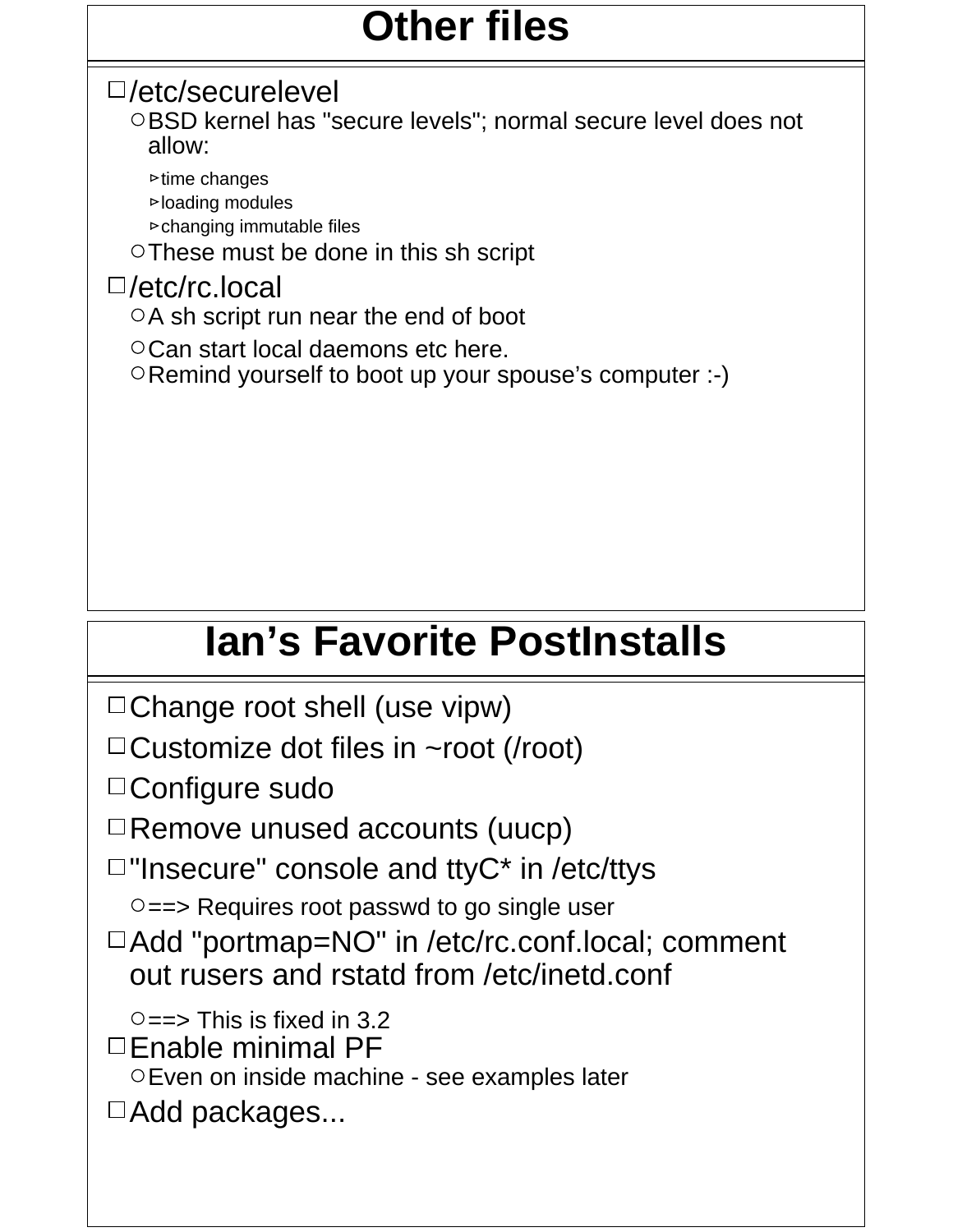### **Adding your favorite UNIX software I**

#### $\square$ /usr/ports (extract ports.tar.gz into /usr)

Third-party software ported for you

cd category/package

"make" downloads source, extracts, patches, builds it

**>'make install'** builds package, and installs from it!

O subdir categories archivers, audio, databases, devel, games, lang, mbone, misc, net, news, plan9, security, shells, sysutils, textproc, www, x11, ...

## **Adding UNIX software II**

#### □ Packages

Ports that are pre-compiled: just pkg\_add Built by somebody having done "make package" in port directory

 $\Box$ Package once, install many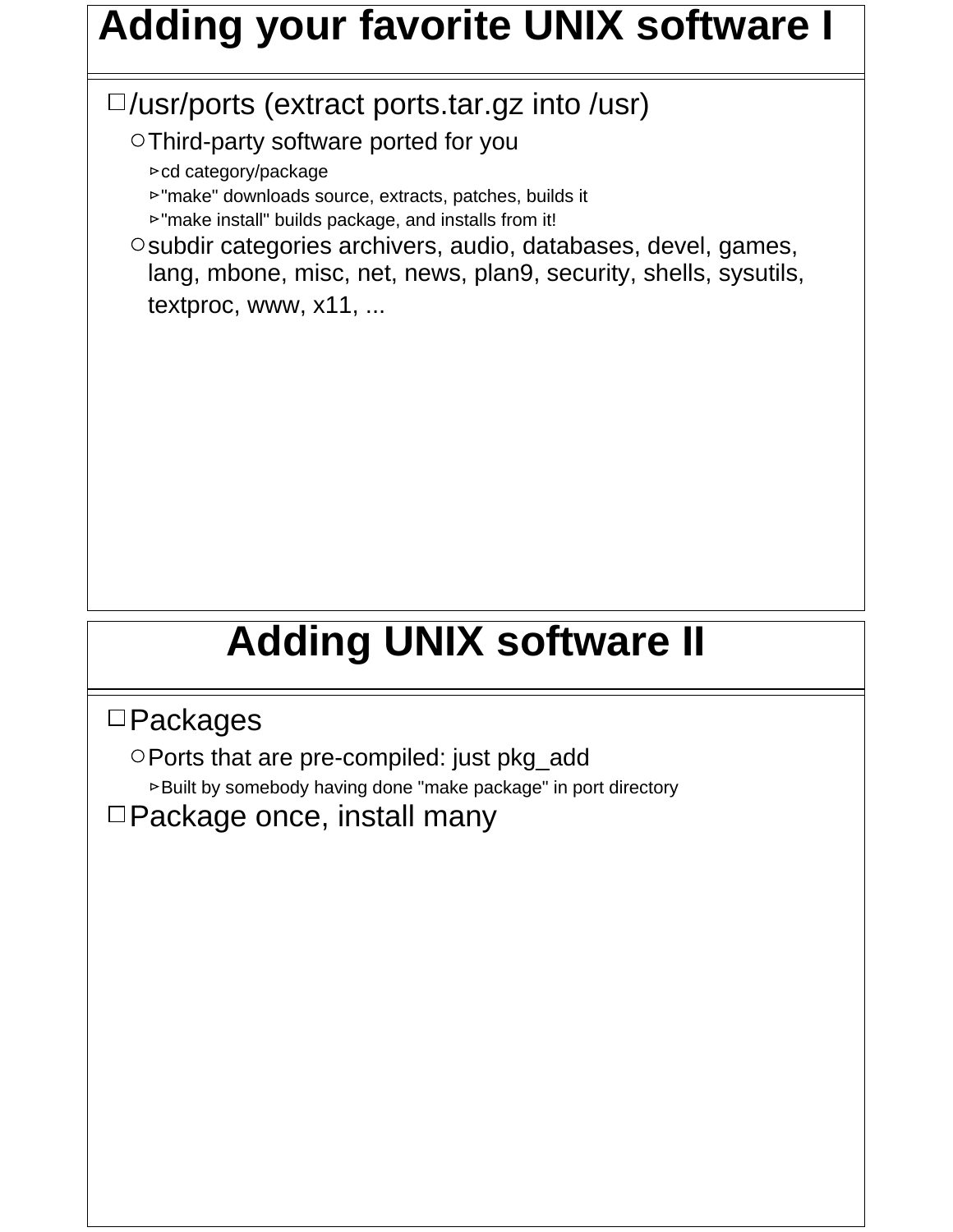#### **Ports/Packages to know about**

 $\square$  emacs, bash, TeX (teTex), Python, PHP

□mysql, msql, postgresql, BerkeleyDB (newer version than in base)

 $\square$ spiff, idiff, zap, magicpoint, xbill

 $\Box$ gimp, xv

 $\Box$ enlightenment, windowmaker, full KDE, full GNOME

 $\Box$ Java: JDK (native 1.2; 1.3/1.4 currently linux-compat), Kaffe

□Not ports:

Apache, SSH, groff, Perl5 (all built into base)

## **Adding UNIX software III - Roll your own port**

 $\Box$ Thousands of apps already ported

 $\Box$  Easy to make your own

OMakefile, pkg/{DESCR, PLIST}

OSee web site /porting.html

 $\Box$  Test like mad, mail to ports@openbsd.org

O Say what the program does!

 $\circ$  If good it will get committed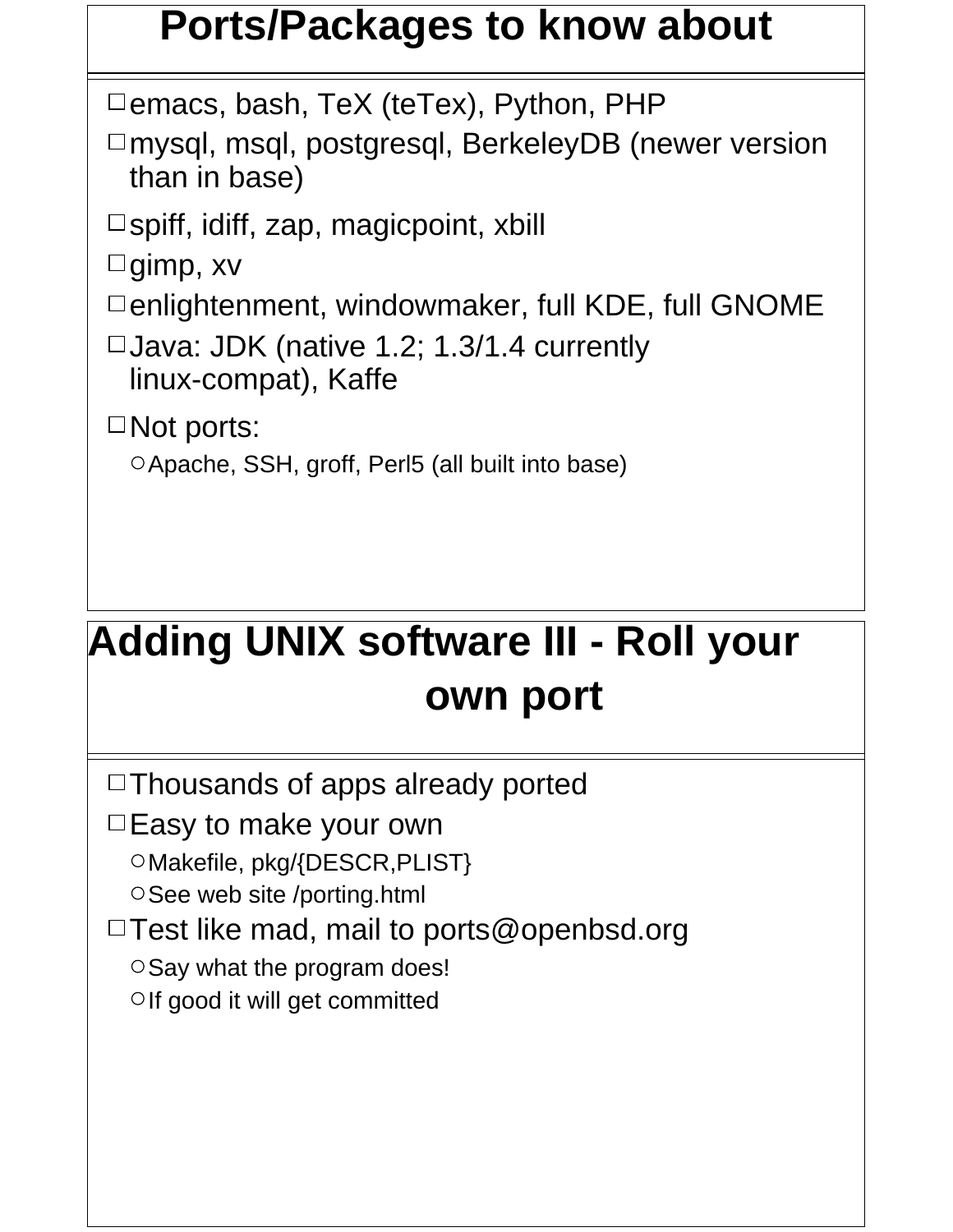### **Add Your Own S/W IV - Emulation**

- $\Box$  OpenBSD emulates Linux, other-BSD and UNIX binaries
- $\Box$  Fast kernel implementation (system call switch)
- $\Box$  Needs appropriate userland libraries
- Works: Corel WordPerfect, Netscape Communicator, Applix OfficeWare

(Star Office?)

- Worked: Adobe Framemaker for Linux Beta (expired :-( )
- □Difficulties: too-clever install scripts that "know" real paths
- □Directory Tree:
	- /emul/linux/{etc,lib,usr,...}
	- /emul/freebsd/{etc,lib,usr,...}

#### **Package Services** FreeBSD libs libs libs libs **3 -- Network Services**

- $\mathsf{R}\mathsf{H}\mathsf{P}\mathsf{C}\mathsf{H}$ httpd
- ftpd
- □rlogin/telnet/SSH
- □DNS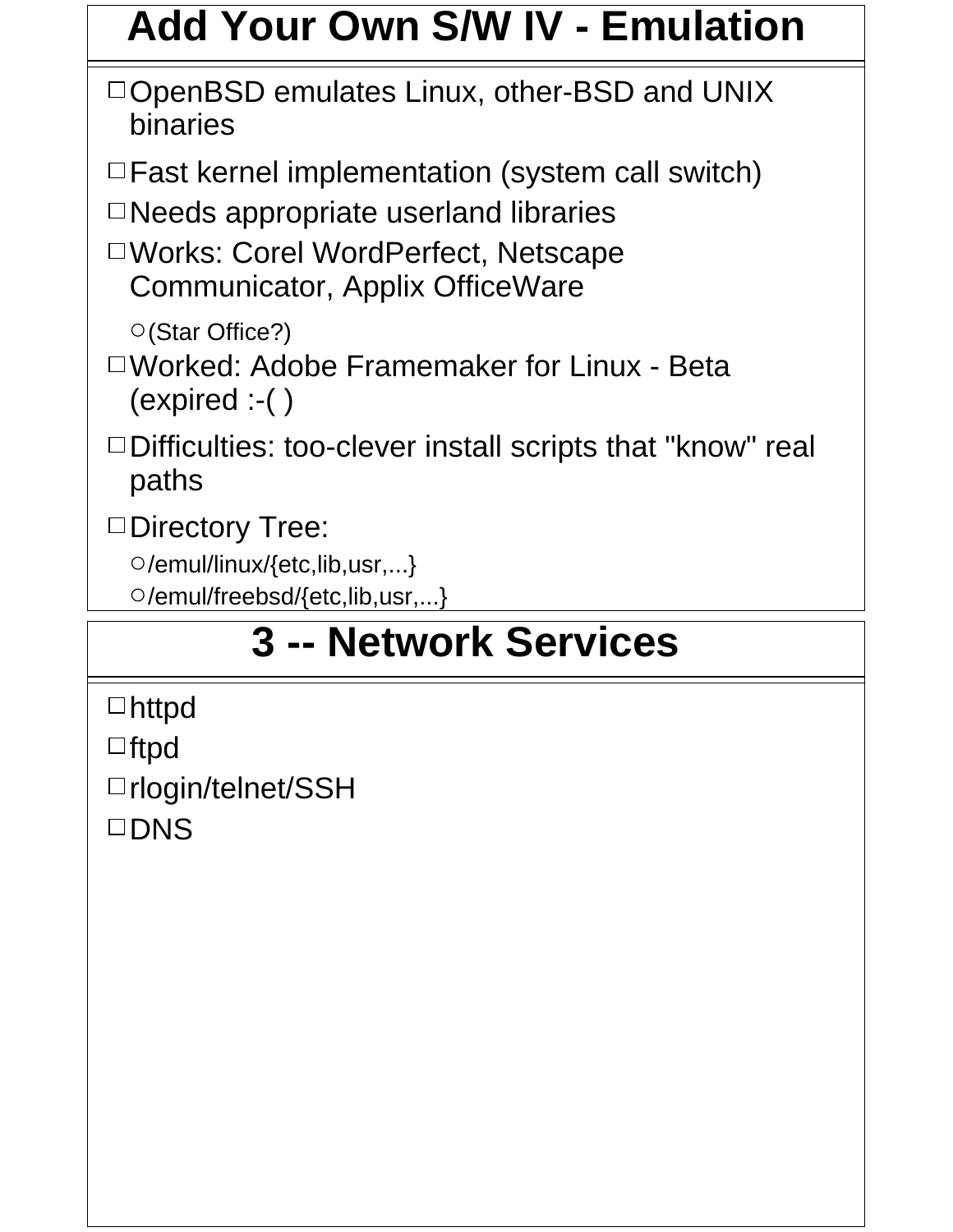## **httpd**

 $\Box$  Default httpd is Apache 1.3.x, included in OpenBSD base

Just enable in rc.conf

 $\Box$ Installs under /var/www/{cgi-bin, conf, htdocs, icons, logs}

Change conf/httpd.conf, at least for DocumentRoot :-)

- $\square$ DSO support most platforms
	- OPorts of PHP3, JServ, etc. make DSO

 $\Box$  Other HTTP servers in ports/packages

#### **httpd and chroot**

- □ Effective with OpenBSD 3.2, Apache HTTPD chroots into its ServerRoot by default
	- CGI must be within ServerRoot
	- May want to link statically, to avoid huge list of shared libs in **ServerRoot**

 $\circ$ UserDir (~/public\_html) cannot access e.g., /home

All DocumentRoot(s) must be under ServerRoot

ONO files/dirs writable by www/www must exist under ServerRoot

 $\Box$  Can disable with -u, but should not for security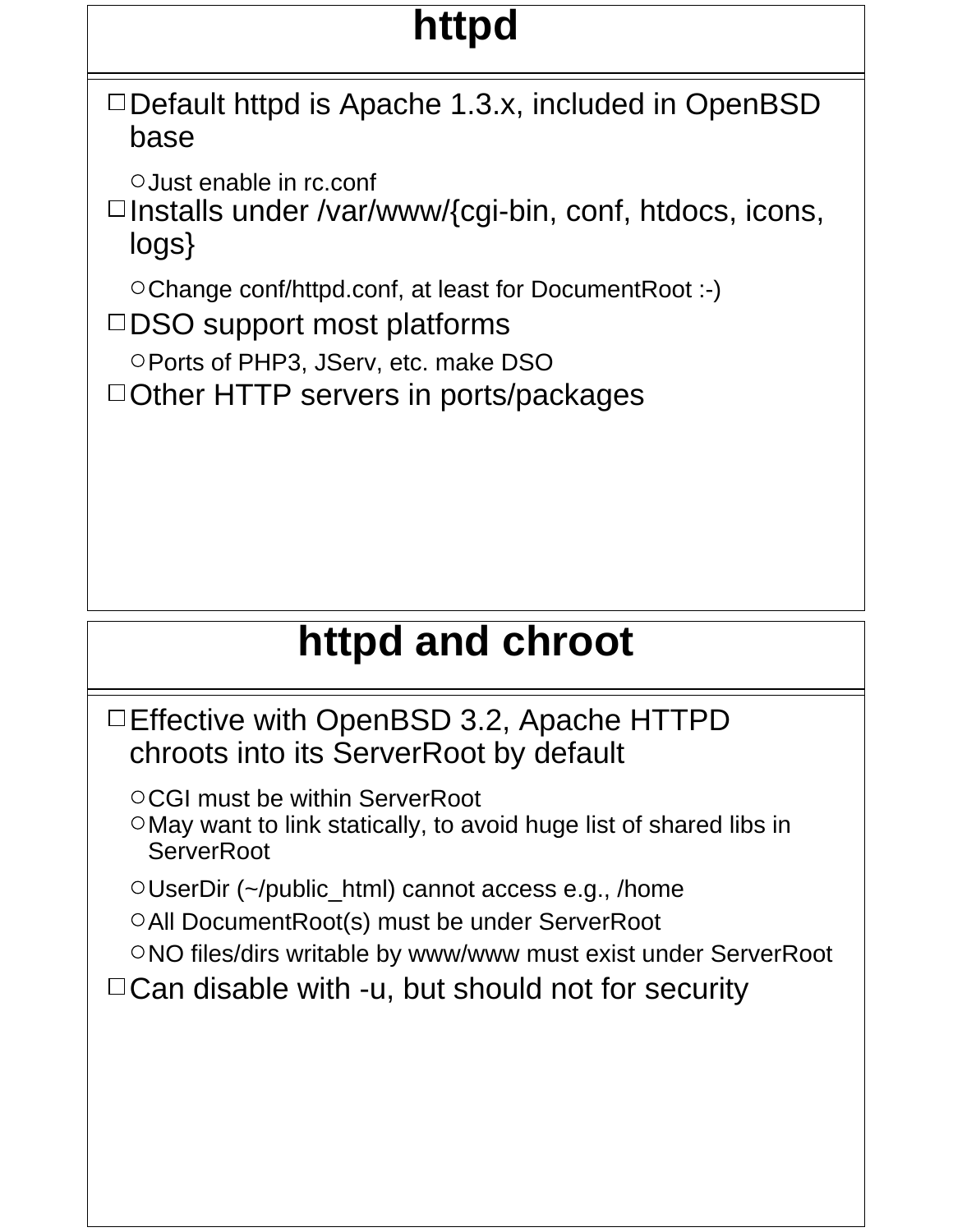## **HTTPD**

#### Adding SSL/HTTPS

O Buy or build "certificate"

 $\nu$ Used for (1) trust/identity (2) encryption

For #1, need to pay Verisign/Thawte near-monopoly

For #2, can fake it, see scripts/rsa\_master on handout floppy

○ Then set http\_flags to -DSSL in /etc/rc.conf

## **ftpd**

- □Must enable in rc.conf
- □ Default fpd is Berkeley FTPD; wuftp, proftpd in ports/packages

 $\Box$  Simpler, less flexible than wuftp

O But more secure?

□ Does use /etc/ftpusers (disallowed) and /etc/ftpchroot (chrooted)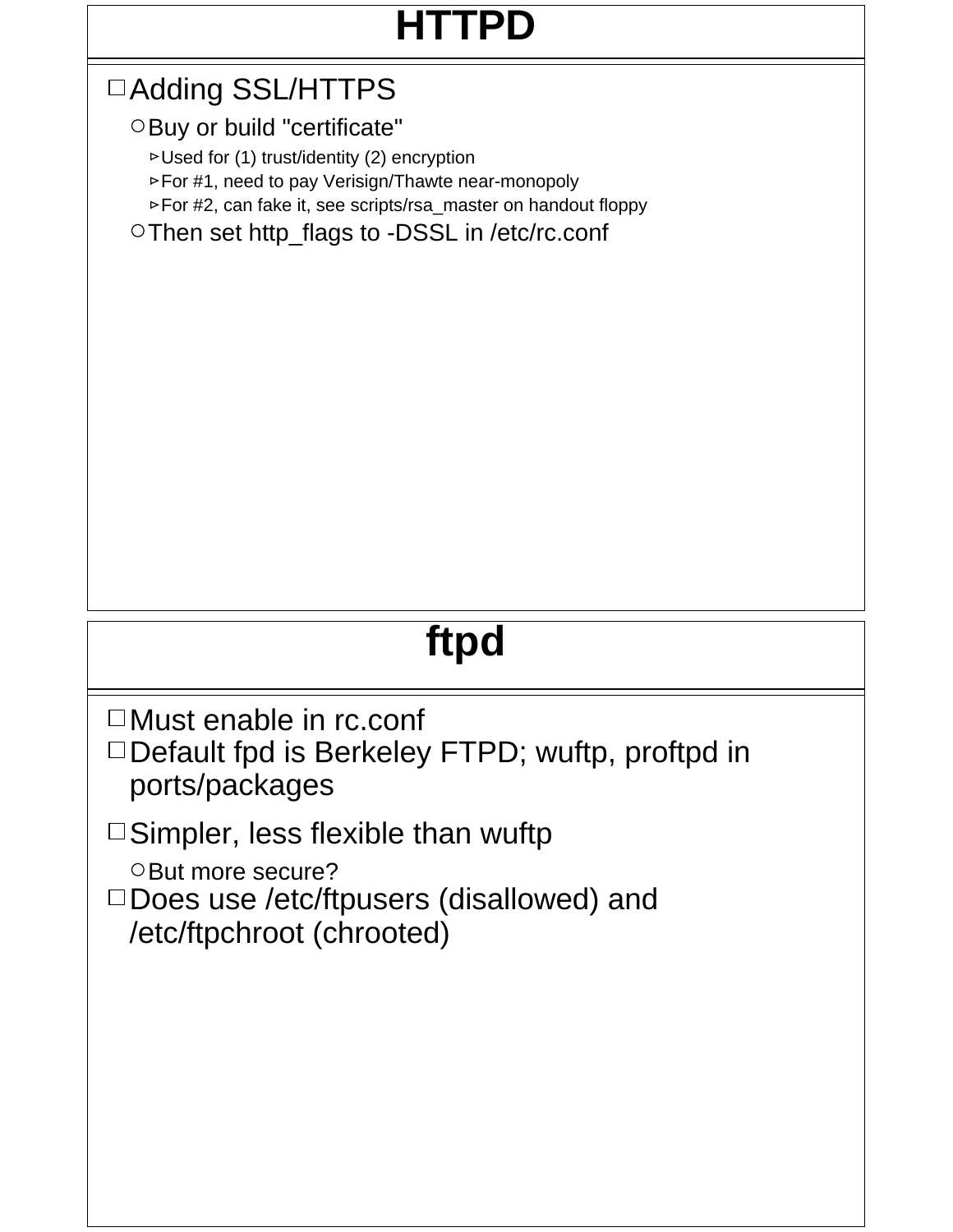## **rlogin/telnet/SSH**

 $\Box$  rlogin and telnet are insecure - do not enable  $\square$ ssh replaces them

 $\circ$ scp and sftp replace ftp

## **ssh - secure (remote) shell**

- $\Box$ OpenSSH maintained by OpenBSD, included in base
- $\Box$  Does not transmit password unencrypted (telnet, ftp, rlogin do)
- $\Box$ RSA/DSA identity for equivalence (avoid .rhosts)
- $\Box$  Client is ssh, usage: ssh [user@]host: [command]
- □Also scp client
	- Usage: scp [[user@]host:]file ... [[user@]host:]file\_or\_dir  $\circ$ e.g., same as "cp" but any file can have host (and optional user)
- $\Box$  Ssh can "forward" connections for other TCP services, encrypting them

```
(examples later)
```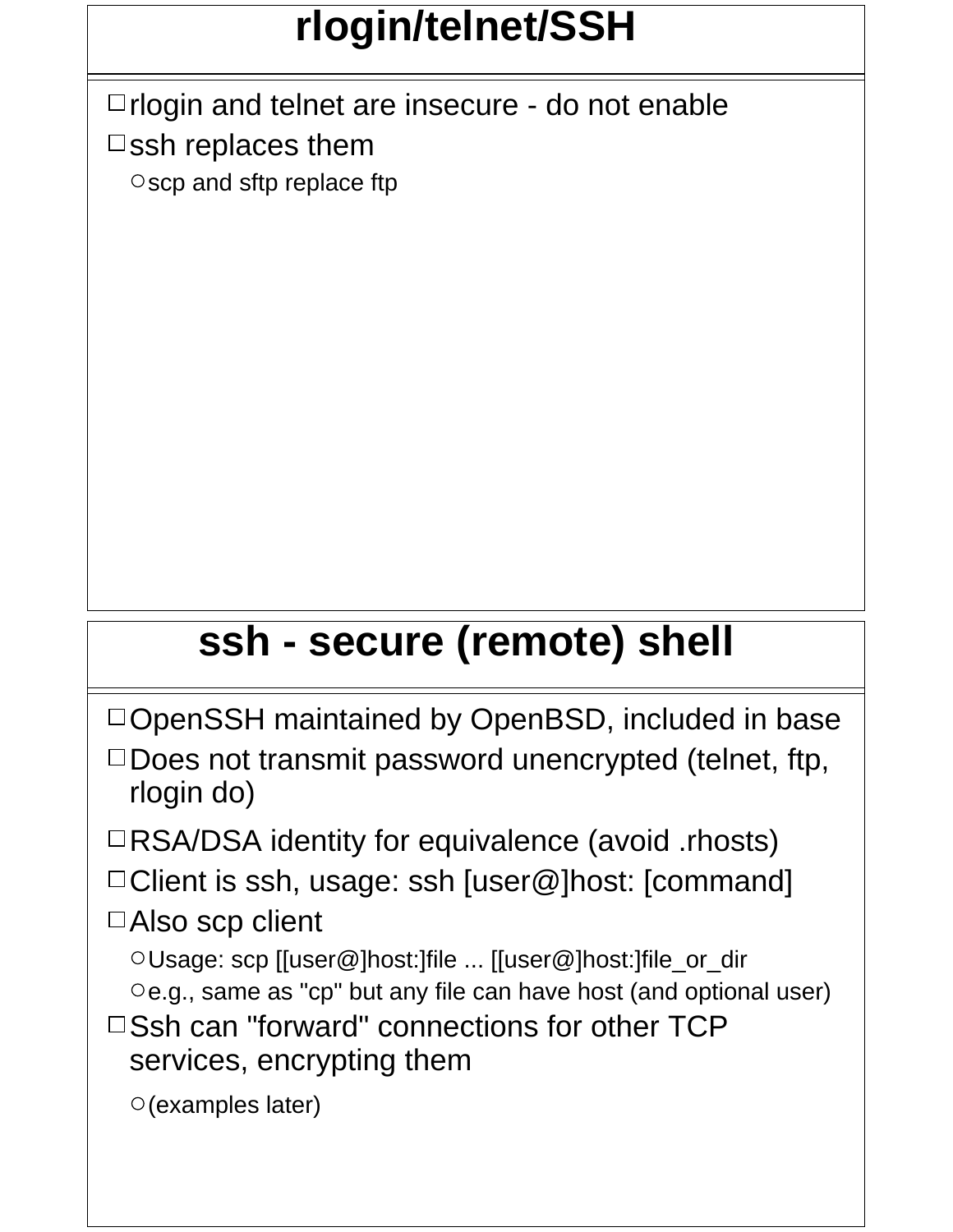#### **ssh - other programs**

 $\square$ sshd - daemon, must run on machines that will be logged into

Oone of the few services enabled by default

 $\square$ ssh-agent - to avoid typing passwords all the time  $\circ$  run from our e.g., xdm startup files

 $\square$ sftpd, sftp-server - FTP-like file transfer program over SSH

## **User Management**

BSD uses Berkeley db password database

/etc/master.passwd -> /etc/passwd.db

 $\square$ /etc/passwd is synthetic; doesn't include passwd encryptions

ODo not edit /etc/passwd; must use vipw

 $\Box$ adduser command to add accounts  $\circ$ Interactive O Also useradd similar to SVR4 command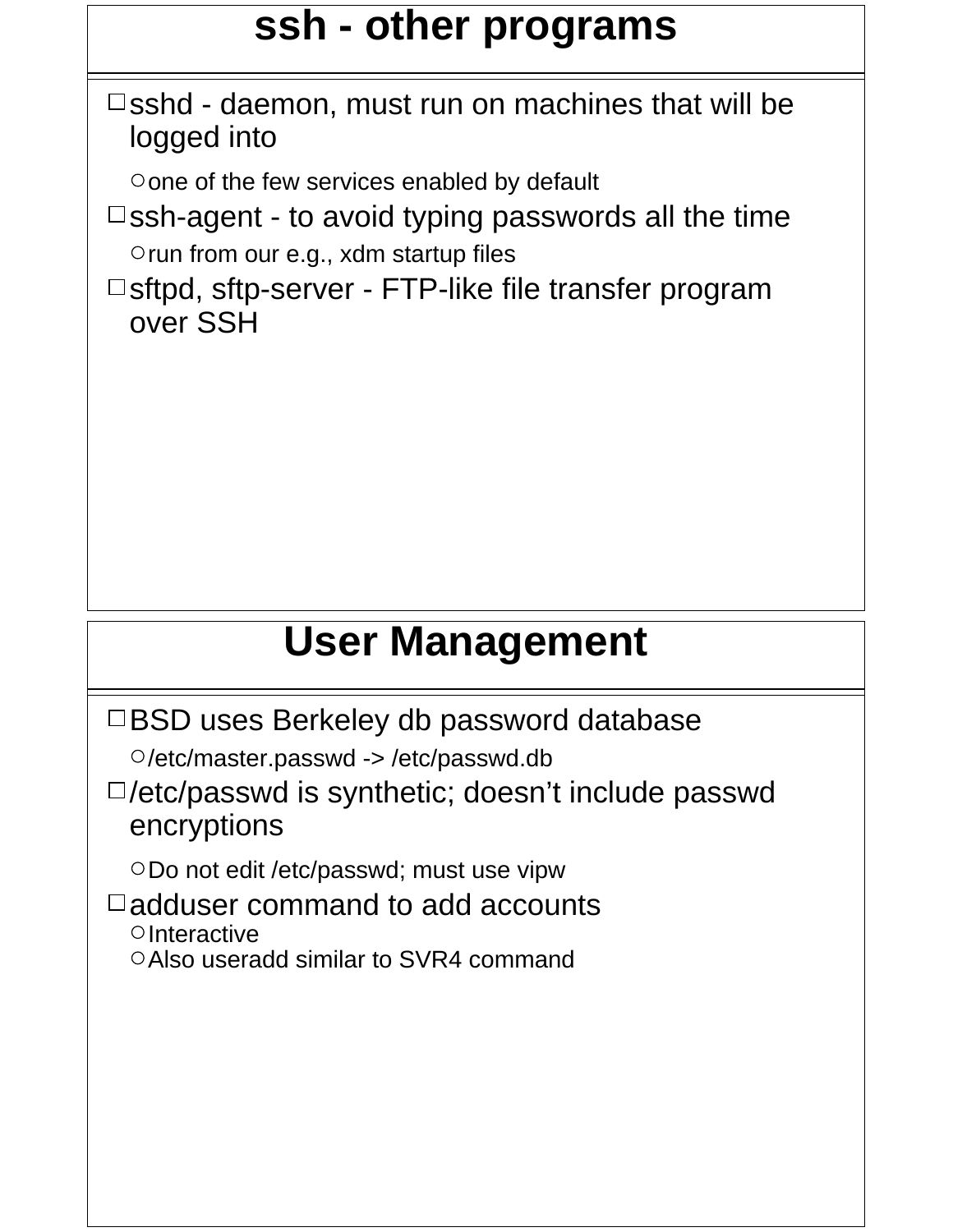### **User Management and login.conf**

□Recent addition is /etc/login.conf

 $\Box$  Part of "BSD Auth" mechanism, analog of Linux PAM

- $\Box$  Login group (field 5 in master passwd format) looks up in this printcap-format file
- $\Box$  Can give user groups different login policies, limits, password aging, etc.

□ Authentication methods: Krb 4 or 5, password, skey, ActivCard X9.9, CRYPTOCard X9.9, Digital Pathways SecureNet, Generic X9.9, etc.

Ports software includes an sysutils/login\_ldap, an LDAP tie-in for BSD Auth.

 $\Box$  auth-service lets you provide a custom program to approve/deny logins

### **User Management Example - S/Key**

- $\Box$ BSD-Auth supports variety of authentication tokens, e.g., S/Key from BellCore
- $\Box$ 1) On a local login or over a trusted port, use "skeyinit jo"

 $\Box$  Enter secret passphrase: enter some words here

- □ Again secret passphrase: enter some words here
- $\Box$ ID jo skey is otp-md5 99 serv71564
- □Next login password: BOUT SAT SEEN ARM STIR VEND
- $\Box$ 2) Generate a list of passwords using "skey -n 100 100 serv71564"

 $\square$  (Prompts for secret password)

 $\Box$ Keep this list safe!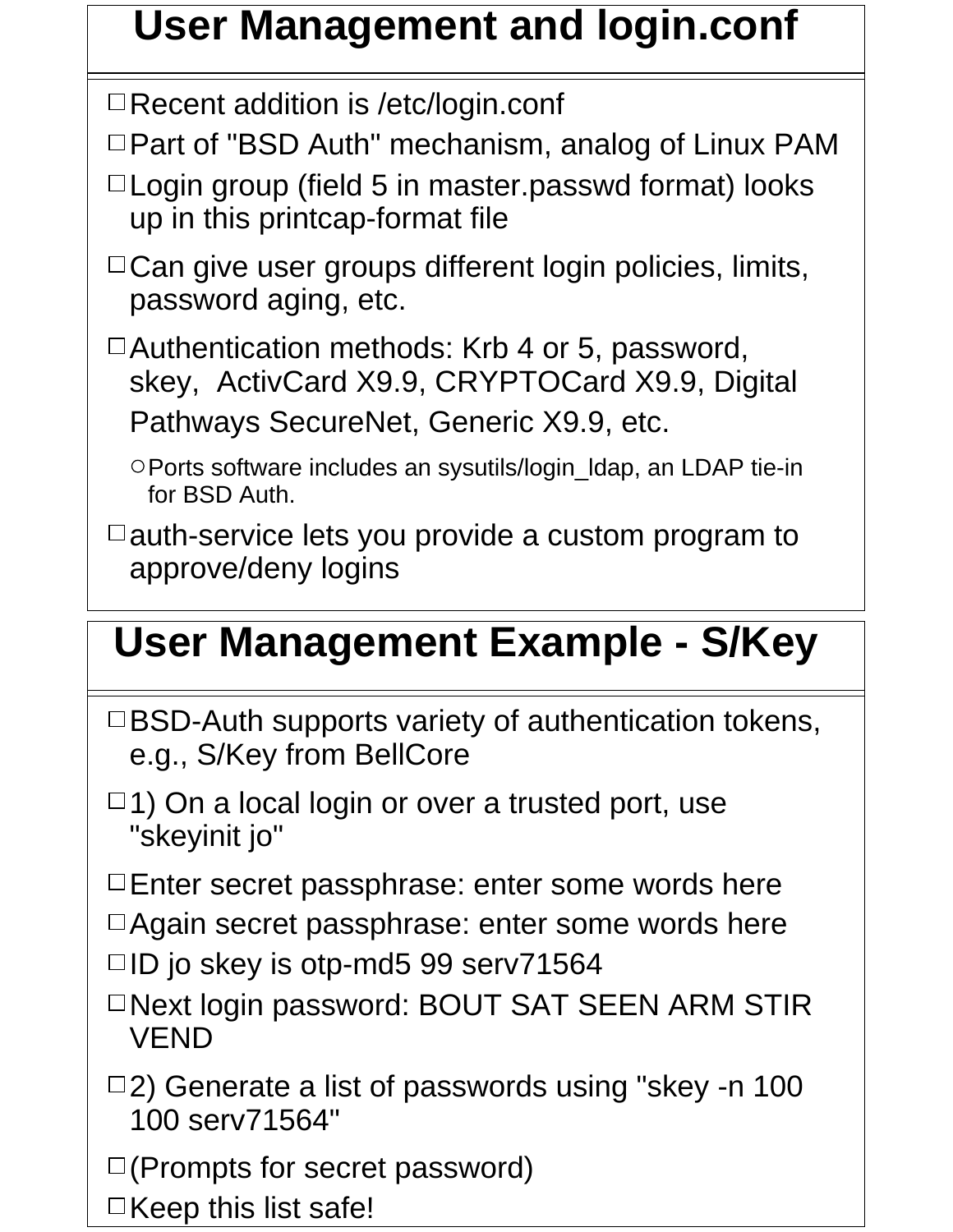## **User Management Example - S/Key (cont'd)**

 $\Box$ 3) Can now login using username:type, e.g.,

□ssh jo:skey@server

□otp-md5 98 servo29818

S/Key Password:

 $\square$ 

 $\Box$ - Can press enter to type S/Key password in clear

#### **User Management - More Security**

 $\Box$  Your S/Key "list" makes a lucky find for the hacker!  $\Box$  Better to use one of the hardware tokens (SNK, ActivCard, CrypoCard)

 $\Box$  Or the "generic" X9.9 program x99token  $\square$  See man pages {snk, activ, crypto}{init, adm}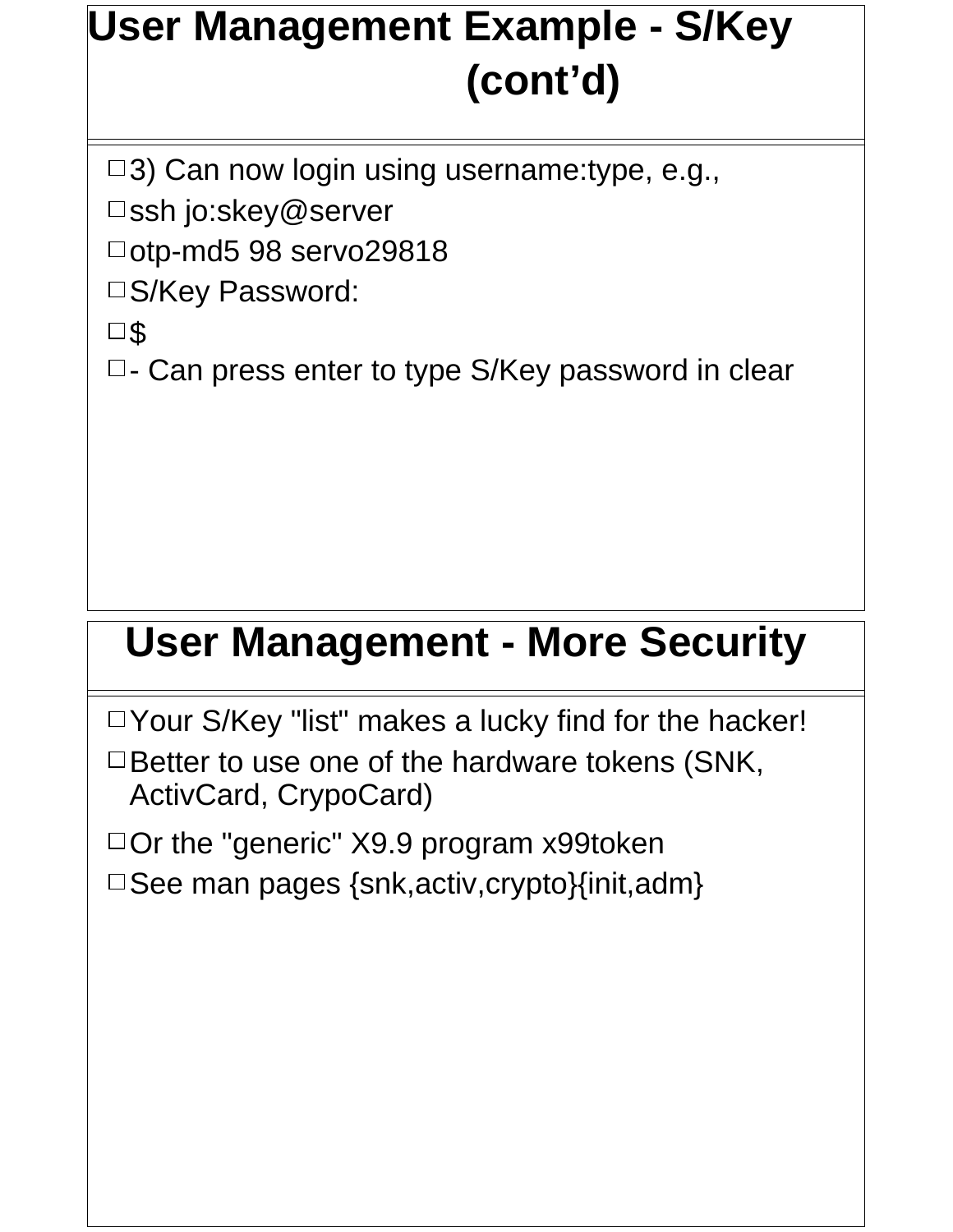## **DNS**

□ Domain Name Service and Bind  $\Box$  Base system includes BIND/named 4.x - heavily audited

Chroot jail, /var/named/

Odev/ etc/ named-xfer named.boot namedb/db.\* □BIND 9.x in ports/packages, some files new format

### **4 -- Mail Services**

□smtpd listener  $\square$ sendmail □ postfix? qmail? exim? POP/IMAP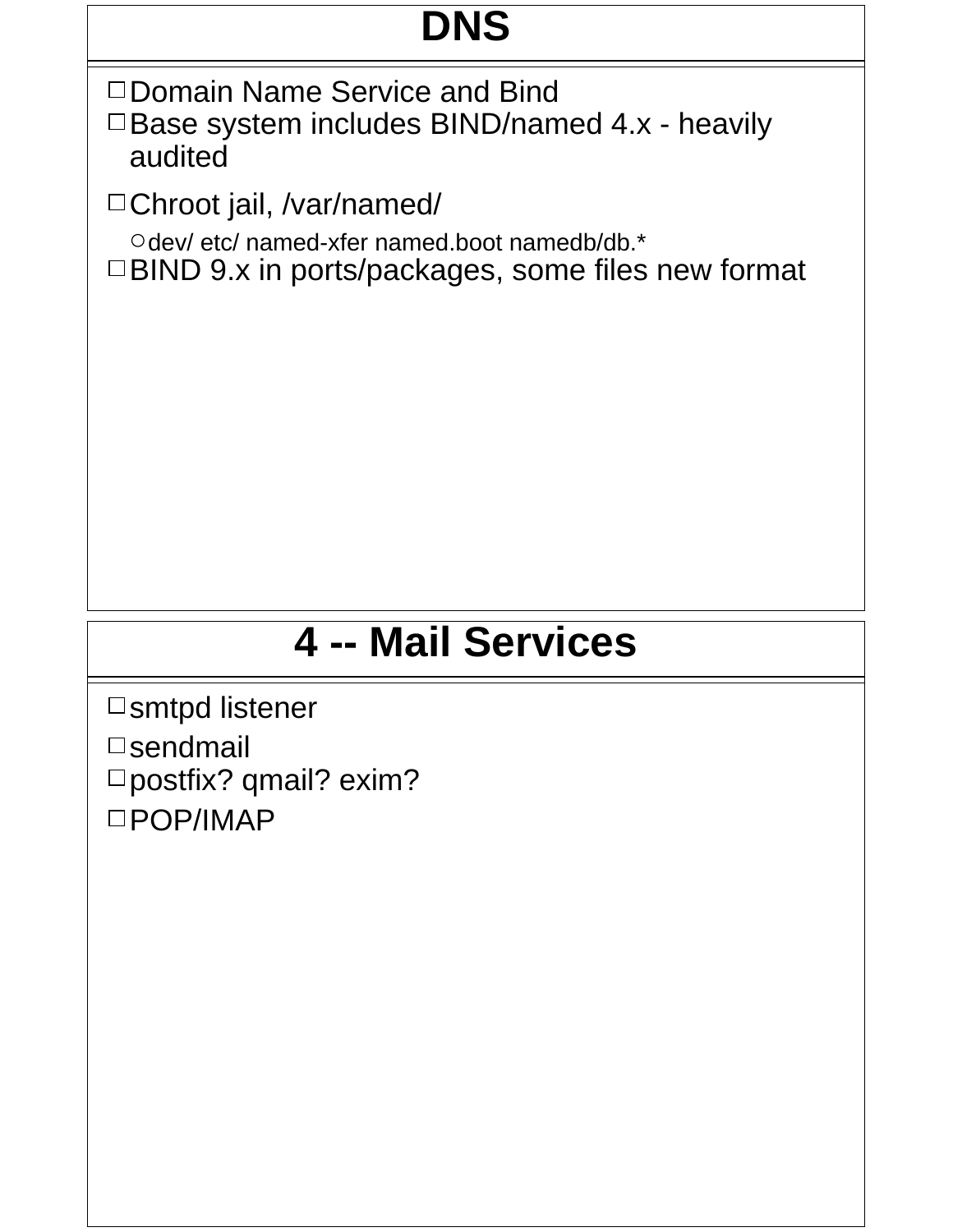### **smtpd - SMTP listener**

 $\square$  small, audited mail receiver

 $\Box$  avoids any outside contact with sendmail

OSpools into a chroot jail

Offers rule-based SPAM filtering capability

 $\square$ smtpfwdd de-spools and gives to real MTA

### **smtpd Filtering**

 $\square$ smtpd receives mail and stores it (sendmail -bd replacement)

 $\circ$ smtpfwdd passes it to sendmail or can relay to another machine □Pretends not to be OpenBSD ("4.1 SMI" :-)

□Runs in chroot jail /var/spool/smtpd

□./etc/smtpd\_check\_rules

 $\square$  Similar to Sendmail anti-spam but easier to write :-)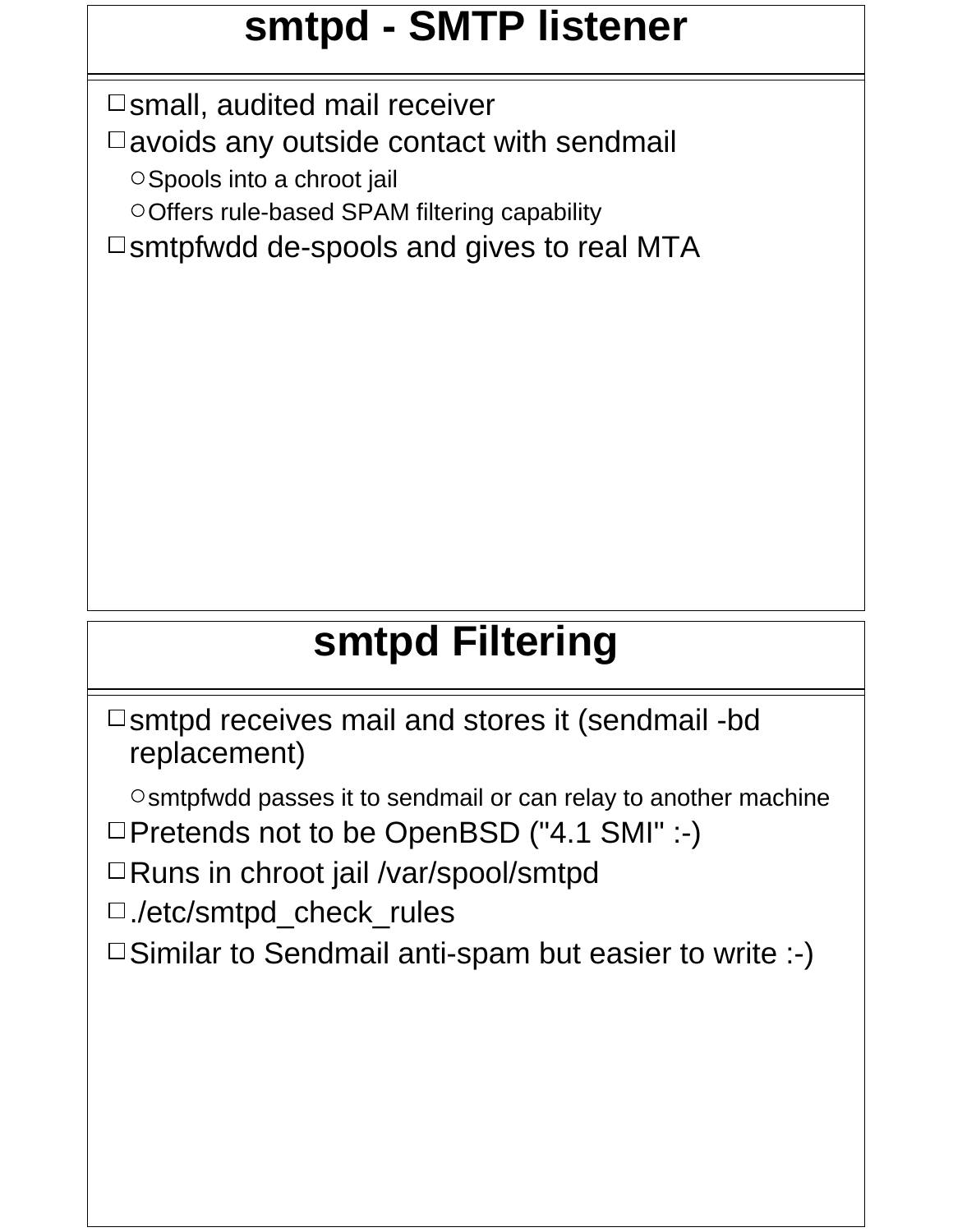#### **SMTPD Filter Rules**

#### $\Box$  Patterns in src, from

 $OALL$ 

OKNOWN|UNKNOWN

 $ONS=$ 

USER - in from - match in identd

 $\square$ Examples

Odeny:UNKNOWN:AL::ALL

Odeny:\*.spamhaus.com \*.junkmail.com:ALL:ALL

noto:ALL:ALL:\*%\*@\*:551 Sorry %H (%I), I don't allow relaying to %T

noto:RBL.rbl.maps.vix.com:ALL:ALL:550 Mail from %I in MAPS RBL being blocked, see http%C//maps.vix.com/rbl/

Reference

man smtpd, smtpfwdd

Commented examples in /usr/share/smtpd

## **sendmail**

3.2 includes sendmail 8.12.6 □Enable in rc.conf □ Config files in /etc/mail/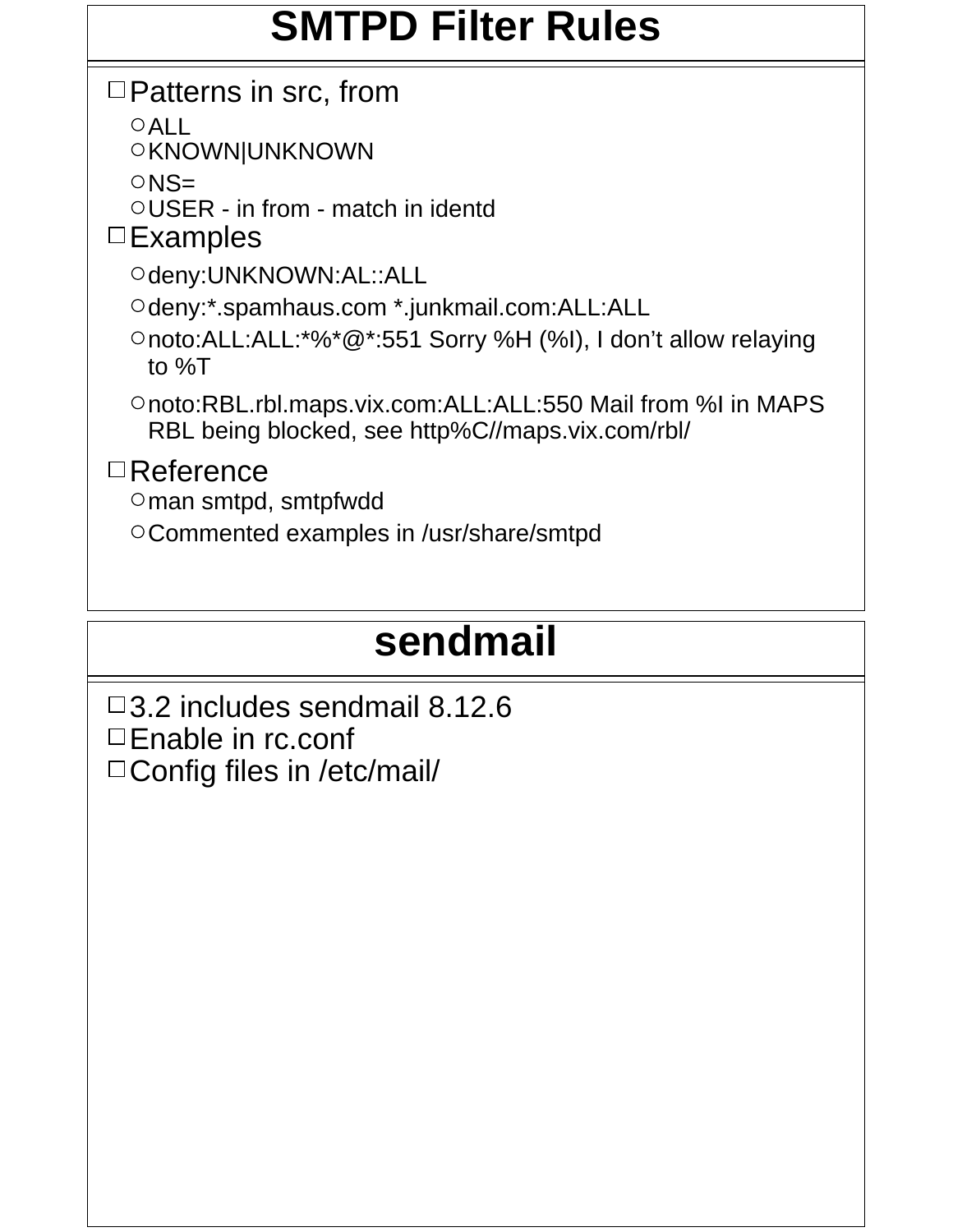### **postfix? qmail?**

Alternate MTA programs

 $\Box$ In ports/packages

 $\square$ /etc/mailer.conf maps commands to programs (i.e., from sendmail to actual MTA)

mailq /usr/libexec/sendmail/sendmail

## **POP**

□ popa3d POP implementation in base □ Other POP/IMAP software in ports tree □ Consider shipping over ssh Windows box logged into OpenBSD Windows SSH: forward pop3 local to pop3 remote Then invoke pop3 mail reader, tell it server is local KMail "pre-command" can do this too Osudo ssh -f -x -L 110:localhost:60210 server sleep 60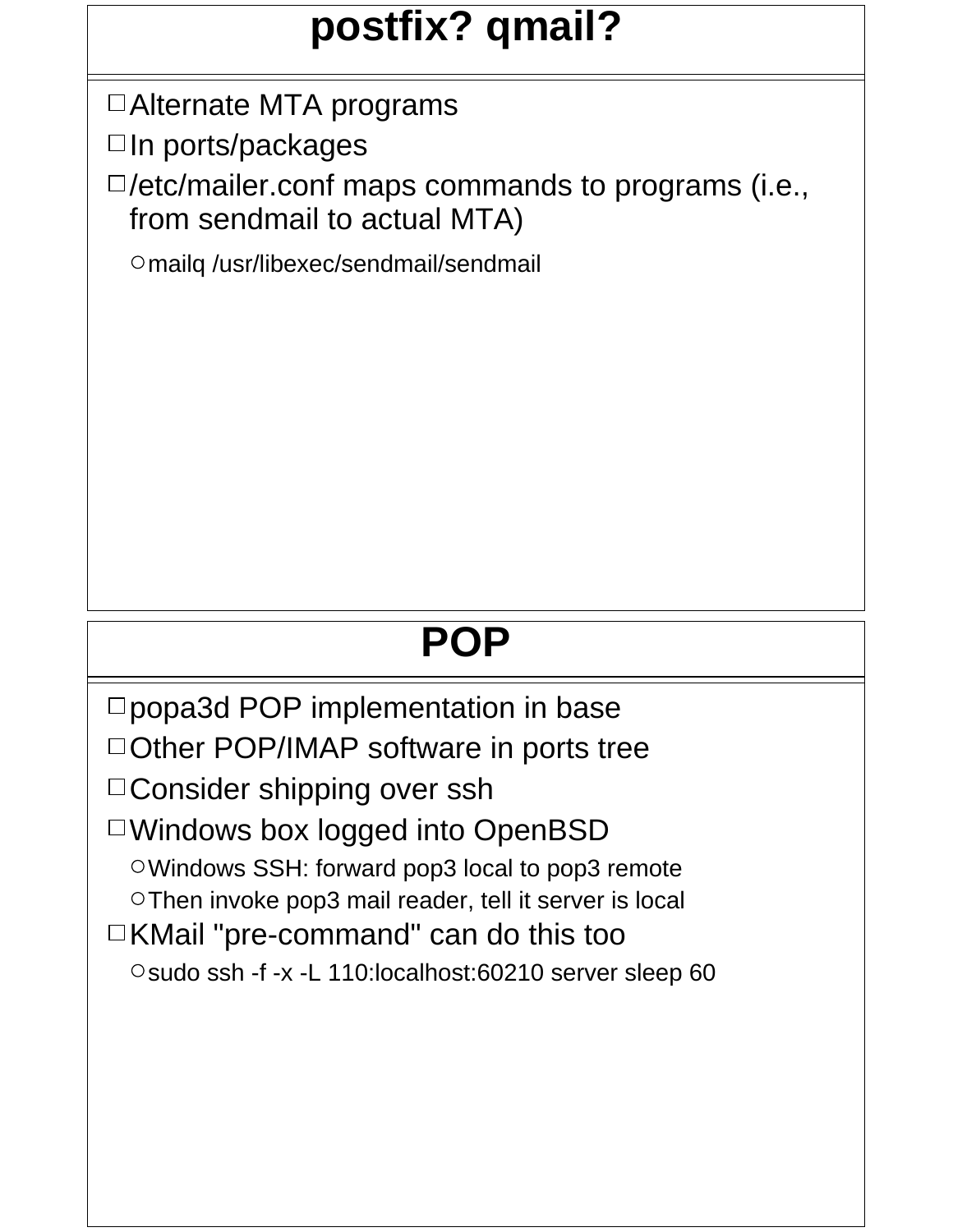#### **5 -- LAN services**

 $\Box$ Interface configuration  $\Box$ PPP and friends Routing, ARP, DHCP  $\Box$ NIS, NFS  $\square$ Samba

#### **Interface configuration**

- □ Standard unix commands:
	- netstat -i
	- Onetstat -i -f inet
	- Oifconfig to set addresses
	- Oifconfig ne3 234.56.78.9
	- Oifconfig also has media options
- $\Box A$  few devices have special-purpose programs, e.g., wicontrol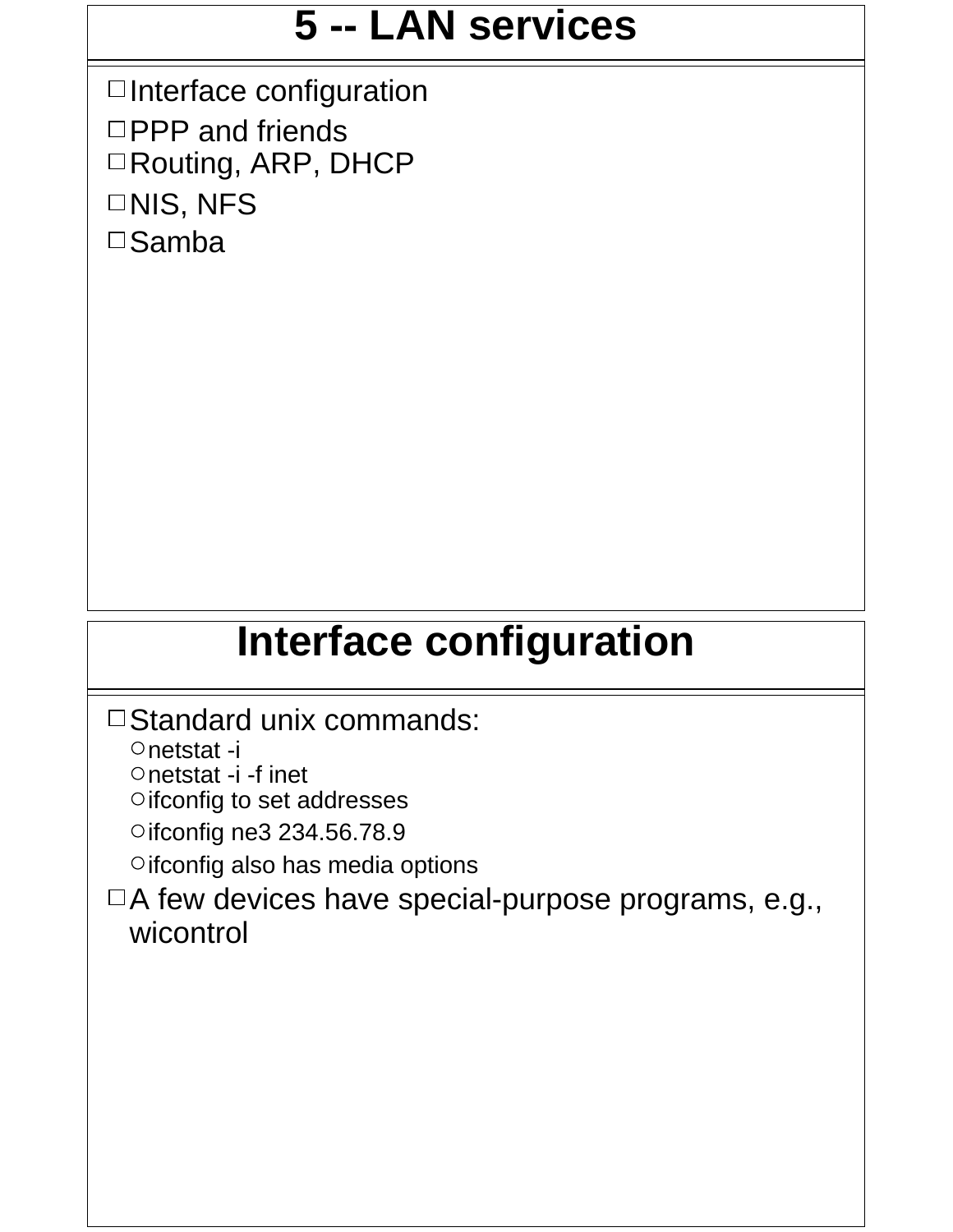## **PPP and friends**

 $\Box$ PPP supported by userland ppp or pppd

 $\circ$ ppp more flexible

pppd does more work in kernel

 $\Box$  Either can be used in most cases

 $\Box$ PPPoE supported by  $ppp(8)$  + pppoe(8) (in base)

## **Routing, ARP, DHCP**

- □ Standard UNIX route command  $\circ$ /etc/mygate names default gateway at boot time
- $\Box$  rarpd, bootpd, and dhcp server all included Enable in /etc/rc.conf
- □ Configure DHCP service (listening on inside interface!) in /etc/dhcpd.conf
- $\Box$ DHClient in base (even on boot floppy!)
- $\square$ /etc/hostname.xx0 can contain as little as "dhcp"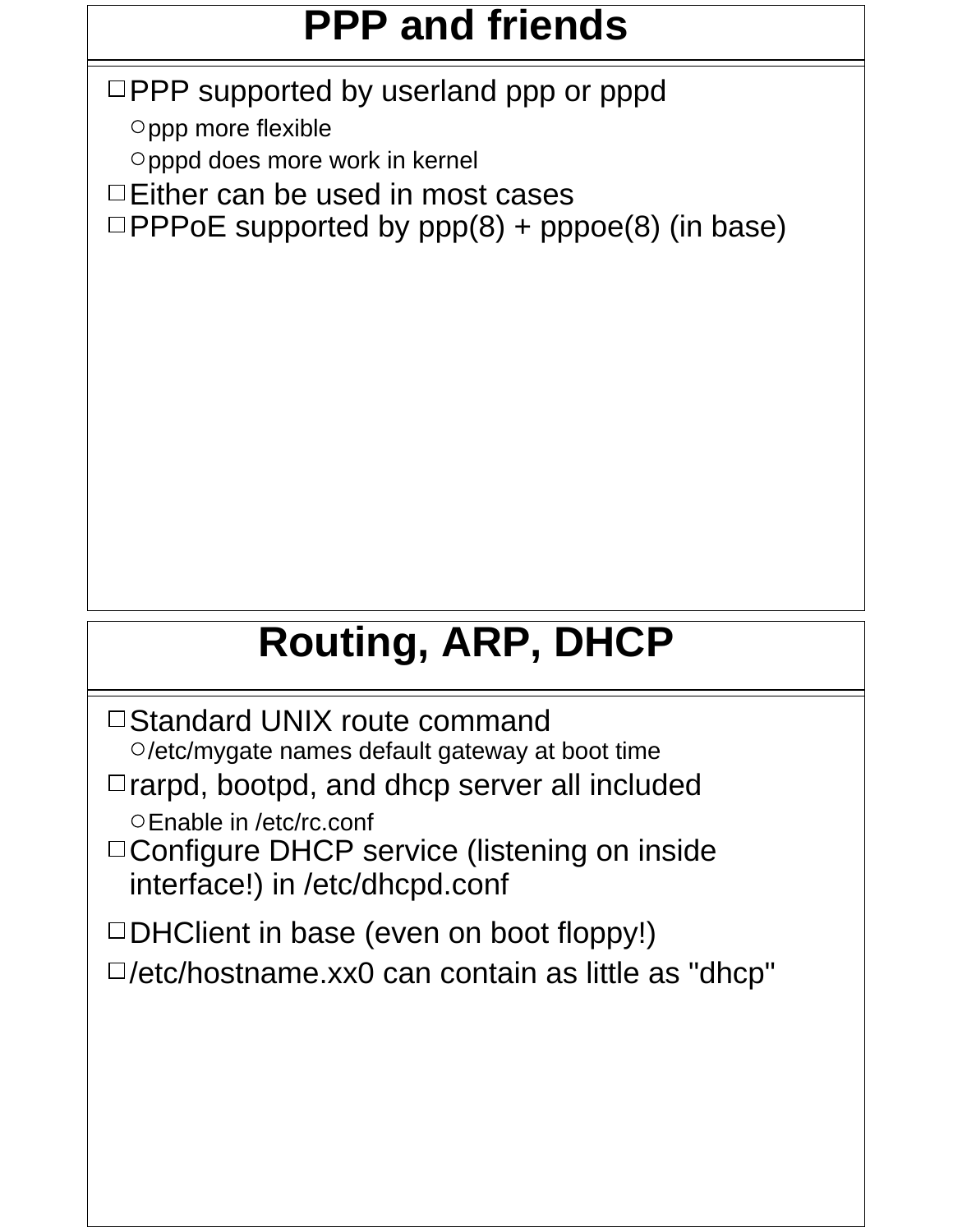## **XDM**

 $\square$  Don't install X on firewall □XDM allows X graphical login; enable in rc.conf □KDE and GNOME have own GUI logins

O See ports/packages

## **NIS**

□NIS (formerly Yellow Pages)

O Standard implementation: ypclient script sets up Need + line in master.passwd, /etc/group - no nsswitch.conf O Beware of serving blowfish passwords to proprietary unixes  $\square$  Do NOT allow NIS in/out of your security perimeter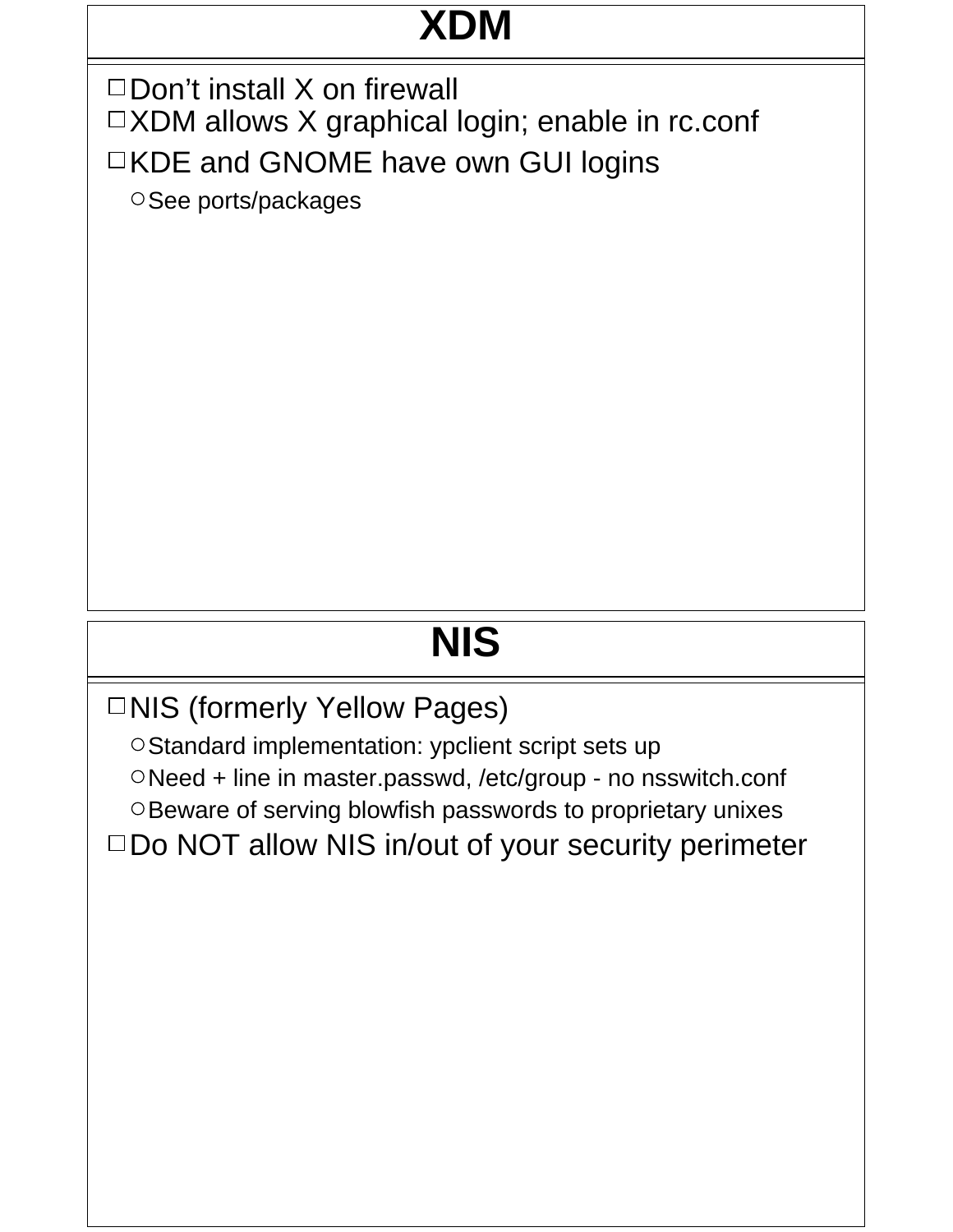## **NFS**

□Sun's Network FileSystem spec; 4.4BSD includes BSD NFS

 $\Box$  Not enabled by default

O Hard to trust: DO NOT allow in/out of firewall (2049 UDP)

 $\square$  Server publishes filesystems in /etc/exports

 $\circ$ Read caveats in exports(8)!

#### **Samba - the SMB/Netbios server for UNIX**

- $\square$  Samba lets UNIX serve MS-Windows boxes Looks just like a Windows server to PC's  $\circ$  In ports/packages
- $\Box$ Difficult to believe this can be secure ODo not allow SMB in/out of your security perimeter Block ports 137, 138, 139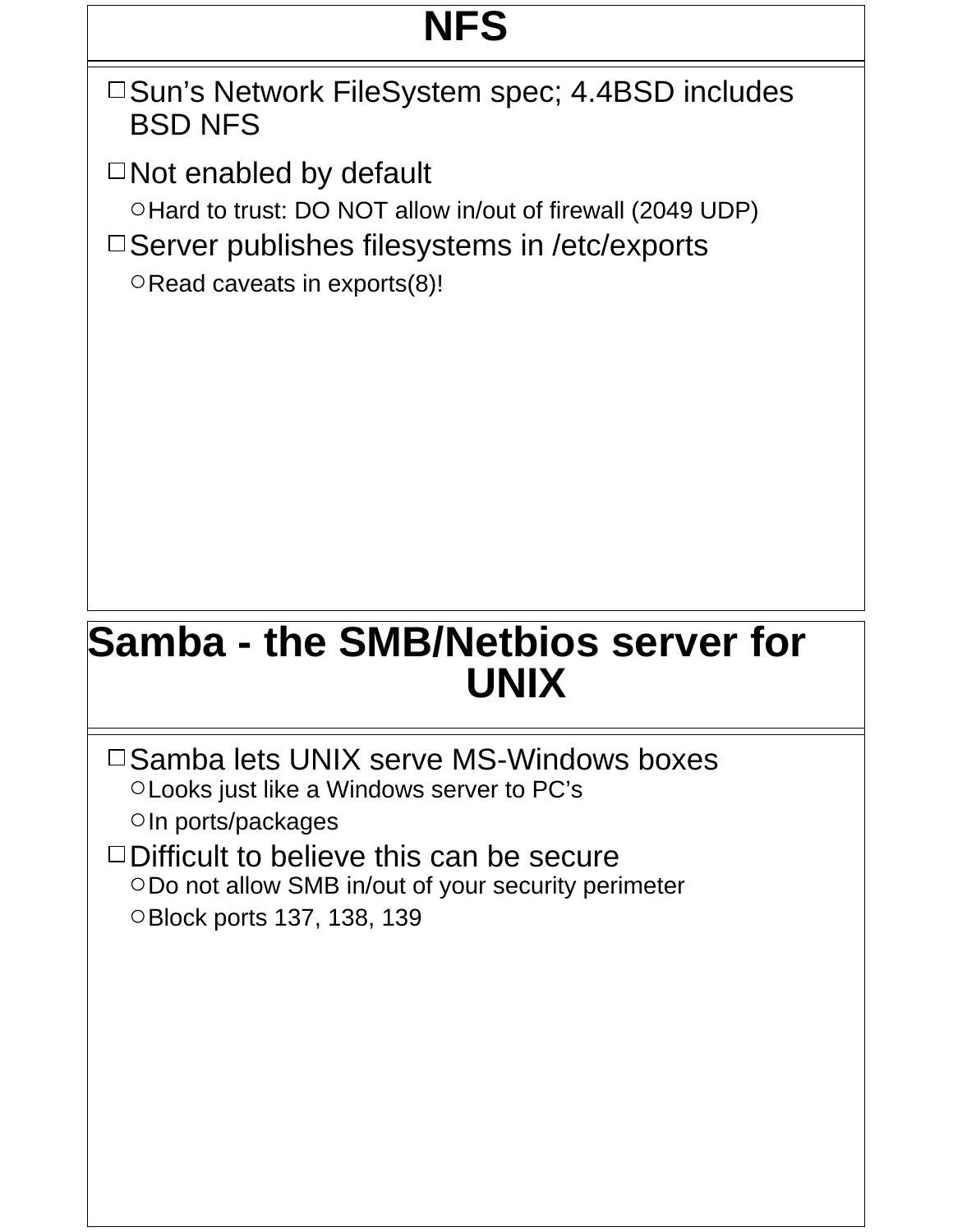#### **6 -- Security services**

□sudo □Packet Filtering

□Kerberos □ktrace/systrace

### **sudo**

□ Allows root access without password, or with different password

File /etc/sudoers controls who can do what OKeeps root password out of circulation!

 $\Box$  visudo (as root!) to edit the control file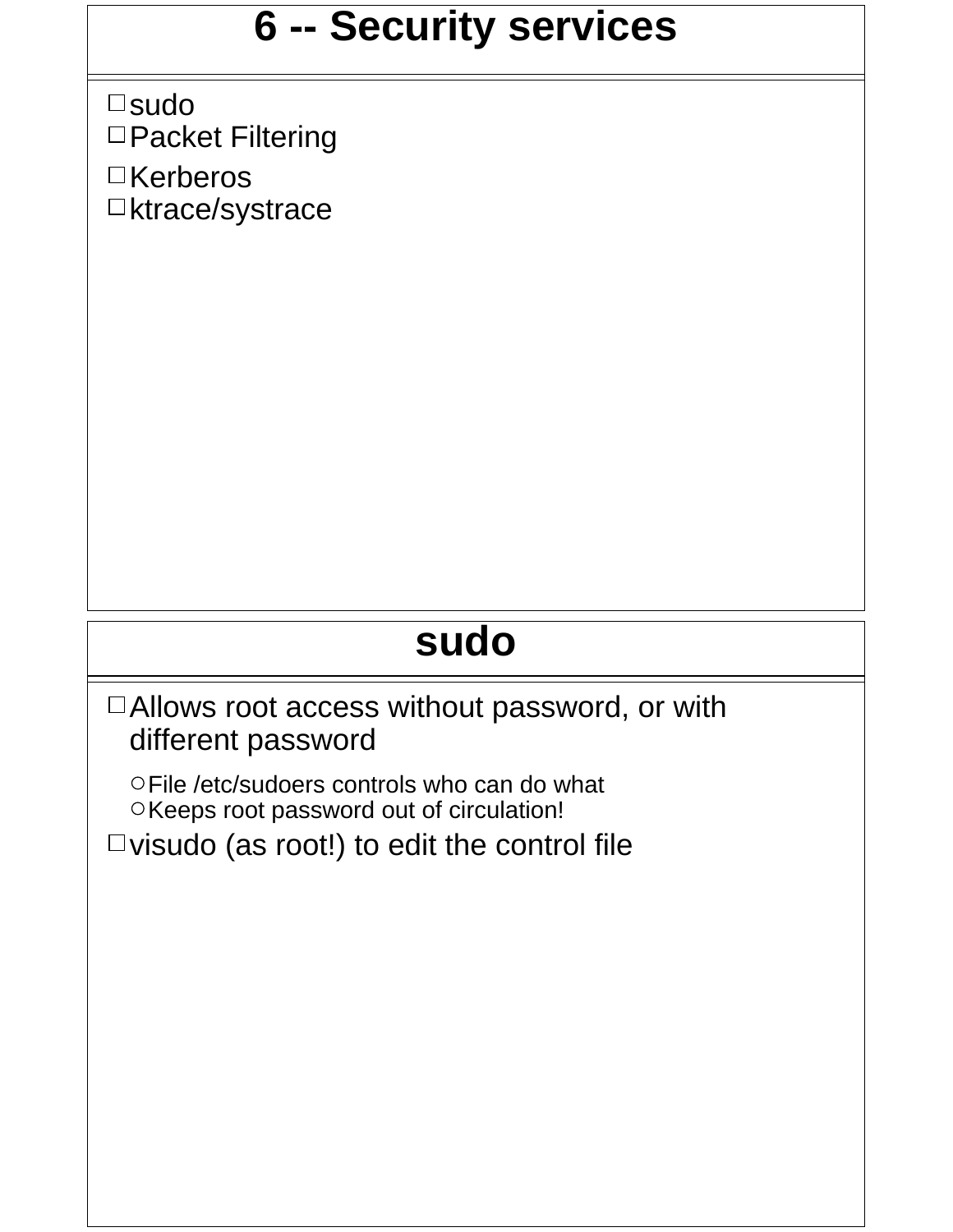## **Tcpd - simple TCP connection filtering**

Wietse Venema's "tcp wrappers" package in base  $\Box$  replace inetd.conf entry with tcpd

Ochecks if connection is allowed  $\circ$  if so, forwards to real server.

 $\Box$ tcpd is in base system

□See man 8 tcpd

### **PF - Packet Filter**

 $\Box$ "pf" controls what packets are allowed in/out

- □ Allows full packet filtering firewall functionality in kernel
- $\Box$ OpenBSD uses pf (packet filter), originally by Daniel **Hartmeir**

ONot Darren Reed's ipf and ipnat like some other BSDs

O Somewhat compatible rules files, but many new features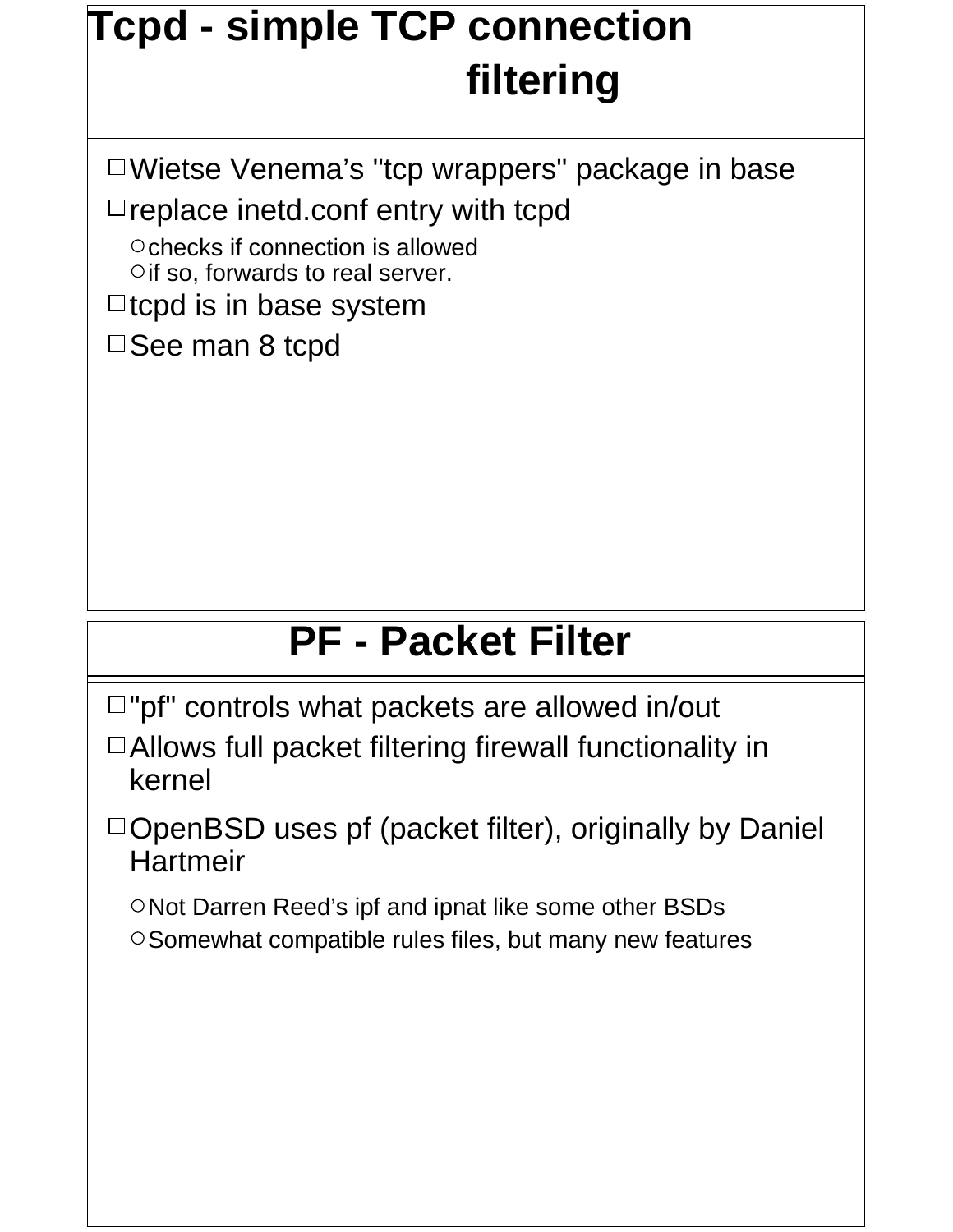#### **NAT - Network Address Translation**

What Linux calls "IP masquerading": one IP on outside, entire LAN inside

 $\Box$  Controlled by /etc/ipnat.rules and ipnat= line in /etc/rc.conf

map ppp0 10.0.0.0/8 -> ppp0/32 portmap tcp/udp 10000:20000

 $\Box$ Intruder may not even know the IP of the inside machines

### **Packet Filtering - What to filter**

| □Obviously depends on your environment and firewall |  |  |
|-----------------------------------------------------|--|--|
| organization                                        |  |  |

- □ Can block by protocol (TCP, UDP, ICMP...), and specifics (next page)
- $\Box$  General idea: block any packets except what you want in
- $\Box$  E.g., for Mail, web server:

```
allow SMTP in
allow HTTP in
Oallow ICMP so users can ping you
```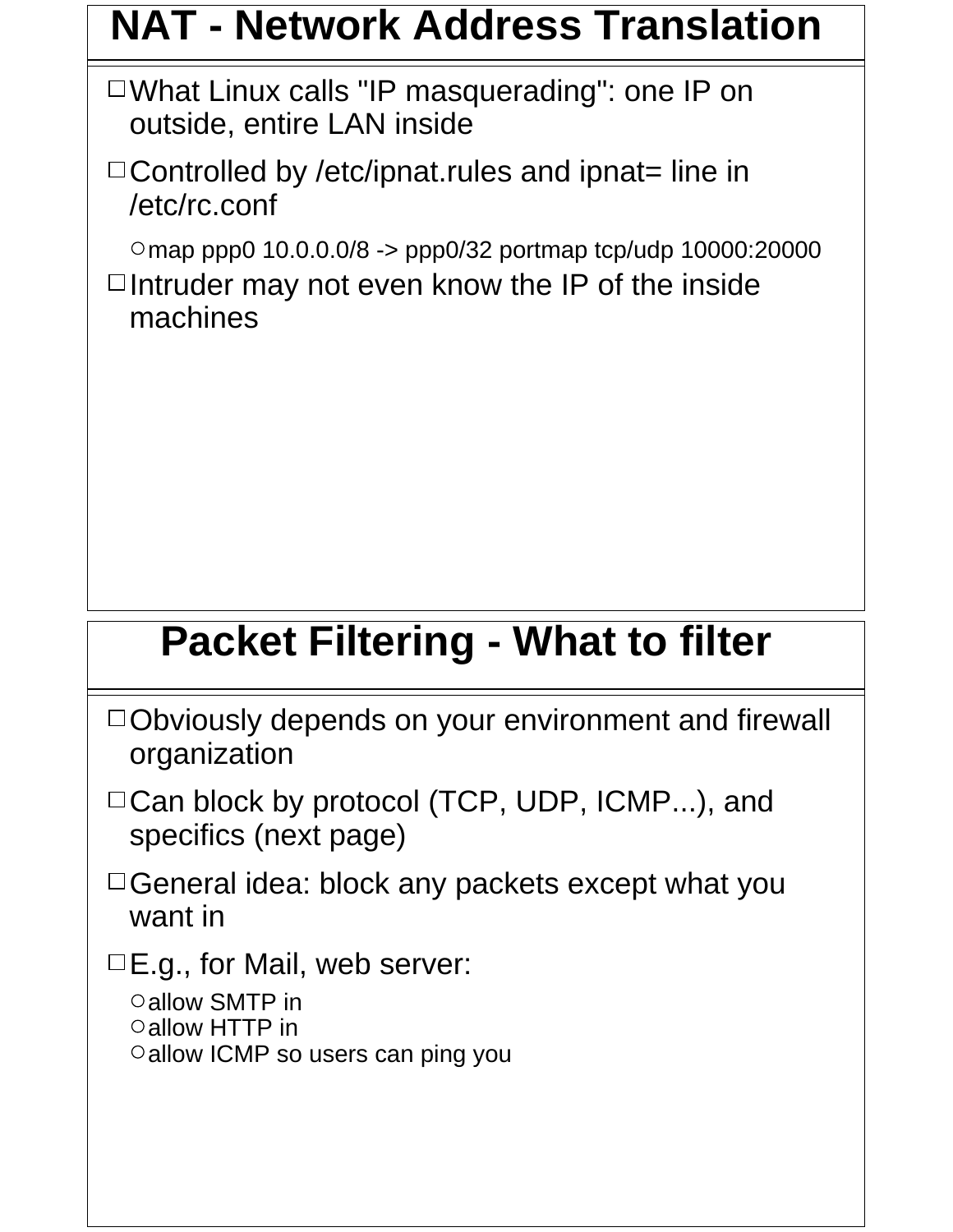#### **The pfctl program - general notes**

 $\Box$  Must run pfctl -e to enable filtering

○Done for you by setting "pf=YES" in /etc/rc.conf or /etc/rc.conf.local

This setting also causes /etc/pf.conf to be invoked

 $\Box$  Can test without actually changing pf rules with pfctl -n

□ Can display rules, state, etc., with -s, e.g., -s nat, -s rules, etc.

-s info displays log statistics if logging interface (see below)  $\square$ pf does not forward packetes

must also enable net.inet.ip.forwarding=1 in /etc/sysctl.conf

## **How to Filter - /etc/pf.conf**

 $\Box$  This file contains NAT and packet filtering.

 $\Box$  Rules must be in this order: options, scrub, NAT, filter.

ONAT occurs BEFORE filtering

 $\Box$ N.B. NAT is first match; packet filters are last match,

 $\Box$  Command syntax changes over time

 $\circ$  Man page pf.conf(5) has a BNF for the parser along with more details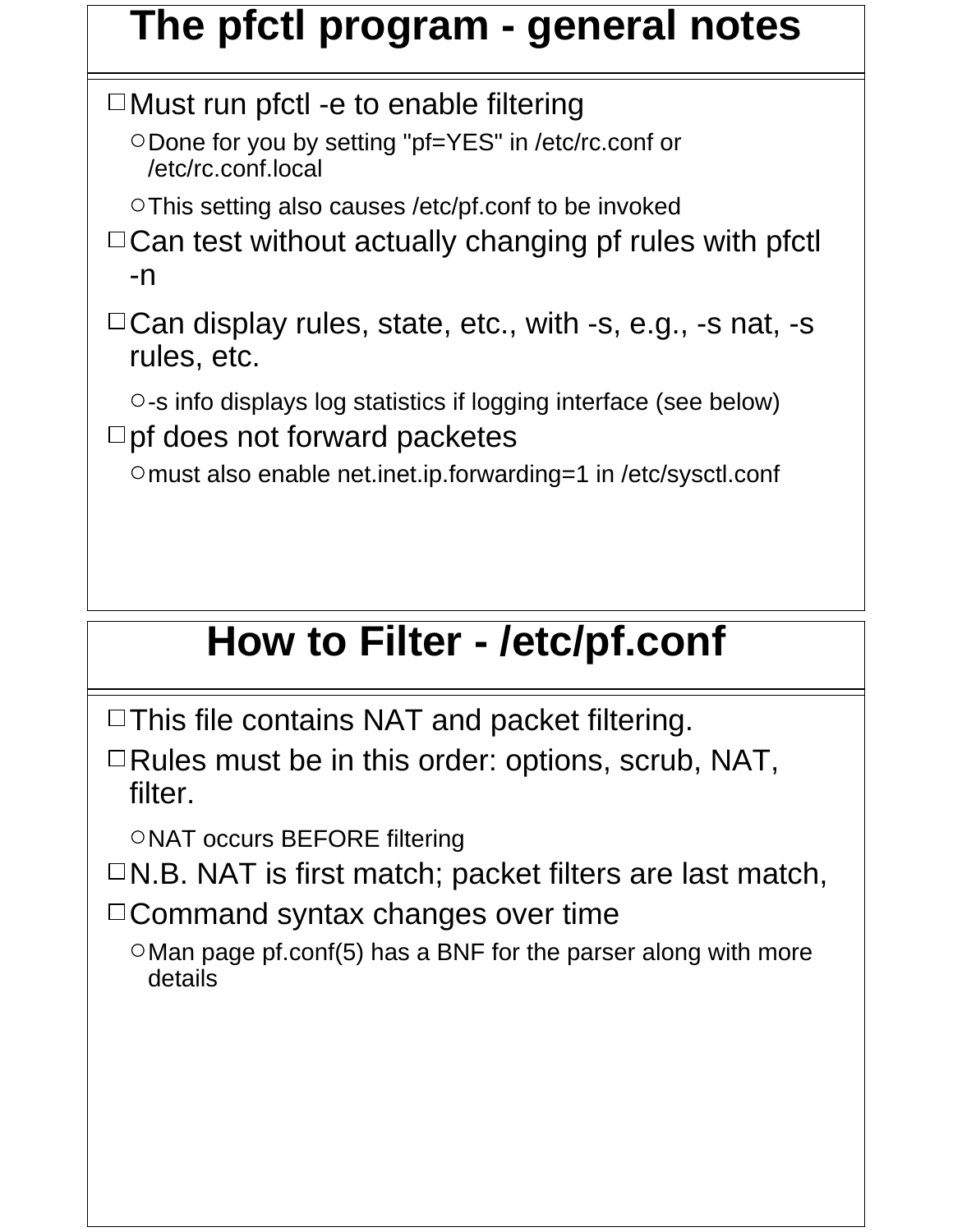## **pfctl - options**

## **pfctl options (continued)**

| $\Box$ Log interface - enables statistics on a per-interface |  |  |  |
|--------------------------------------------------------------|--|--|--|
| basis                                                        |  |  |  |

 $\Box$  set loginterface ne3 # set to "none" to disable

 $\Box$ optimization sets general parameters for one of several general types, e.g,

 $\circ$ default, high-latency, aggressive or conservative aggressive - quickly expire connections to reduce memory  $\triangleright$  conservative - keep connecions that might be still in use

#### □ block-policy

 $\circ$  sets the default for what to do with blocked packets

Odrop (drop silently) or returnn (RST for TCP, ICMP UNREACH for others)

 $\Box$  Limiting - maximum entries in memory pool

□ set limit states 10000 - max  $#$  of entries for 'keep state' rules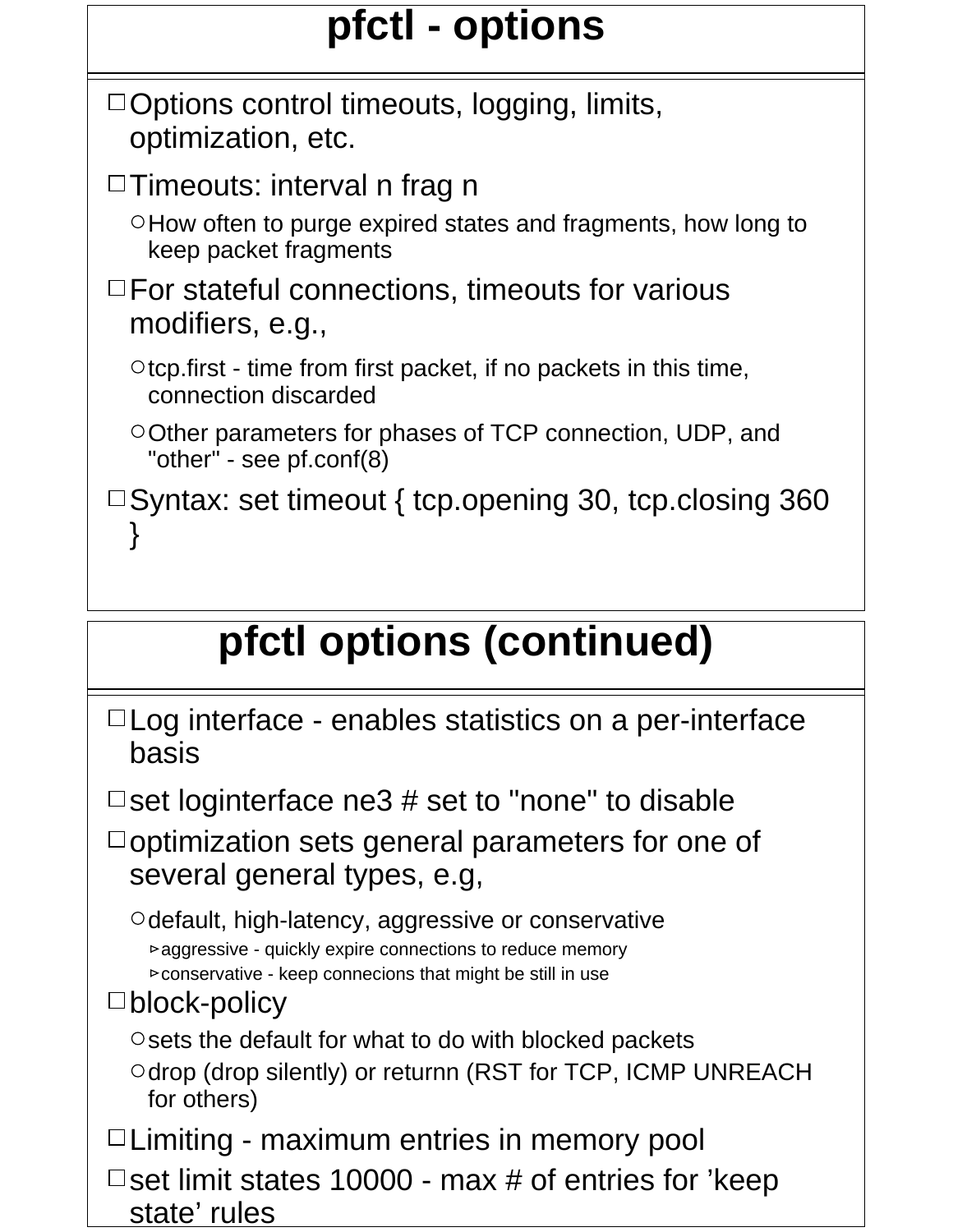### **pfctl - Scrub Rules**

 $\Box$  Packet reassembly on other OSes can be fooled by using misaliged offsets to sneak bad things past inspection code

 $\circ$  Or even crash/hack the kernel by using "interesting" offsets/sizes

 $\Box$  Scrub rule causes packet to be entirely re-assembled before other rules are applied

 $\circ$ A form of sanity/sanitization

- ○Only for IPV4 packets IPV6 fragments are blocked
- $\Box$  Can scrub unconditionally, by fragment cropping, dropping overlap

 $\Box$ scrub in on ne3 all fragment reassemble

 $\circ$ "all" could be set to src/dest address or protocols

### **pfctl - NAT**

 $\Box$ NAT rules include nat, binat and rdr

 $\square$ "nat" is normal NAT (IP masquerading)

 $\circ$ # my naughty client, using somebody else's real net 144 on the inside

 $\circ$ # nat anything from 144.19.74 to 204.92.77.100

nat on \$ext\_if from 144.19.74.0/24 to any -> 204.92.77.100

 $\circ$  nat on \$ext if from any to any -> \$ext if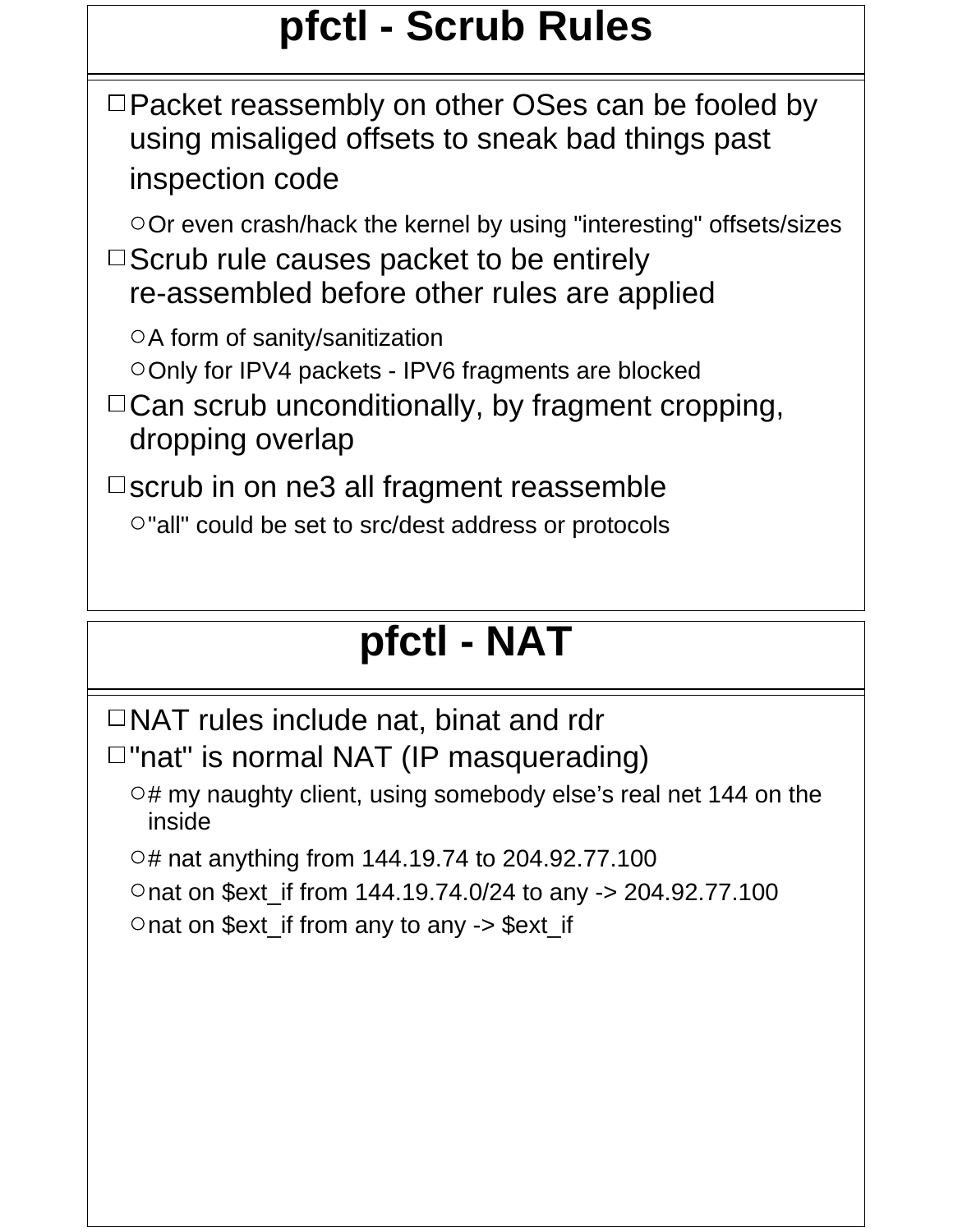## **pfctl - rdr rules**

 $\Box$ "rdr" redirects incoming to another IP and/or port

Ofor mapping to e.g., a NATted server O# Redirect "V1"'s IPalias, for 80 and 443, to machine .22 inside rdr fxp1 201.31.6.100/32 port { http, https } -> 192.168.20.22

## **rdr and FTP firewalling**

- $\Box$  Outgoing FTP through a firewall is problematic due to use of multiple ports
- $\Box$ OpenBSD supports an FTP proxy that understands pf
- $\Box$ # translate outgoing ftp control connections to send them to localhost

 $\Box$ # for proxying with ftp-proxy(8) running on port 8081

 $\Box$  rdr on fxp0 proto tcp from any to any port 21 -> 127.0.0.1 port 8021

 $\Box$  Run ftp-proxy from inetd:

number of the control of the control of the control of the control of the control of the control of the control of

 $\Box$ 127.0.0.1:8021 stream tcp nowait root /usr/libexec/ftp-proxy ftp-proxy

 $\Box$  Also need to allowed remapped ports, either by port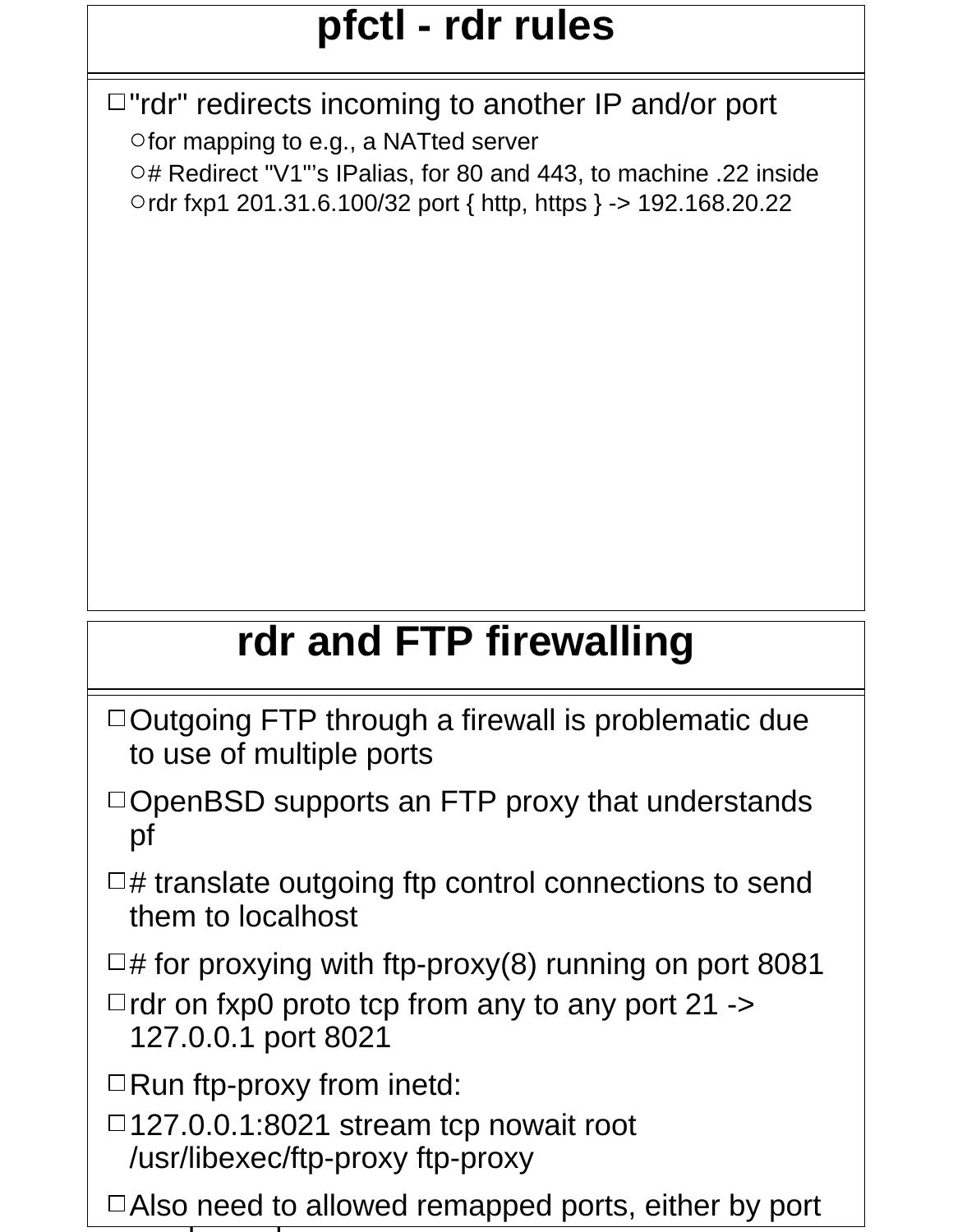#### **pfctl - Packet Filtration Rules**

 $\Box$  To set a default "allow nothing" stance, first rules should be

block in all block out all  $\Box$ Rules syntax:  $\circ$  in or out - direction  $\circ$ quick - bypass all subsequent rules  $\circ$  on interface - limit to this interface (dc0, ne3 - macroizable...  $\circ$  address family - inet or inet6  $\circ$  proto - tcp, udp, icmp, ipv6-icmp

#### **filter rules continued**

**ofrom src-ip port src-port** 

 $\circ$  to dst-ip port dst-port

Addresses can be hostname, interface name, explicit IP, in CIDR notation

 $\triangleright$  Parenthesis around interface name means to reload the IP of the interface if it changes - no explicit reload needed

 $\circ$  port numbers can be explicit, or relational

 $\triangleright$  The six obvious relationals =  $!=$  < <= > >=  $\triangleright$  > cange  $\leq$  except-range (both exclusive)  $\circ$  Pport 1024 > 2048 - actually ports 1025-2047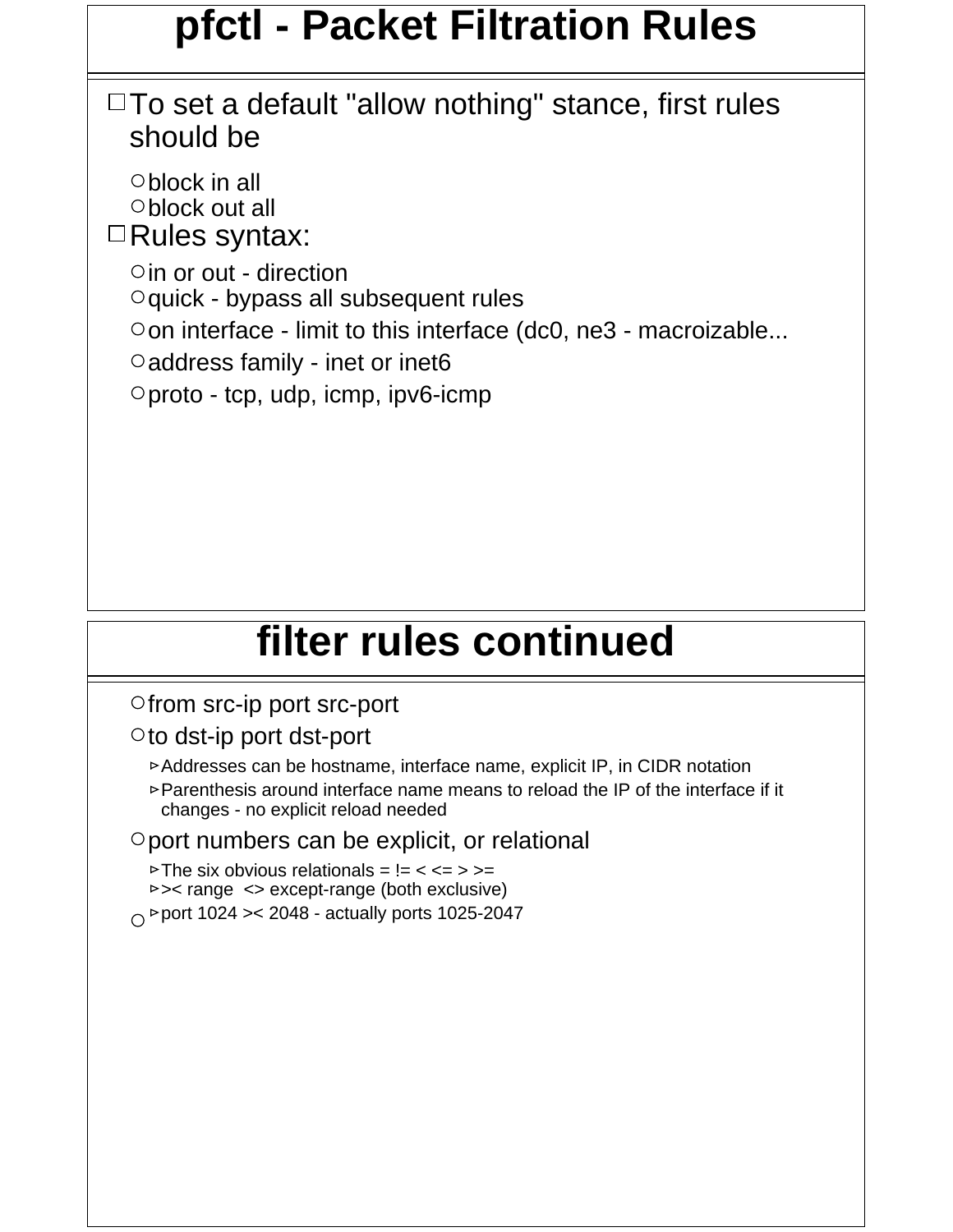#### **filter rule examples**

 $\Box$  pass in all # don't use this!

 $\Box$  pass in proto tcp fom any to any port 25

 $\Box$ block in log on dc0 to port 137

- $\Box$ block in log on dc0 from any to any port 2049 # nfs
- $\Box$  pass in on dc0 proto tcp from any to any port {ssh, smtp, domain}
- $\Box$ # traffic "from" our address should not appear on any other interface

 $\Box$ block in on ! dc0 inet from 200.1.1.0/24 to any

 $\Box$  This last is so useful it has been built-in  $\Box$  antispoof for dc0 inet

 $\square$ expands to

 $\Box$ block in on ! dc0 from 200.1.1.1/24 to any

#### block in in in in 2000 and in international and in international contract in the form of the second second in <br>The second international contract in the form of the form of the second second in the second second in the seco **pfctl and stateful inspection**

 $\Box$  rule with "keep state" enables this

 $\Box$  only check initial packets; subsequent packets are "pre-approved"

forged packet may have bogus sequence; will be ignored  $\circ$  faster (binary lookup)

 $\Box$ TCP: state ("established" or S/A)

OSyn -- synchronize A -- Acknowldgement, R -- RST  $\circ$ P -- Push U -- Urgent, ...

Packets: 1 A=0, S=1, 2 A=1, S=1 3-n A=1, S=0

 $\Box$ "flags S/SA" says look at S bit out of S|A, ignoring other parts of the TCP flags

 $\Box$ "flags /SA" means S and A must be unset ("none out of S or A");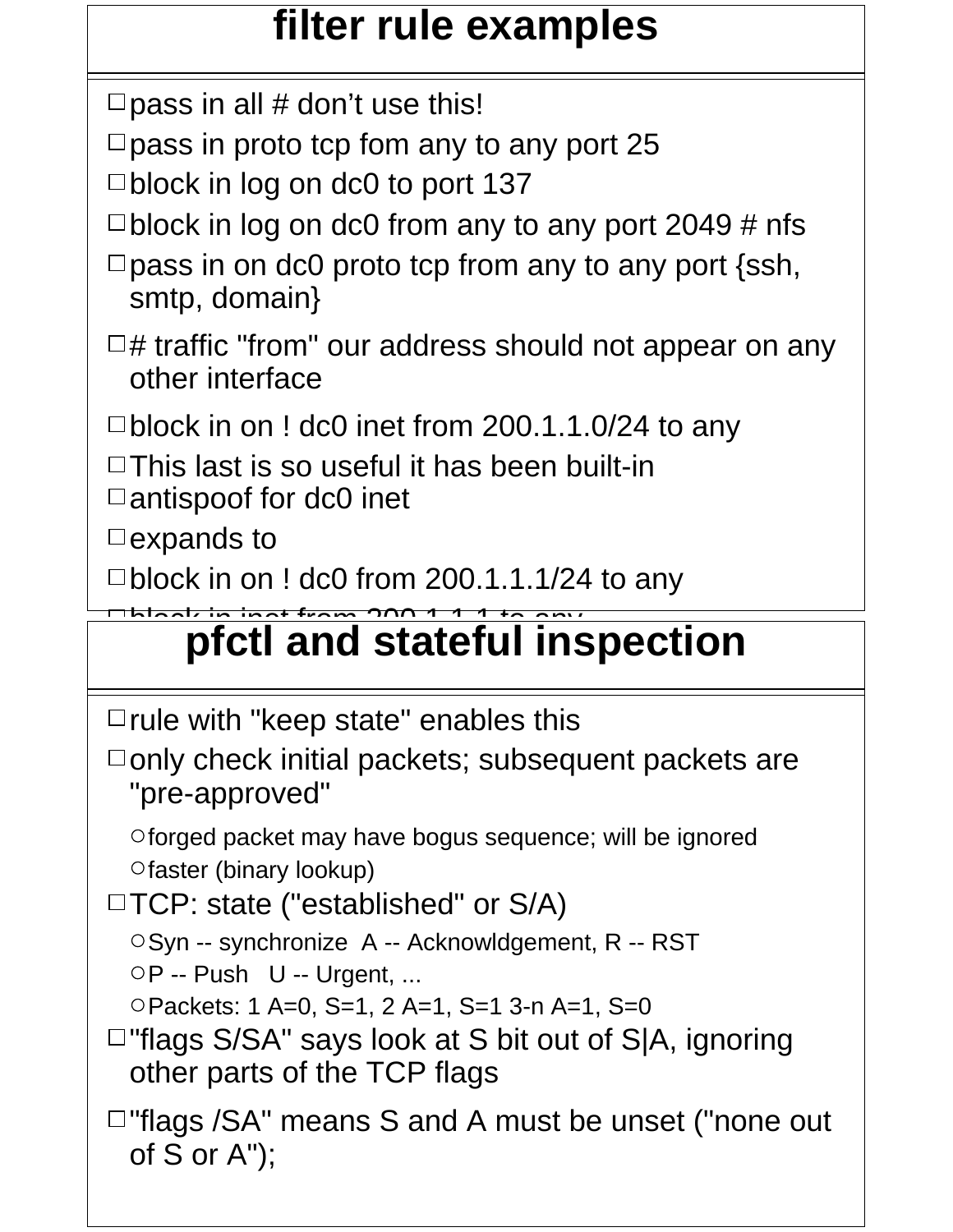## **Stateful Inspection (cont'd)**

 $\circ$ # Allow inside machines to initiate connections to outside Opass out on \$ext\_if proto tcp from any to any flags S/SA keep state

 $\circ$ # allow outside machines to initiate connections to SMTP pass in on \$ext\_if proto tcp from any to any port 25 flags S/SA keep state

- $\Box$  pass in on dc0 proto tcp from any to any port {ssh, smtp, domain} flags S/SA keep state
- $\Box$  For UDP (stateless protocol!), keep state matches only host address and port
- $\Box$  Can use "modulate state" which also randomizes the sequence numbers - for dealing with other IP stacks that give predictable TCP sequences

### **User and Group Filtering**

|                     | $\Box$ Can block or pass TCP/UDP by user (EUID/EGID) |
|---------------------|------------------------------------------------------|
| when socket created |                                                      |

block out proto {tcp,udp} all

 $\circ$  pass out proto {tcp, udp} all user { < 100, ian, geoff} keep state  $\circ$  pass out proto tcp port 25 user { > 0, unknown }

 $\Box$  Example: FTP proxy runs as user "proxy"; enable remapped data ports

 $\circ$  pass in on dc0 proto tcp from any to dc0 user proxy keep state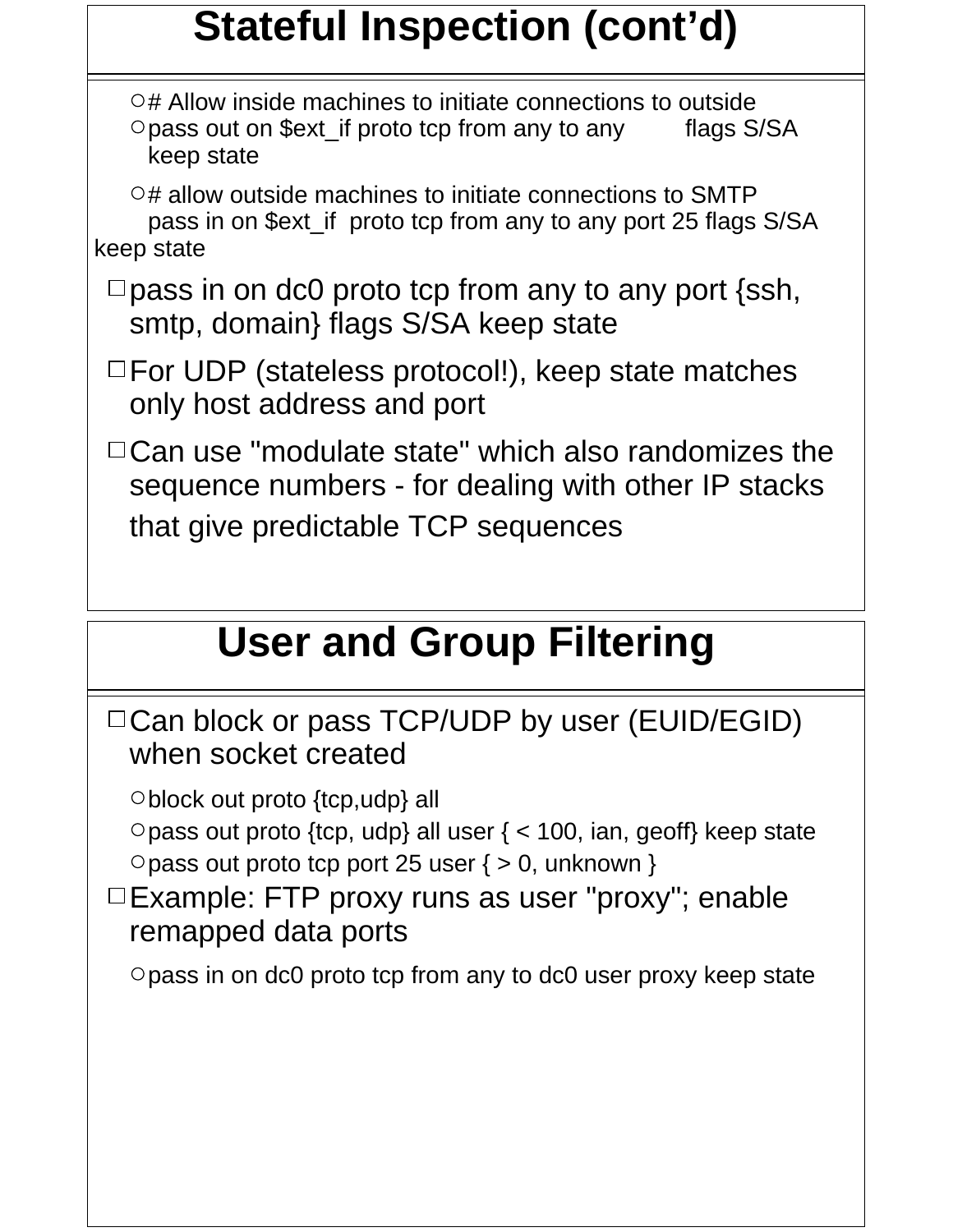#### **authpf - per-user PF rules**

#### User shell for firewall: changes rules when you login, undoes it when you log out

**⊳Per-user config files** 

- SSH Login
- **►Begin and end are logged via syslog**

#### Why:

- $\circ$  Let users update files in DMZ: allow ftp from inside to web server only when logged in
- Allow inside users to access the outside (or vice versa)
- Allow outside users selective access to inside  $\triangleright$  In conjunction with stronly authenticated login

## **authpf (continued)**

#### Rules

 $\circ$  Same format as normal, but defines user\_ip macro In /etc/authpf/users/USER\_NAME/authpf.rules

If not found, /etc/authpf/authpf.rules (required file) used

#### Flexible configuration

Oman 8 authpf for more details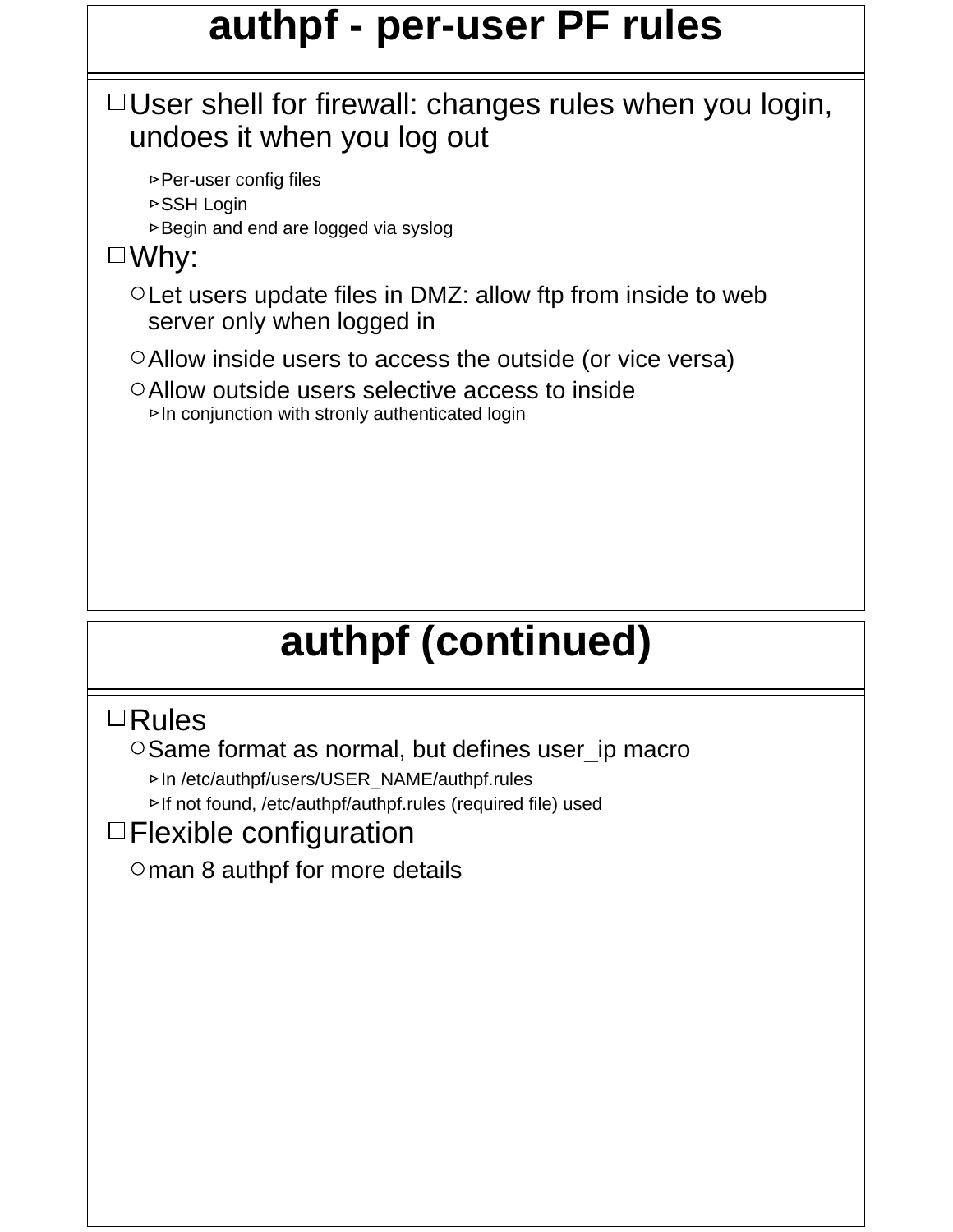### **pfctl - macros**

 $\Box$  Good to define interface name in one place Omany rules required interface name: ne3, dc0 O This gives only one place to change □Usage: Oext if=dc0  $\circ$  int if=ne3 Oscrub in on \$ext\_if all fragment drop-ovl □Also for IP addresses  $\circ$  remote  $lan = "123.45.6.0"$ 

### **pfctl macros - dynamic**

What about notebook users? Sometimes on dc0 and sometimes on wi0?

□No "if" logic in pf.onf

 $\Box$  No -D option to pre-define ext\_if

□ Can pipe into pfctl, so use

Osed 's/EXTERNAL\_IF/\$if/' /etc/pf.conf | pf -f -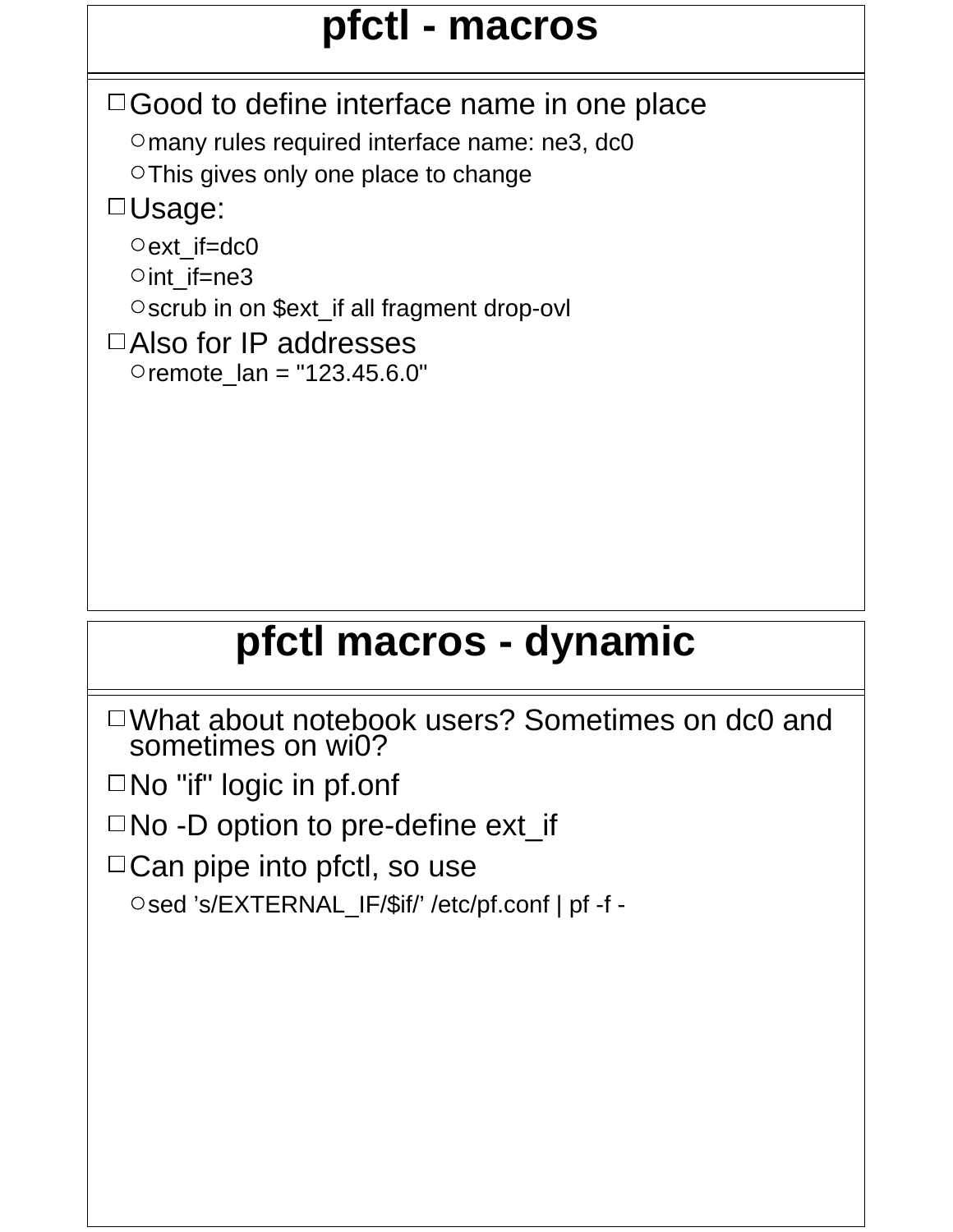### **Other Filtering Mechanisms**

 $\Box$ Pppd program offers simple filtering:

O Similar syntax to tcpdump expressions

 $\circ$  pass-filter "port != smtp" inbound

 $\Box$ User-level ppp program has filtering rules

Will also do NAT

 $\circ$  Has in/out filter for security, and dial/alive filters for dialing

**>set filter in 0 permit tcp dst eq 113** 

set filter out 0 permit tcp src eq 113

 $\triangleright$  set filter in 1 permit tcp src eq 25 estab

 $\triangleright$  set filter out 1 permit tcp dst eq 25

#### **Kerberos**

□MIT's authentication scheme: Kerberos authentication for networking services

 $\Box$  E.g., "fixes" telnet, r\* and other protocols by using Kerberos auth

 $\circ$  ensures user is authenticated prevents cleartext passwords

□ Common on inside networks

 $\Box$ Kerberos IV implementation included in base system From KTH in Sweden, not MIT implementation due to US export rules

□Kerberos V implementation based on KTH "Heimdal" in base

Osee "info heimdal" and /etc/kerberosV/README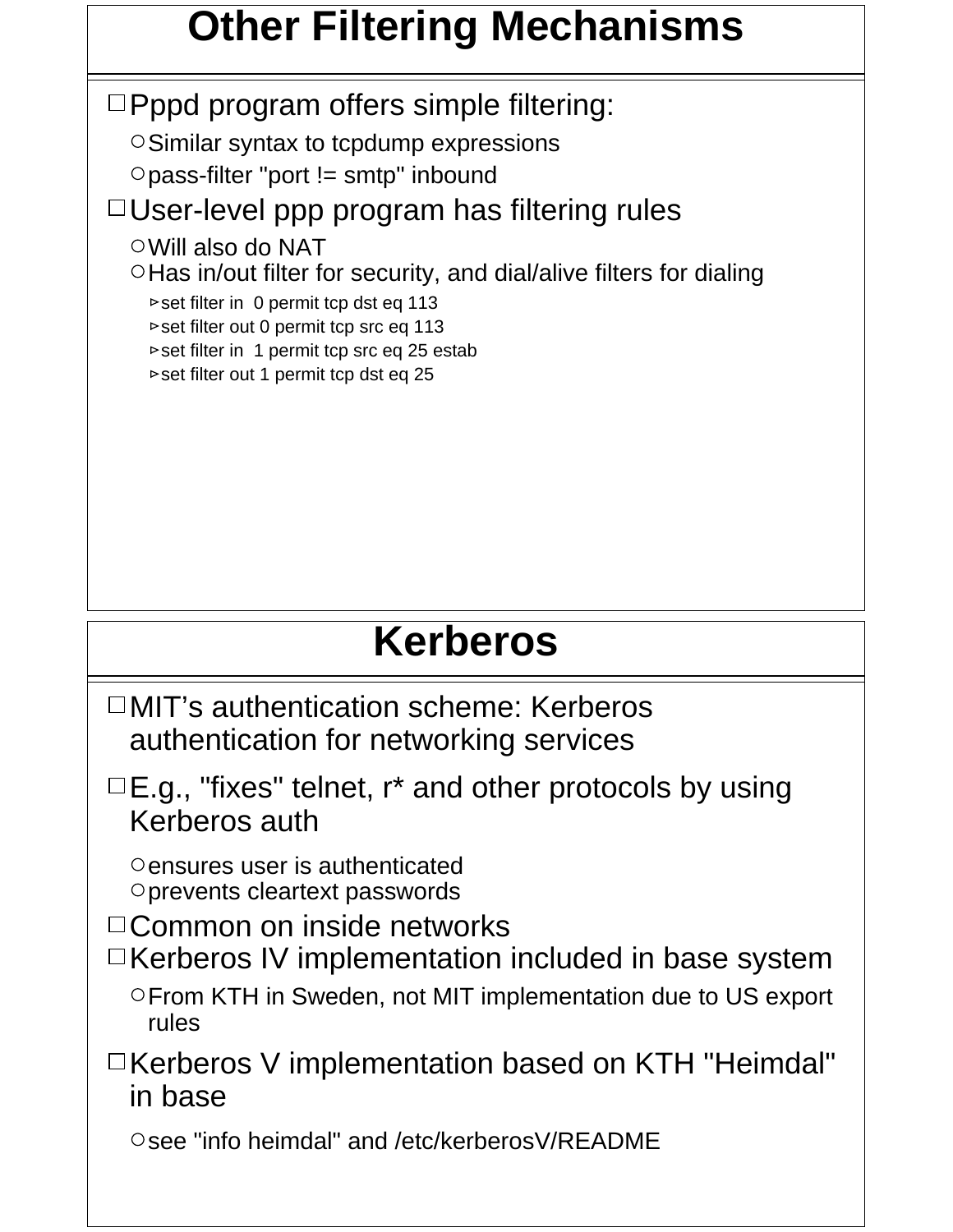### **NTP**

□Network Time Protocol

OKeeps internet machines time synchronized OSecurity...

□ Client support in rdate -n in base

Userland code (ntpd, ntpdate, ...) in ports/package net/ntp

### **ktrace**

 $\Box A$  standard kernel system call trace mechanism

 $\Box$  By itself, lets you see what a program under trace is doing

Very verbose:

○ \$ktrace date

Wed Jan 6 22:15:31 EST 2004

 $\circ$ \$ kdump | wc -l

 $>125$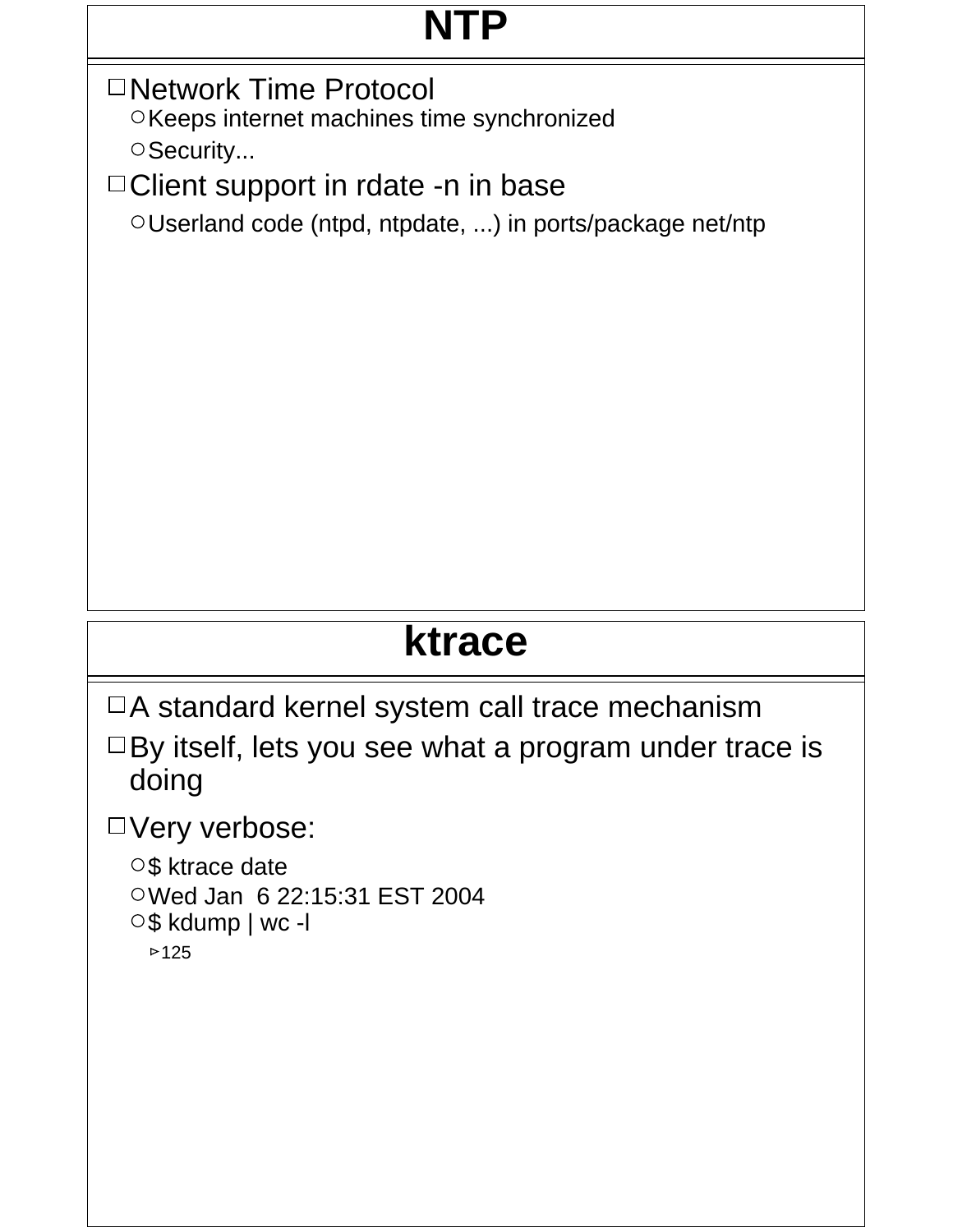#### **New: systrace: a system call filter**

- $\circ$ Run it with -A to generate profile of what a command normally does
- Then run with -a to ensure the command does not do anything it didn't do before!
- Can prevent a compromised program from accessing files it shouldn't

 $\triangleright$  Since these won't be in the systrace policy

#### **Example systrace**

□\$ systrace -A date

#### $\Box$ \$ more  $\sim$ / systrace/bin\_date # date is in /bin

Policy: /bin/date, Emulation: native

native-\_\_sysctl: permit

native-fsread: filename eq "/<non-existent filename>: /etc/malloc.conf" then permit

native-issetugid: permit

native-mmap: permit native-break: permit

native-mprotect: permit

native-gettimeofday: permit

native-fsread: filename eq "/usr/share/zoneinfo/Canada/Eastern" then permit

native-read: permit

native-close: permit

native-fstat: permit native-ioctl: permit

- native-write: permit
- native-munmap: permit
- native-exit: permit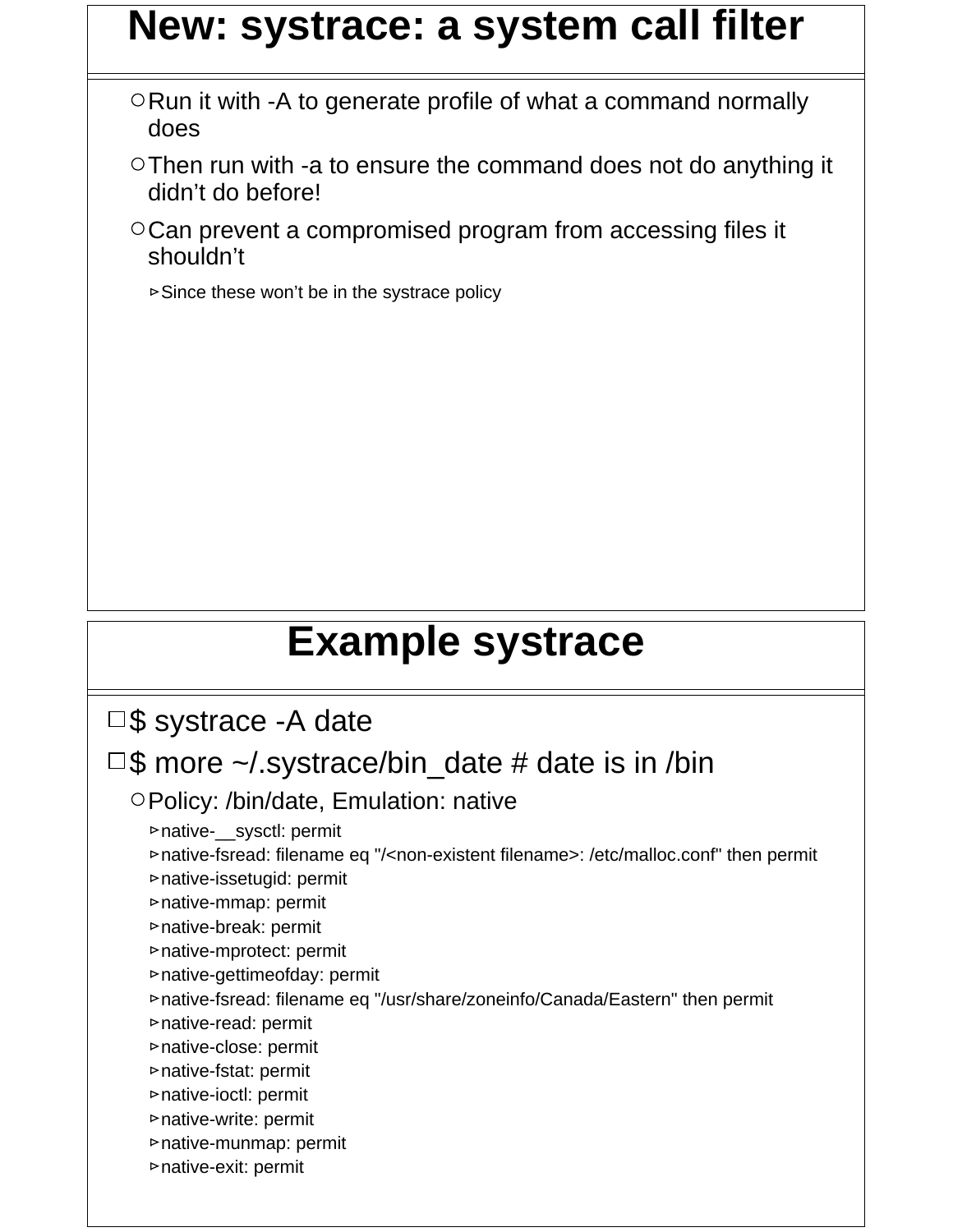### **Example Systrace continued**

 $\Box$  For a shortened example, using "date" instead of a network server

 $\circ$  (just so it fits in slide format)

ORemove the last line, denying "exit", run command under systrace

 $\square$ \$ systrace -a date

Wed Jan 6 22:20:35 EST 2004  $\Box$  Memory fault (core dumped)

 $\square$ \$ tail -1 /var/log/messages

 $\Box$ Jan 6 22:20:35 daroad systrace: deny user: ian, prog: /bin/date, pid: 3288(0)[0], policy: /bin/date, filters: 14, syscall: native-exit(1), args: 4

 $\Box$  Result: Aggressing user sees memory fault, thinks his attack crashed the program

#### **Administrator see Systems Constrate Systems** Systems and the System of System in System and System System to De something in its policy files in its policy files in its policy files in its policy files in its policy files in its policy of  $\mathbb{R}^n$ . **Systrace - privilege escalation**

- $\Box$  Neat feature: privilege escalation lets you run individual system calls as setuid or setgid
- $\Box$  Details: systrace(1) for usage; systrace(4) describes underlying kernel support

 $\Box$  Example: let unprivileged Tomcat bind port 80 as root

□native-bind: sockaddr eq "inet-[0.0.0.0]:80" then permit as root

 $\Box$  Systrace must be run as root, of course O And run with -c uid: gid to say who to run as

□ Useful for ISPs to constrain what files virtual-hosted web server scripts (or Servlets in the case of Tomcat) have access to.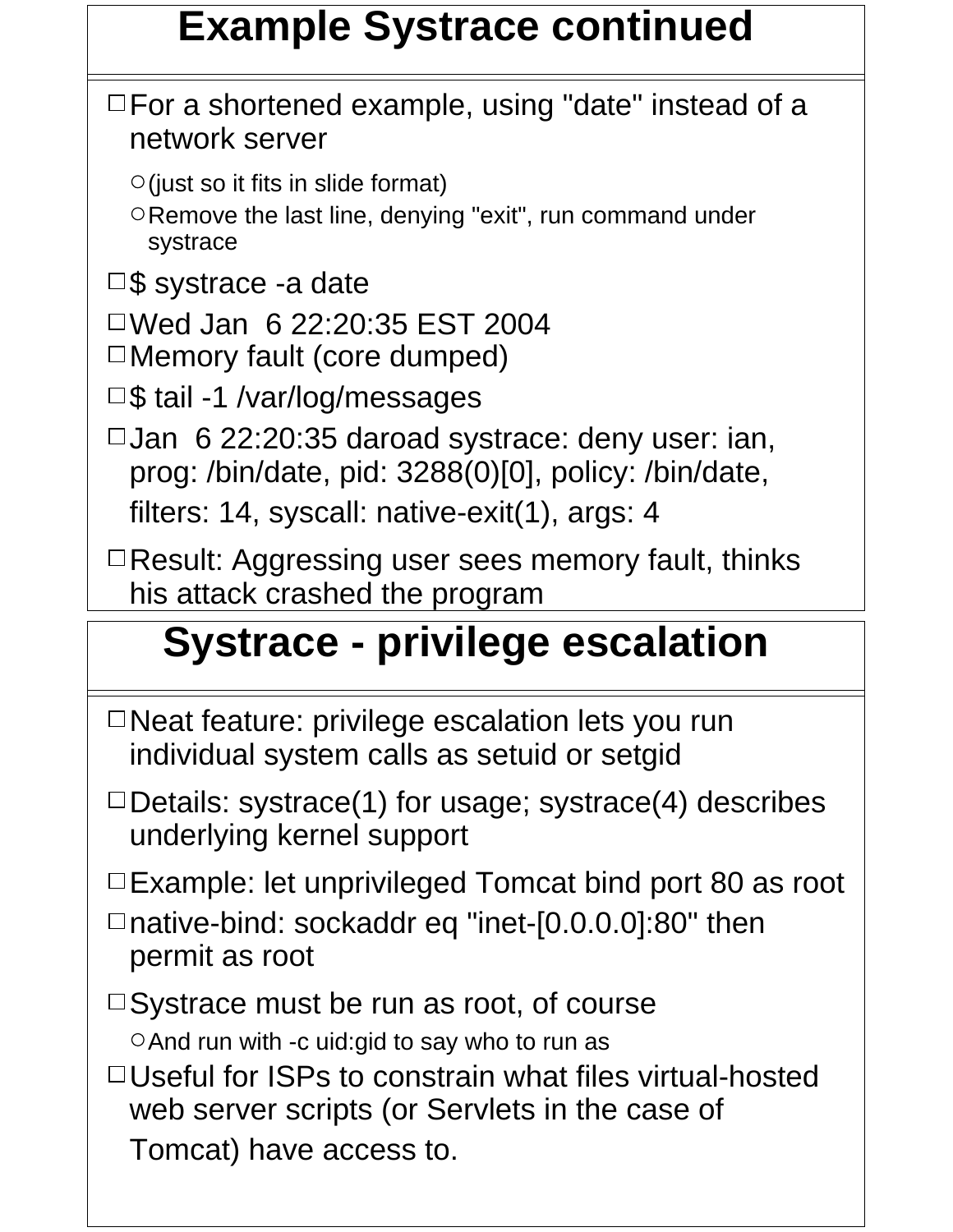## **7 -- Logging Features**

□ Need logging to know who's doing what syslog and OpenBSD □IP logging □Test tools & IDS

## **Syslogd**

 $\Box$ chroot jail

□no UDP by default (DOS attack); must filter if enabled □Multiple logs

newsyslog.conf controls secrecy of certain logs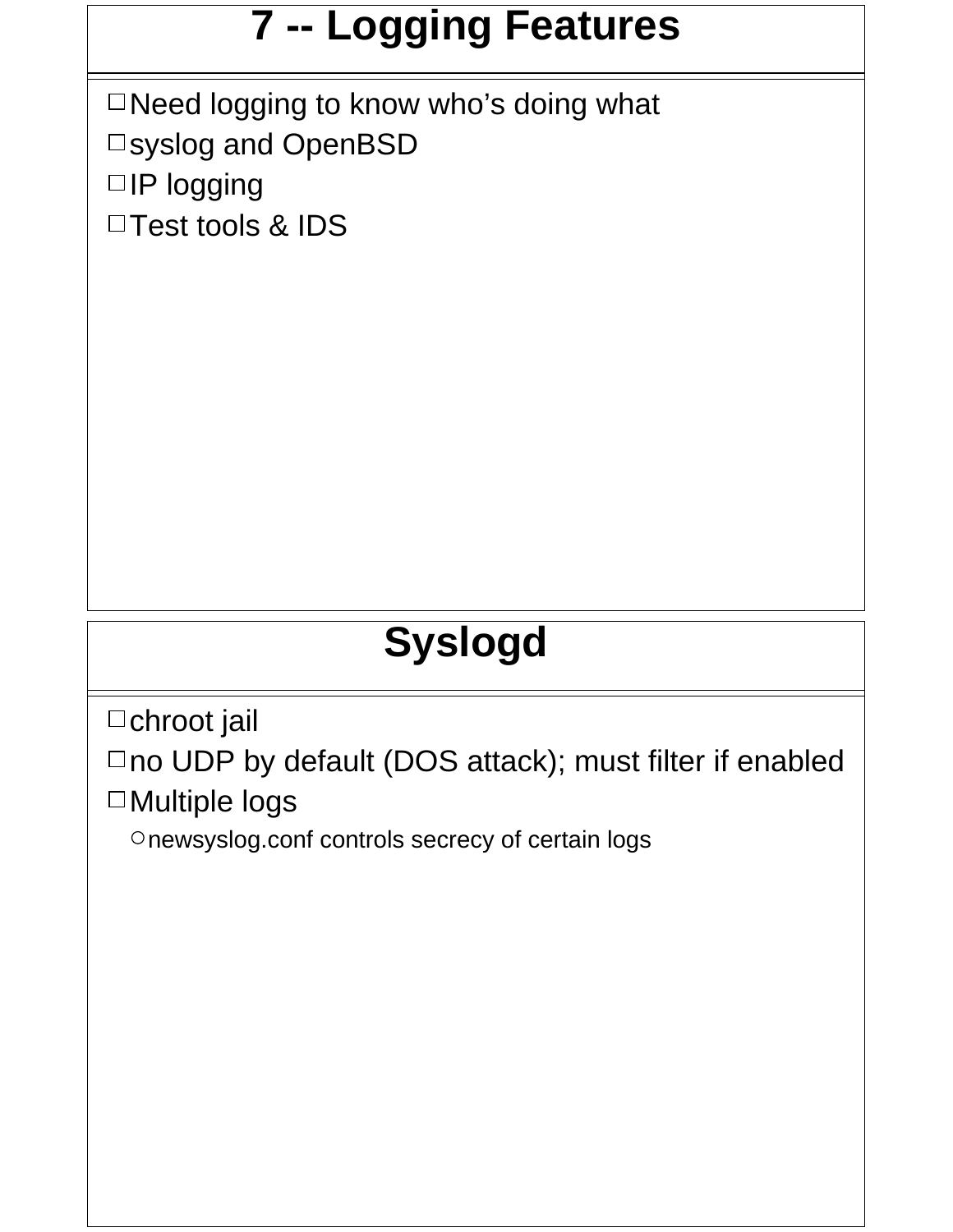# **pflogd**

□ packet filter logging mechanism

Oreads from packets logged by pf into /dev/pflog0

 $\circ$  writes to a logfile e.g. /var/log/pflog in binary tcpdump(8) format  $\circ$  Just use tcpdump to format them

□GOOD PLACE TO PAY ATTENTION if you turned on reasonable logging

 $\Box$  Takes part in log rotation via newsyslogd

## **Testing Tools**

 $\Box$  Tools to simulate an attack "Morally neutral" (used for good and evil)  $\Box$ tcpdump (in OpenBSD base system)  $\Box$ netstat - standard UNIX tool, traditional syntax  $\Box$ nc/netcat - in OpenBSD base system  $\Box$ nmap - gather information on a site  $\circ$  in ports/packages  $\Box$  nessus - detailed vulnerability scanner □Others: see ports/net, ports/security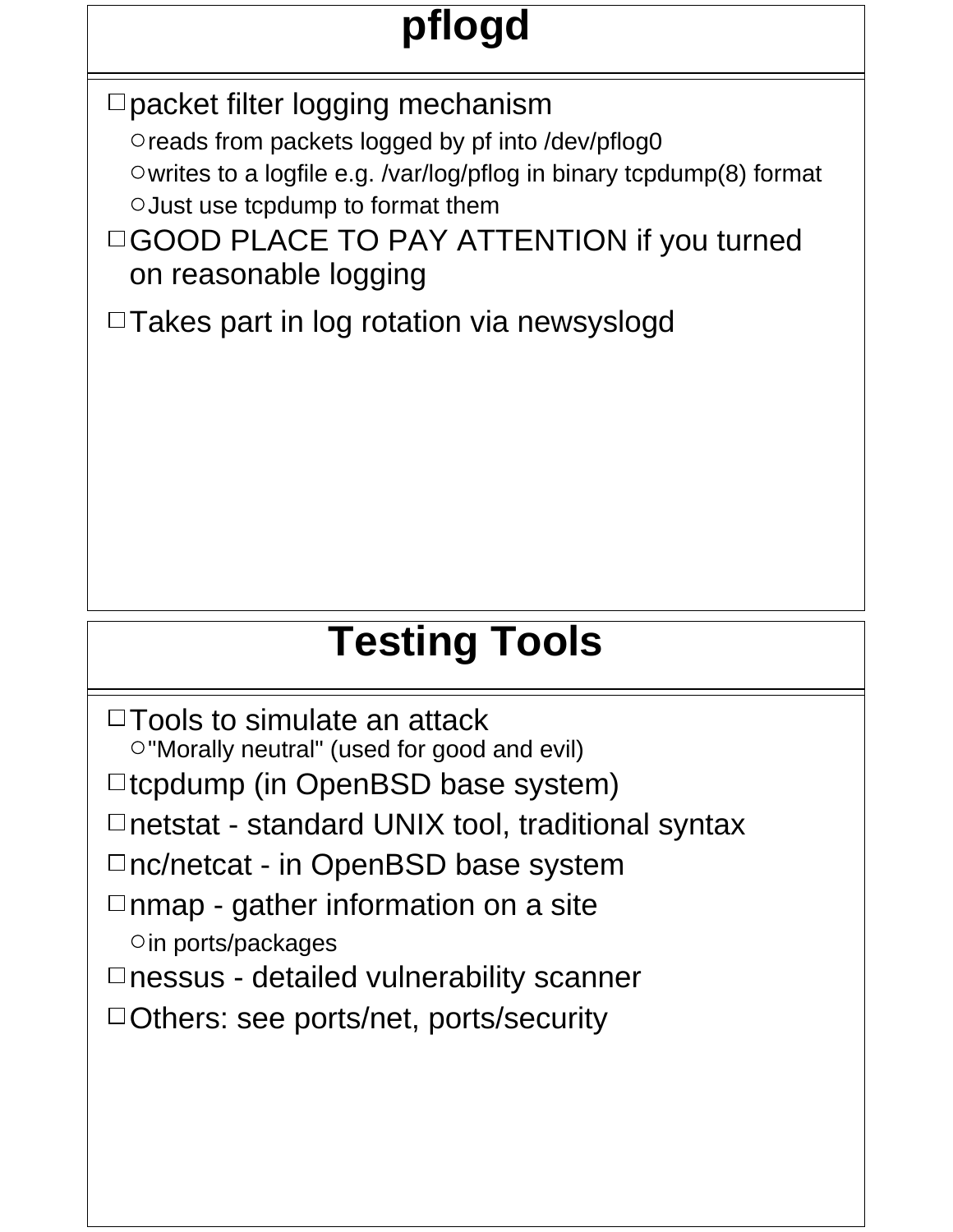#### **Intrusion Detection**

 $\Box$  Want to know real-time of attacks  $\circ$  Probes (nmap used by bad guys)

**O** Attacks

 $\Box$ Intrusion Detection Software (IDS)

ONFR - Network Flight Recorder

"Snort"

O Both are in ports/packages

## **Built-In Intrusion Detection?**

 $\Box$  daily insecurity report

Ochanged permissions

Oimportant file changes

Odevice & setuid changes

- $\Box$ i.e., most of "tripwire" functionality is in OpenBSD base
- □ See Also: FreeBSD Forensics Using Ports talk tomorrow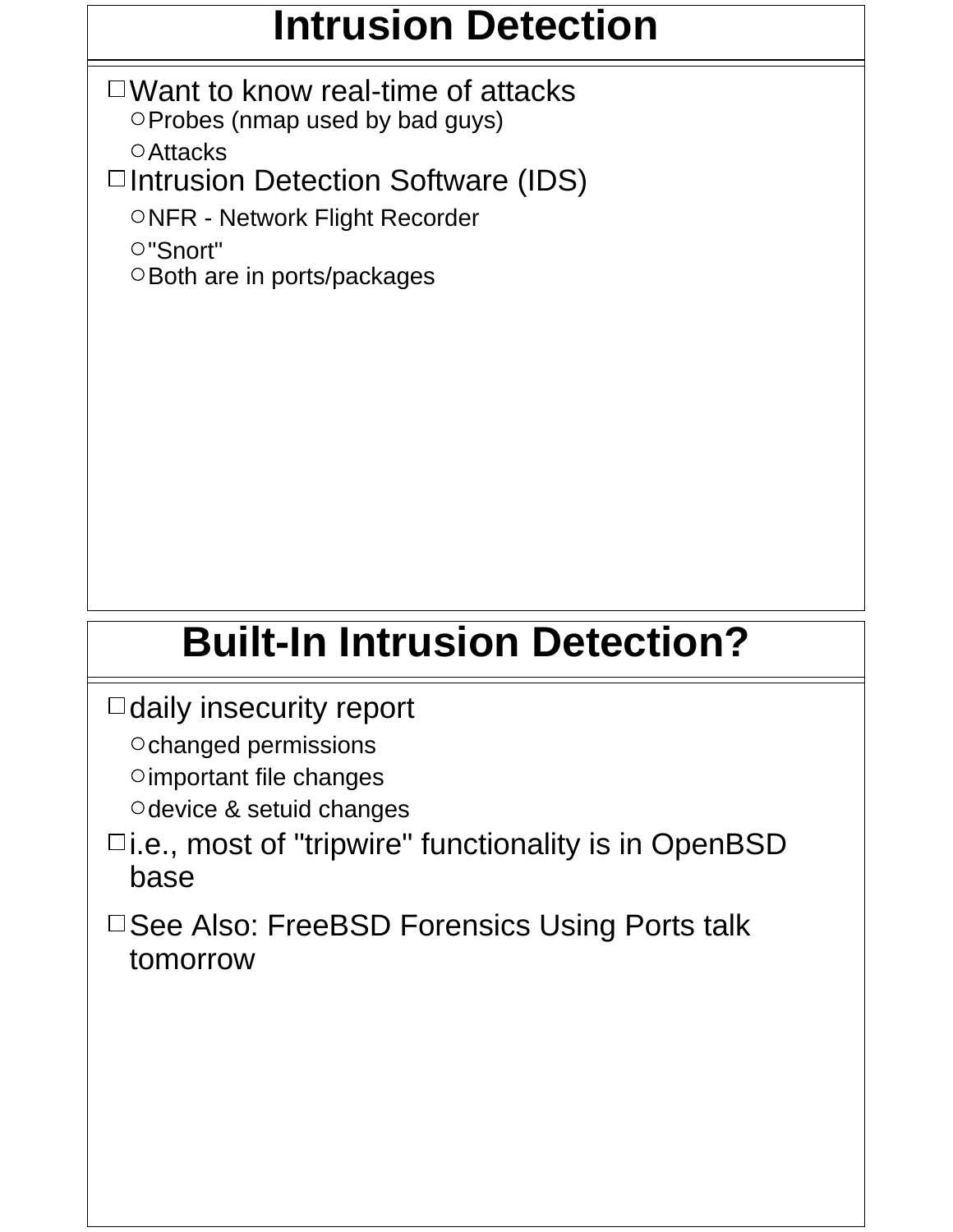#### **8 -- Virtual Private Networks**

What & Why  $\Box$ static setup

□photurisd

□isakmpd

□ Conversing with the dark side

### **What & Why**

□A routing between two of your sites, over networks you don't control

OBehaves like point-to-point link

Encrypted for security

Using IPsec protocol

 $\Box$  Requires secret keys exchanged between both ends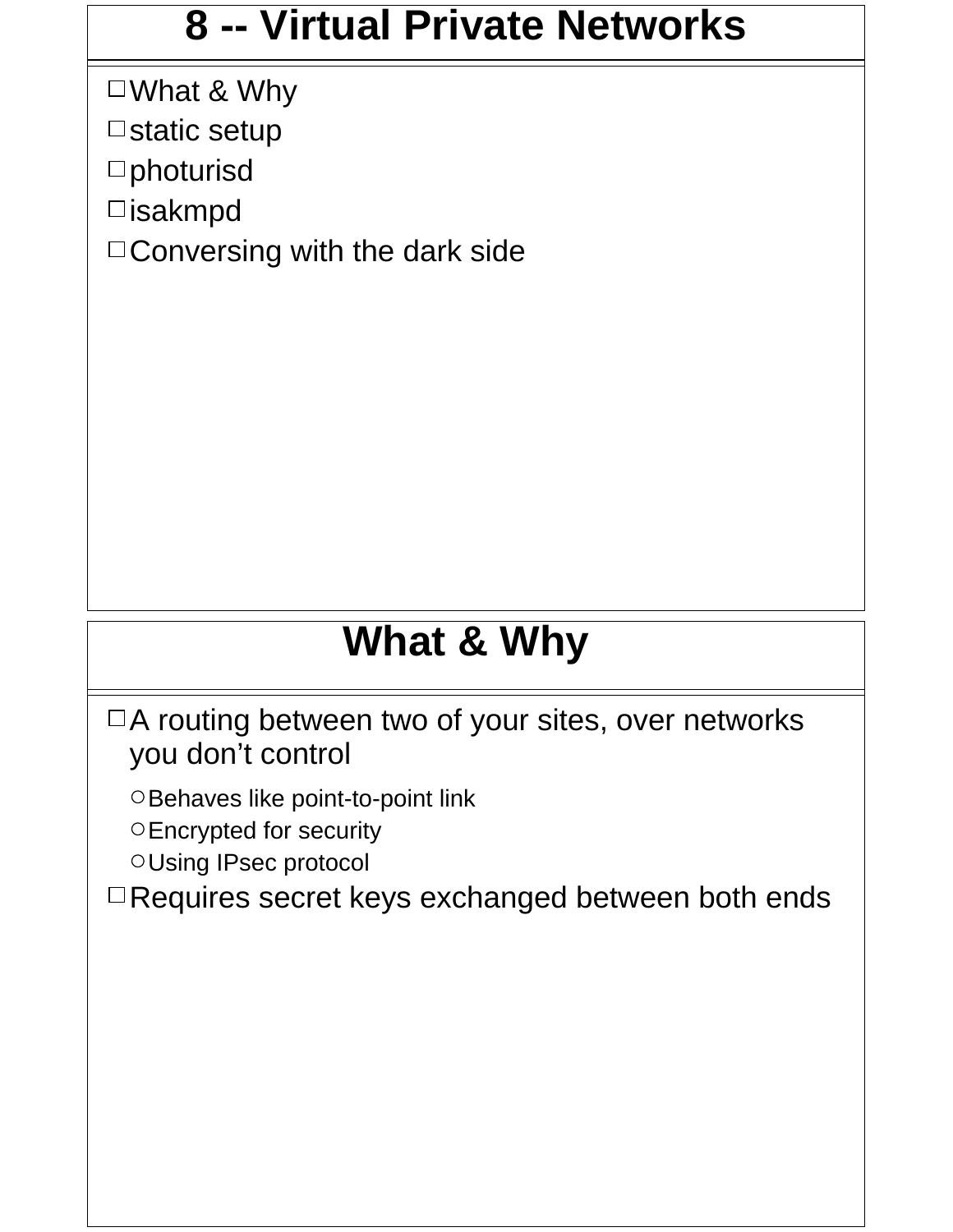## **Faking it**

 $\Box$  Use ssh to forward various protocols

 $\Box$  Not really a VPN, but very easy

OHost-to-host, not to network

 $\Box$  This is what some books consider a VPN to be :-)

 $\Box$ Useful for e.g., forwarding a service or two over an encrypted tunnel

 $\Box$ Use -L and/or -R on UNIX SSH to forward services.

 $\Box$ My smtunnel script sets up to forward SMTP from desktop machine to server:

 $\circ$  sudo ssh -f -x -L 25:localhost:25 ian@server sleep 60

## **PPTP?**

 $\Box$ PPTP is an outgrowth of PPP

 $\circ$  encrypts ppp packets

Oencapsulates using gre driver

 $\Box$ "poptop" server in ports tree

 $\Box$  IPSec is more secure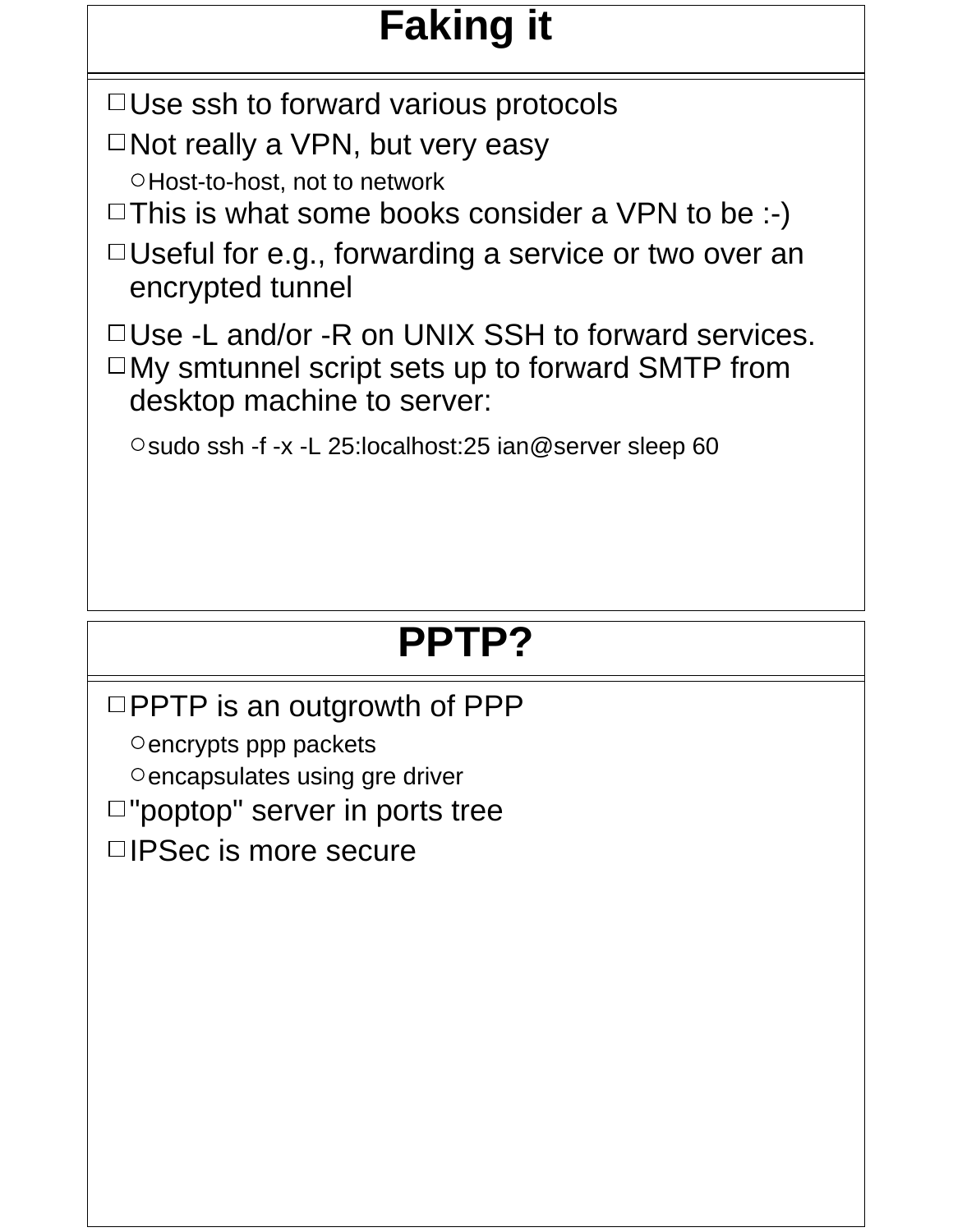## **IPSec Protocols**

 $\Box$  IPSec (IP Security) consists of three protocols OAH (authentication header) verifies header: confirm message validity, incl. src and dest ESP (encapsulating security payload) **⊳encrypts data** OISAKMP (SA Key Management Protocol) Framework for key exchange, needed by AH and ESP IKE most common, also "photuris" and manual key exchange  $\Box$ Terminology OSPI - security parameter index, a "conversation number"  $\circ$ SA - security association: (SPI, dest IP, and AH/ESP) Flow - data transfer path

## **VPN IPSec Basic Steps**

Enable protocols in /etc/sysctl.conf

net.inet.ip.forwarding=1 net.inet.esp.enable=1

net.inet.ah.enable=1

□ Choose a key exchange method

Omanual, photuris, or IKE

Either

Create a "security association (SA)" for each node

Create the IPSec "traffic flows"

 $\Box$ Or

Configure and start isakmpd

□ Configure firewall rules

 $\Box$ Next few pages give details, then example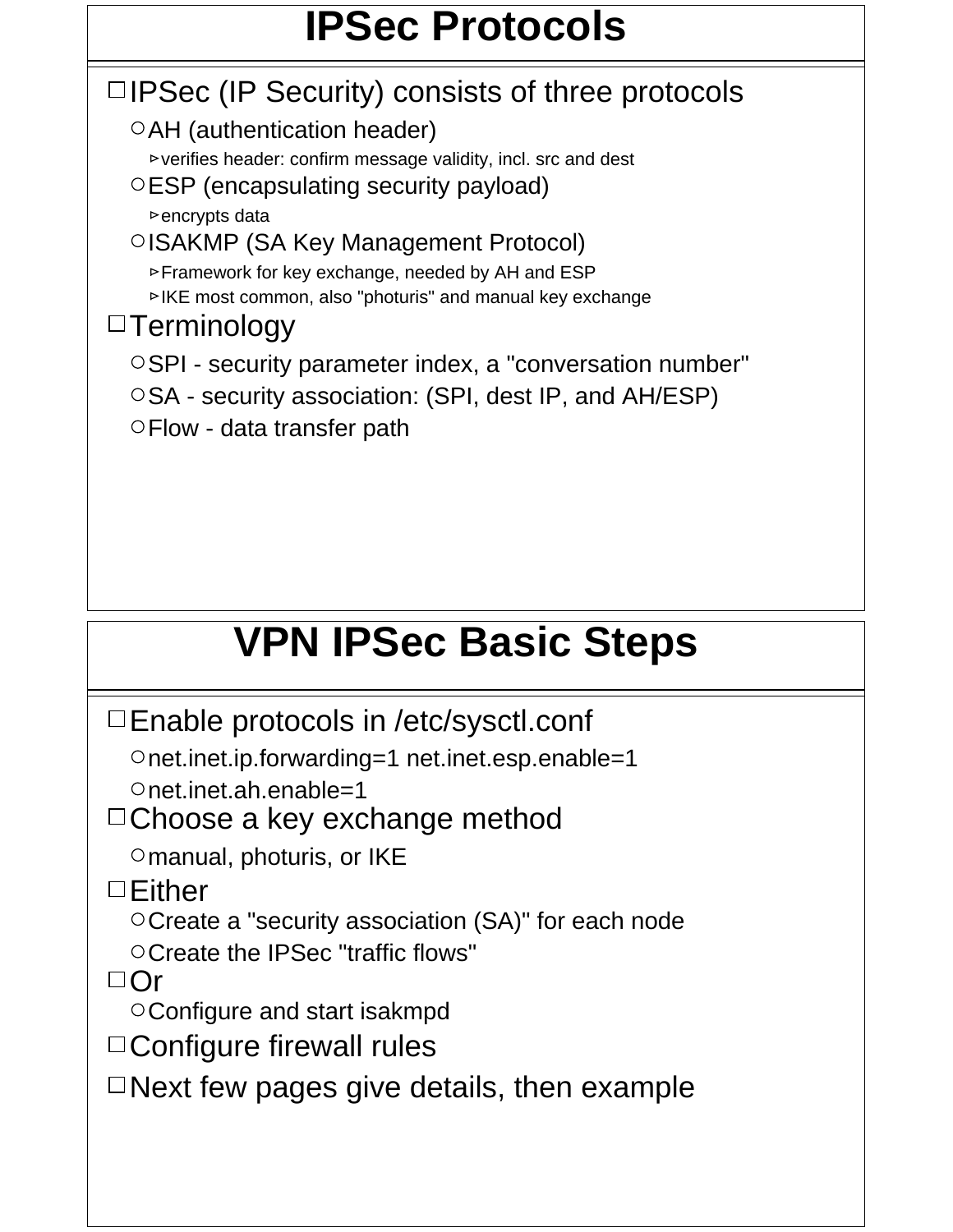### **Manual key setup**

 $\square$ ipsecadm creates SA's ipsecadm creates flows □See /usr/share/ipsec/rc.vpn for online example □ See handout/scripts/vpnstart for another

### **Photurisd key exchange**

- □Designed by Phil Karn and William Simpson They consider IKE flawed
- DOpenBSD developers made first "photuris" implementation

 $\Box$ Described in photurisd.8

□ Sample file /usr/share/ipsec/photuris.startup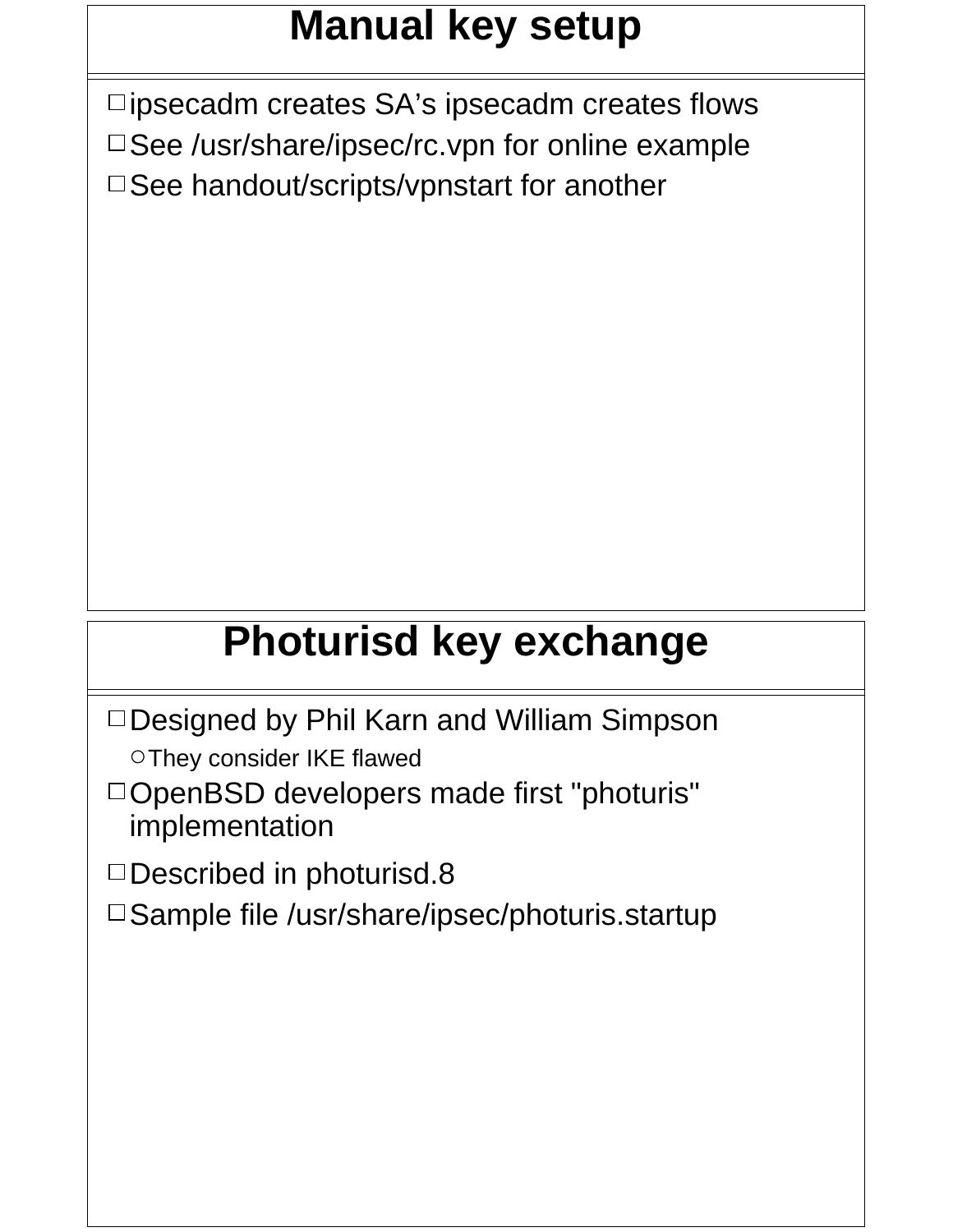## **ISAKMP (Oakley, IKE) key exchange**

 $\Box$ OpenBSD developers wrote own implementation

 $\square$ Documented in isakmpd.8

 $\Box$  Config and sample in isakmpd.conf(5)

Requirements:

Okernel with options CRYPTO and IPSEC, and pseudo-device enc

enable AH and ESP with sysctl (uncomment lines in sysctl.conf)

### **VPN Example using isakmpd**

```
\Box1) set up isakmpd.conf files for both machines
 55 lines long; see isakmpd.conf.{a,b} in handout
 Omust be mode 600 (or 400)
```
 $\Box$ 2) set up isakmpd.policy files (same on both machines)

OKeynote-version: 2

O Authorizer: "POLICY"

Conditions: app\_domain == "IPsec policy" &&

 $\circ$  esp present == "yes" &&

```
\circ esp_enc_alg != "null" -> "true";
```
□3) Configure firewall rules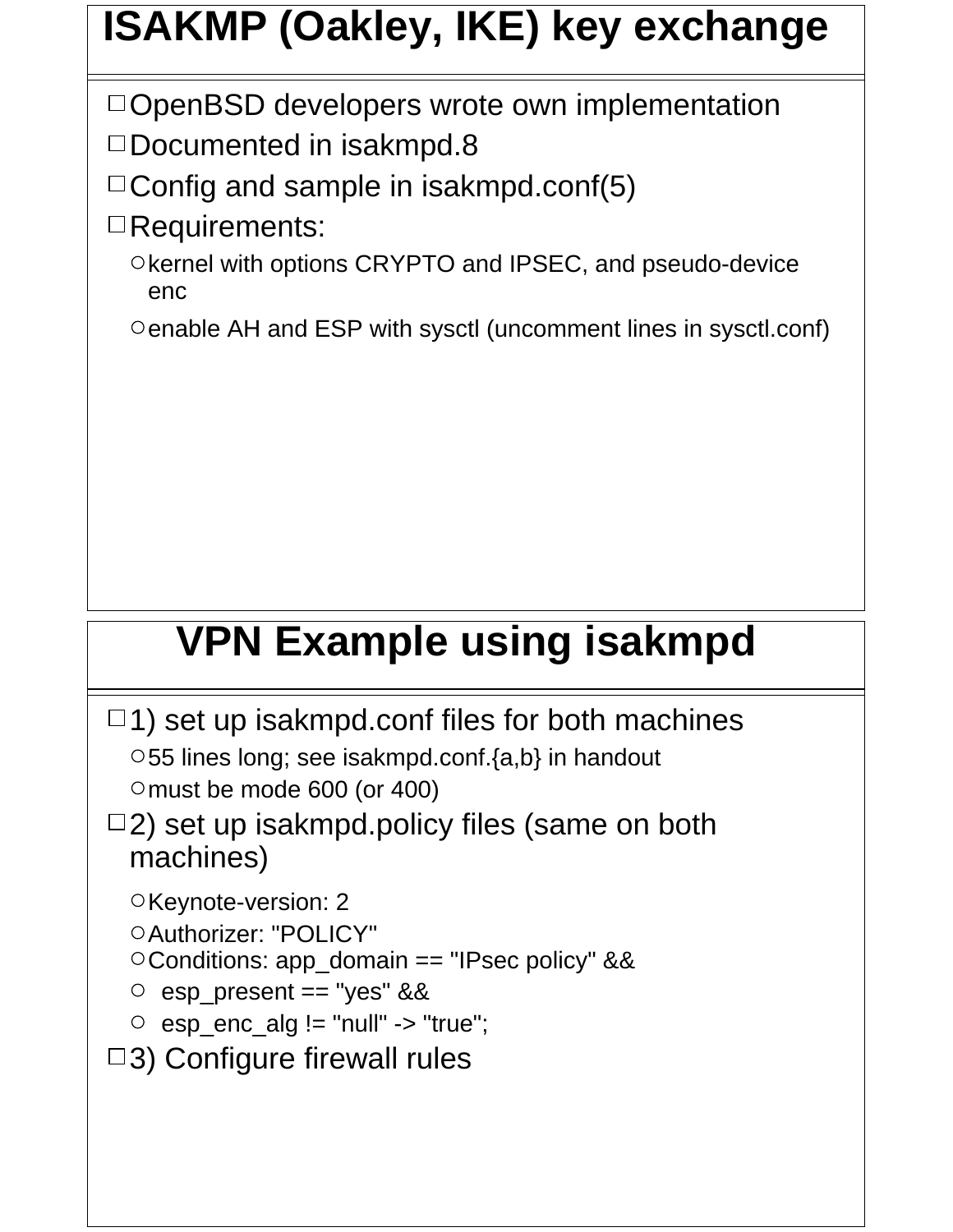## **Firewall Rules for VPN Example - Machine A**

 $\Box$ gatewA = "192.168.1.254/32"  $\Box$ gatewB = "192.168.2.1/32"  $\Box$ netA = "10.0.50.0/24"  $\Box$ netB = "10.0.99.0/24"  $\Box$ ext\_if = ne3

 $\Box$ # default deny  $\Box$ block in log on { enc0, \$ext\_if } all  $\Box$ block out log on { enc0, \$ext\_if } all

 $\Box$ # Passing in encrypted traffic from security gateways □ pass in proto esp from \$gatewB to \$gatewA

#### **Isakmpd startup**

```
Start as root: /sbin/isakmpd
```

```
pass in on enc0 from $netB to $netA
Debugging: isakmpd -d -DA=99 # foreground, 
pass out on enc0 from $netA to $netB
maximally verbose
```
 $\circ$  isakmpd -I file - logs packets in tcpdump format.

. Togram to opy on moodagoo botwoon foarmipa<br>karnal analogous to tendumn but for DE KEV tr nomen, an<br>gancydd dh  $\Box$  Program to spy on messages between isakmpd and kernel, analogous to tcpdump but for PF\_KEY traffic, reportedly at

parties in  $\frac{1}{2}$ http://pobox.com/~listjunkie/keydump.tar.gz

pass out of the semigraph camera processes.<br>OpenBSD server FreeBSD roaming clients - full  $5000$   $\sigma$   $\sigma$   $\sigma$   $\sigma$   $\sigma$   $\sigma$   $\sigma$  $\square$  See also VPN Using \*BSD talk by Eilko Bos; OpenBSD server, FreeBSD roaming clients - full details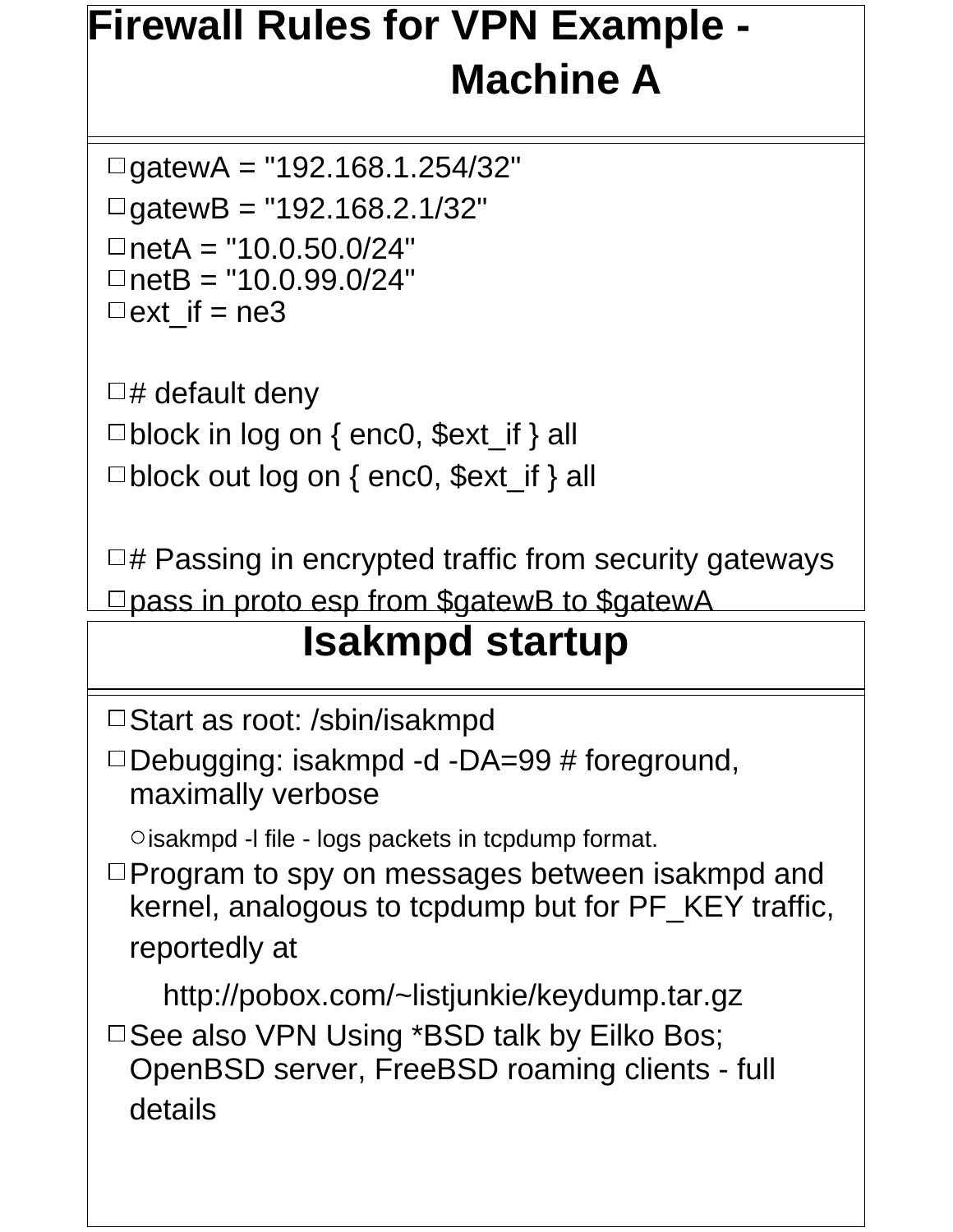#### **Conversing with the dark side**

Windows machines can talk to OpenBSD VPN

Must use isakmpd (not photuris)

Some restrictions/limitations apply

OSee Markus Friedl's page

http://wwwcip.informatik.uni-erlangen.de/~msfriedl/ipsec-win2k/

## **9 -- Keeping It Secure**

 $\square$  System updates

 $\Box$  If it ain't broke, don't break it?

ODo watch security-announce list at bare minimum (more on lists below)

 $\Box$ How-to?

FTP snapshots, install using boot floppy "upgrade"

 $\triangleright$  cheat and untar (see my quickupgrate script)

O Buy new CD's

Easiest - updated every 6 months

#### □CVS, anonCVS

OUpdate entire source tree; build & boot kernel; make build...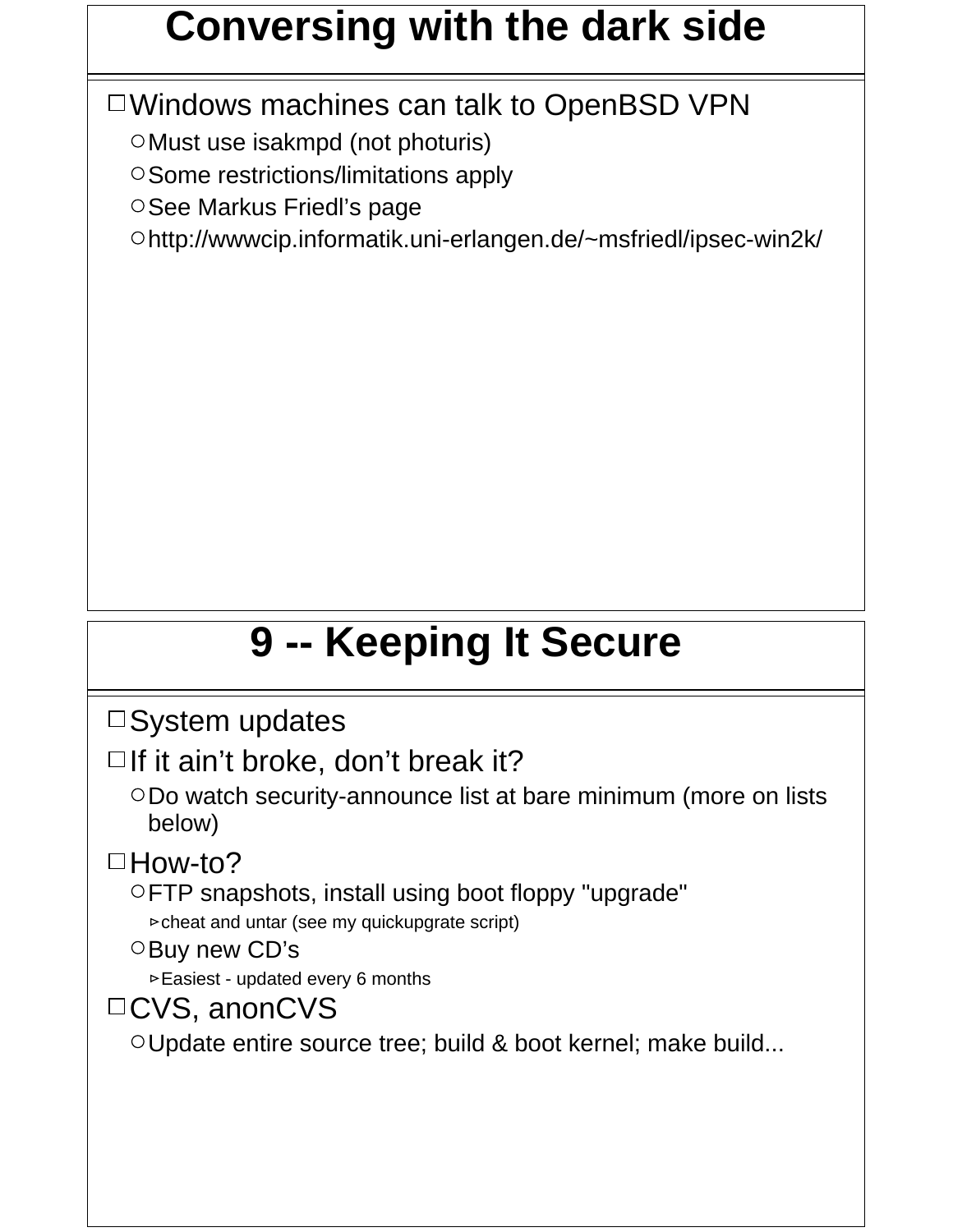## **Building OpenBSD Kernel**

 $\Box$  edit config, config, make, cp, reboot  $\Box$ Config file

/sys/arch/{i386,sparc,...}/conf/ file SYSTEMNAME GENERIC includes most everything

□ config SYSTEMNAME; cd ../compile/SYSTEMNAME; make clean depend bsd

mv /bsd /obsd; mv bsd /; reboot

## **Building the rest of OpenBSD**

 $\Box$  Once the new kernel is booted:

 $\Box$ cd /usr/src

□ sudo make obj && sudo make build

 $\circ$  N.B. This includes "make install", updating the running system! Otherwise read and understand the Makefile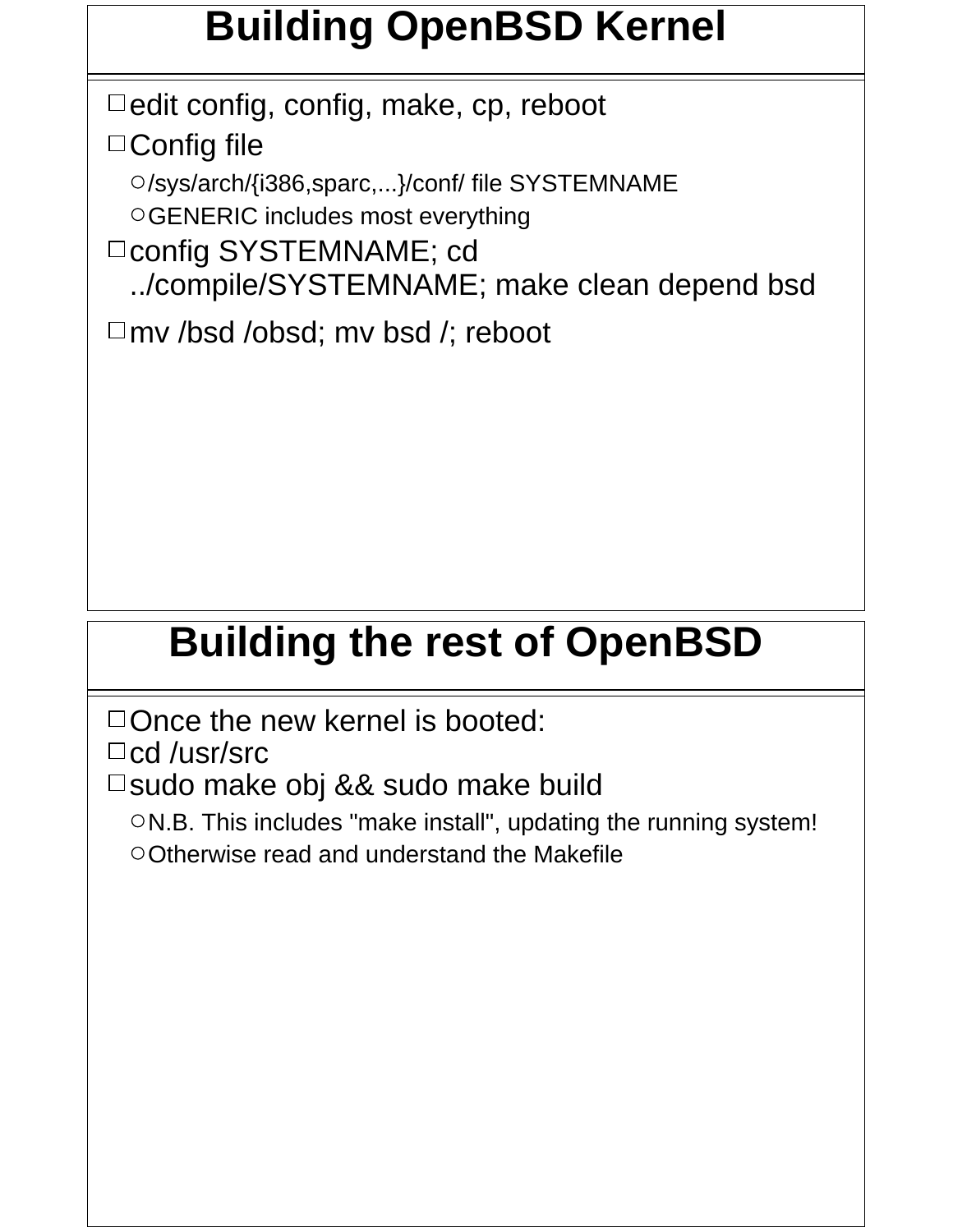#### **Don't break it**

Don't tinker, nor let others (few root)  $\square$  Don't do development on firewall  $\Box$  Test first pf/nat testing

## **This Week**

□FreeBSD VPN Case Study - Sat. 12:00

OUses OpenBSD as its server!

□ Performance Tuning OpenBSD - Sat. 4:00

OPhilip Buhler & & Henning Brauer

Authentication in FreeBSD 5 - Sat. 4:45

□ Other OpenBSD developers are here - talk to us!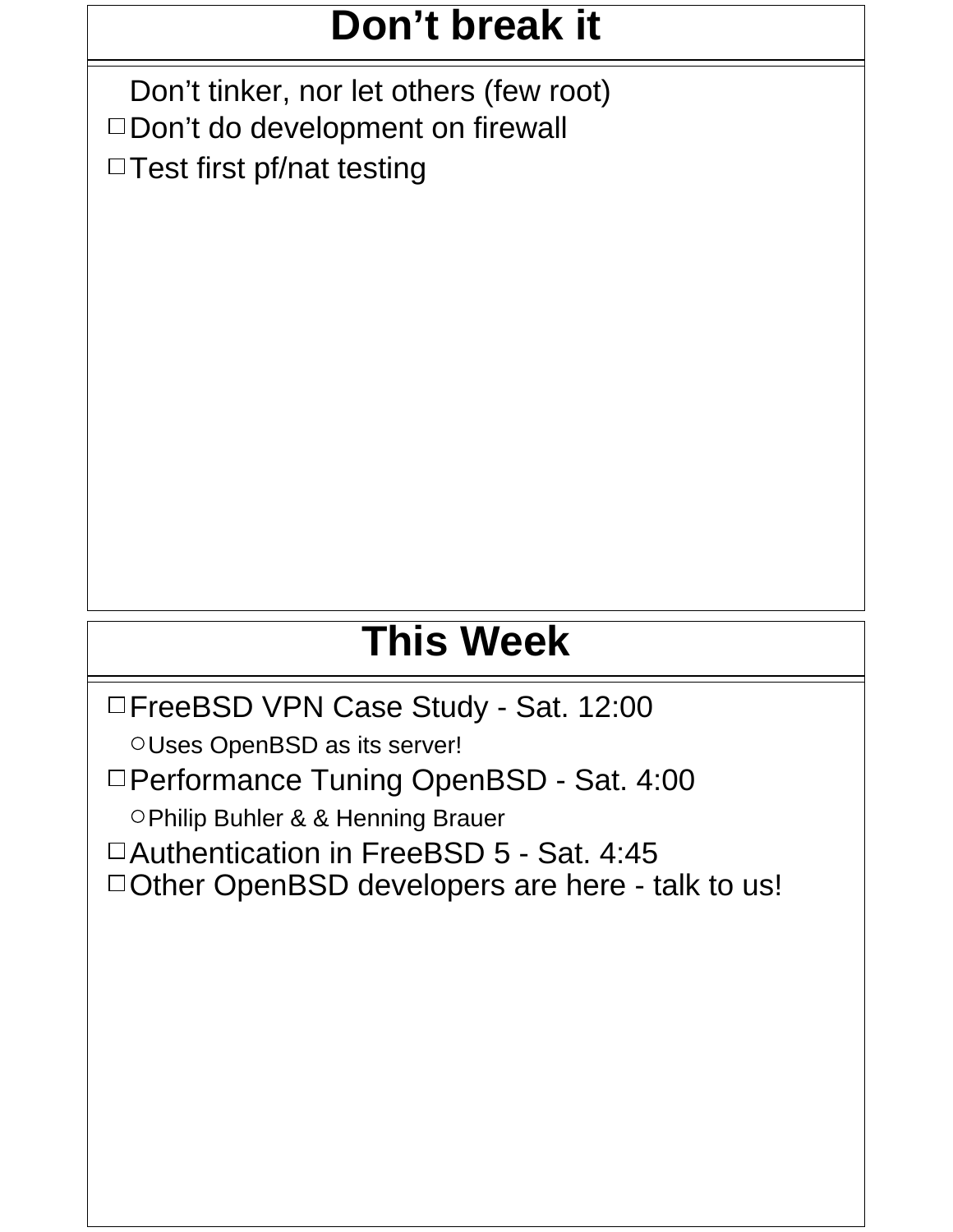#### **Learn More from Books**

 $\Box$ Design of 4.4BSD Operating System McKusick, Bostic, Karels, Quarterman OKarels is the keynote speaker tomorrow! Firewalls with Linux and OpenBSD O Sonnenreich & Yates (2e? 1e refers to older ipf) □Building Internet Firewalls, 2e OZwicky, Chapman, et al, O'Reilly.  $\Box$  Hacking Exposed (various editions) OMcClure, Schambray, Kurtz UNIX System Administration, 3e O Nemeth et al.  $\Box$ Internet Firewalls book Cheswick & Bellovin - classic, bit dated, 2e in preparation □See http://www.openbsd.org/books.html

## **Help Online**

□OpenBSD Site http://www.openbsd.org/  $\square$  FAQ's http://www.openbsd.org/faq/  $\Box$ Man pages http://www.openbsd.org/cgi-bin/man User Groups http://www.openbsd.org/groups.html Consultants http://www.openbsd.org/support.html OpenBSD Journal http://www.deadly.org/ □Daemon News http://daily.daemonnews.org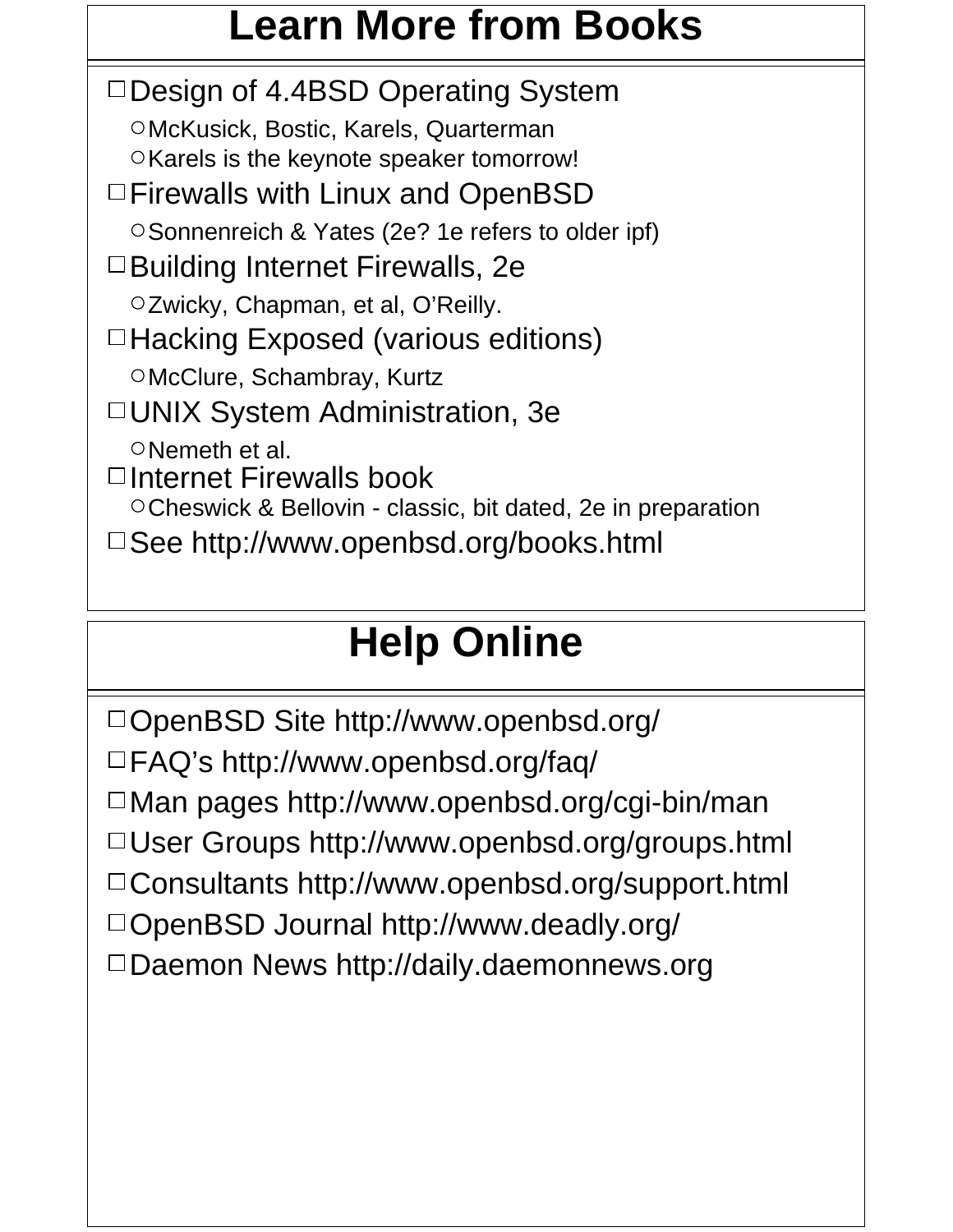## **Mailing Lists**

Mailing Lists http://www.openbsd.org/mail.html □Main lists:

 $\circ$  misc - newbie, installation, device questions

ports - all about ports/packages

 $\circ$  tech - only for hard technical questions

source-changes: every single commit (volume warning!)

 $\Box$  Lurk a month before posting

 $\Box$  Search the archives (see mail.html) before posting

 $\Box$  Read all of mail.html before posting

 $\Box$  Never say "please reply to me directly..."

 $\circ$  If you are too busy to read the mailing lists, we have consultants for hire (support.html) who can read it to you :-)

## **The One Marketing Slide**

We want OpenBSD to remain

 $\circ$  free

non-commercial

 $\Box$  To do this we need money

 $\Box$  Please don't buy our CD's unless you want to :-)

Write code.

Write documents. Translate documents!

 $\circ$  Donate \$ or equipment (see want.html)

 $\circ$ Buy CD's, T-Shirts (via the web or here at the show)

 $\Box$ Thank you!